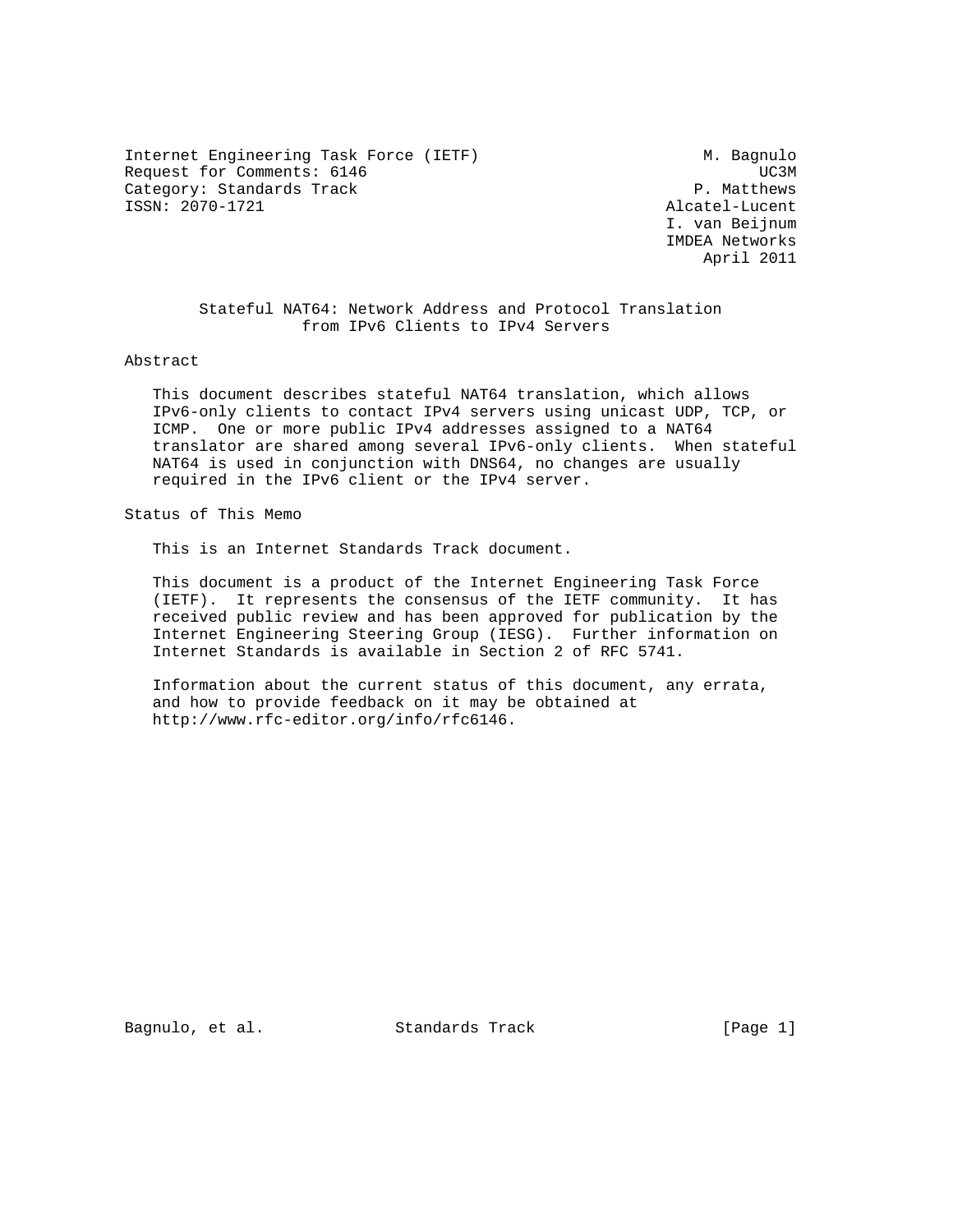Copyright Notice

 Copyright (c) 2011 IETF Trust and the persons identified as the document authors. All rights reserved.

 This document is subject to BCP 78 and the IETF Trust's Legal Provisions Relating to IETF Documents

 (http://trustee.ietf.org/license-info) in effect on the date of publication of this document. Please review these documents carefully, as they describe your rights and restrictions with respect to this document. Code Components extracted from this document must include Simplified BSD License text as described in Section 4.e of the Trust Legal Provisions and are provided without warranty as described in the Simplified BSD License.

Bagnulo, et al. Standards Track [Page 2]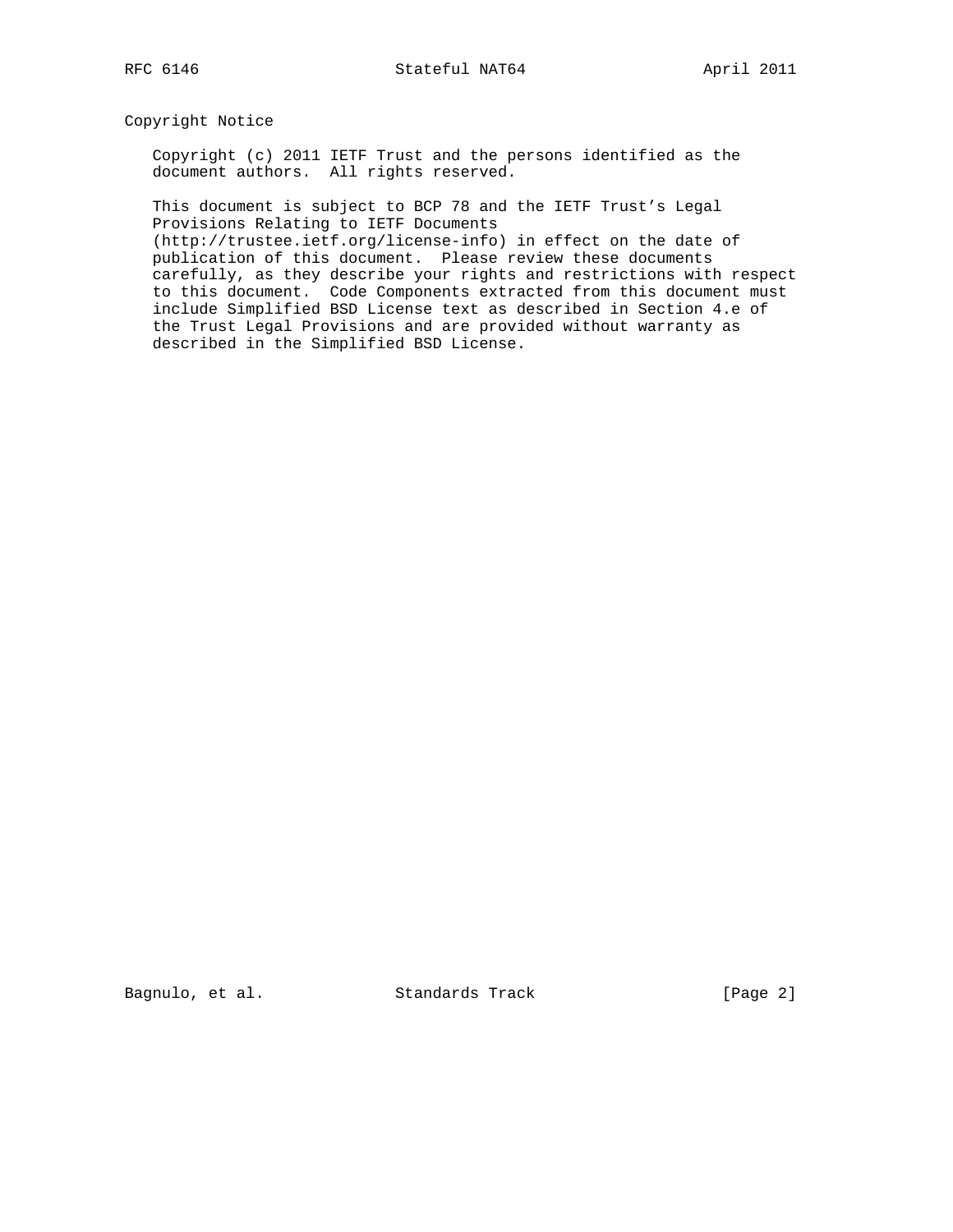| Table of Contents |
|-------------------|
|-------------------|

| 1.                                                             |  | $\overline{4}$  |
|----------------------------------------------------------------|--|-----------------|
| Features of Stateful NAT64<br>1.1.                             |  | 5               |
| 1.2.                                                           |  |                 |
| Stateful NAT64 Solution Elements<br>1.2.1.                     |  | $6\phantom{1}6$ |
| Stateful NAT64 Behavior Walk-Through<br>1.2.2.                 |  | 8               |
|                                                                |  | 10              |
| 2.                                                             |  | 11              |
| 3.<br>Stateful NAT64 Normative Specification                   |  | 14              |
| Binding Information Bases 14<br>3.1.                           |  |                 |
| 3.2.                                                           |  |                 |
| 3.3. Packet Processing Overview 17                             |  |                 |
| 3.4. Determining the Incoming Tuple 18                         |  |                 |
| 3.5. Filtering and Updating Binding and Session Information 20 |  |                 |
| $3.5.1.$ UDP Session Handling 21                               |  |                 |
| Rules for Allocation of IPv4 Transport<br>3.5.1.1.             |  |                 |
| Addresses for UDP 23                                           |  |                 |
| TCP Session Handling 24<br>3.5.2.                              |  |                 |
| State Definition 24<br>3.5.2.1.                                |  |                 |
| State Machine for TCP Processing in the NAT64 25<br>3.5.2.2.   |  |                 |
| 3.5.2.3.<br>Rules for Allocation of IPv4 Transport             |  |                 |
| Addresses for TCP 33                                           |  |                 |
| ICMP Query Session Handling 33<br>3.5.3.                       |  |                 |
| Generation of the IPv6 Representations of IPv4<br>3.5.4.       |  |                 |
|                                                                |  |                 |
| 3.6. Computing the Outgoing Tuple $\ldots$ 36                  |  |                 |
| Computing the Outgoing 5-Tuple for TCP, UDP, and<br>3.6.1.     |  |                 |
| for ICMP Error Messages Containing a TCP or UDP                |  |                 |
|                                                                |  |                 |
| Computing the Outgoing 3-Tuple for ICMP Query<br>3.6.2.        |  |                 |
| Messages and for ICMP Error Messages Containing an             |  |                 |
|                                                                |  |                 |
| Translating the Packet 38<br>3.7.                              |  |                 |
| 3.8.<br>Handling Hairpinning 39                                |  |                 |
|                                                                |  |                 |
| 5. Security Considerations 40                                  |  |                 |
| Implications on End-to-End Security 40<br>5.1.                 |  |                 |
| 5.2.                                                           |  |                 |
| 5.3.                                                           |  |                 |
| 5.4.                                                           |  |                 |
| Avoiding Hairpinning Loops 42                                  |  |                 |
| б.                                                             |  |                 |
| 7.                                                             |  |                 |
| 8.                                                             |  |                 |
| Normative References 43<br>8.1.                                |  |                 |
| 8.2.<br>Informative References 44                              |  |                 |

Bagnulo, et al. Standards Track [Page 3]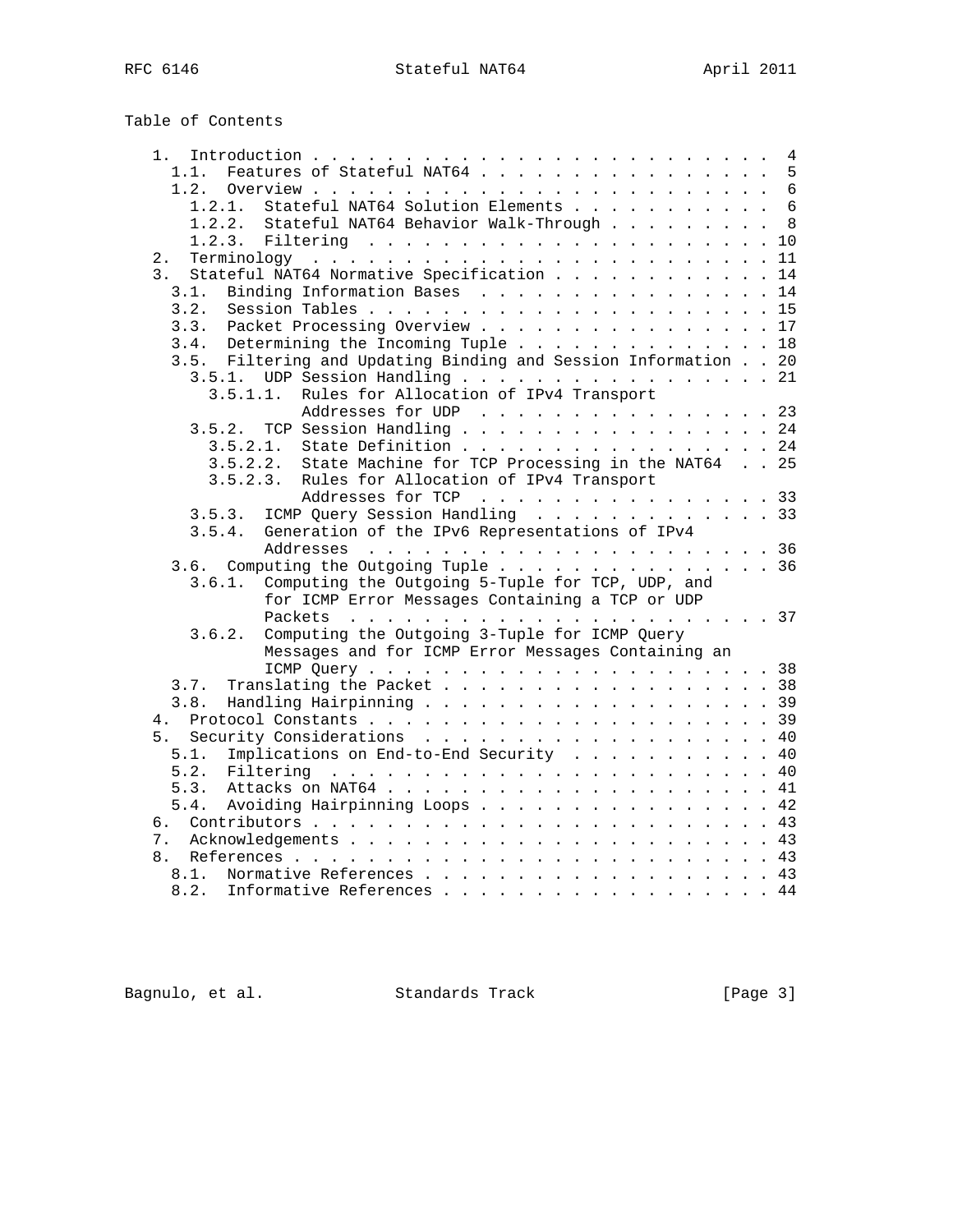# 1. Introduction

 This document specifies stateful NAT64, a mechanism for IPv4-IPv6 transition and IPv4-IPv6 coexistence. Together with DNS64 [RFC6147], these two mechanisms allow an IPv6-only client to initiate communications to an IPv4-only server. They also enable peer-to-peer communication between an IPv4 and an IPv6 node, where the communication can be initiated when either end uses existing, NAT traversal, peer-to-peer communication techniques, such as Interactive Connectivity Establishment (ICE) [RFC5245]. Stateful NAT64 also supports IPv4-initiated communications to a subset of the IPv6 hosts through statically configured bindings in the stateful NAT64.

 Stateful NAT64 is a mechanism for translating IPv6 packets to IPv4 packets and vice versa. The translation is done by translating the packet headers according to the IP/ICMP Translation Algorithm defined in [RFC6145]. The IPv4 addresses of IPv4 hosts are algorithmically translated to and from IPv6 addresses by using the algorithm defined in [RFC6052] and an IPv6 prefix assigned to the stateful NAT64 for this specific purpose. The IPv6 addresses of IPv6 hosts are translated to and from IPv4 addresses by installing mappings in the normal Network Address Port Translation (NAPT) manner [RFC3022]. The current specification only defines how stateful NAT64 translates unicast packets carrying TCP, UDP, and ICMP traffic. Multicast packets and other protocols, including the Stream Control Transmission Protocol (SCTP), the Datagram Congestion Control Protocol (DCCP), and IPsec, are out of the scope of this specification.

 DNS64 is a mechanism for synthesizing AAAA resource records (RRs) from A RRs. The IPv6 address contained in the synthetic AAAA RR is algorithmically generated from the IPv4 address and the IPv6 prefix assigned to a NAT64 device by using the same algorithm defined in [RFC6052].

 Together, these two mechanisms allow an IPv6-only client (i.e., a host with a networking stack that only implements IPv6, a host with a networking stack that implements both protocols but with only IPv6 connectivity, or a host running an IPv6-only application) to initiate communications to an IPv4-only server (which is analogous to the IPv6-only host above).

 These mechanisms are expected to play a critical role in IPv4-IPv6 transition and IPv4-IPv6 coexistence. Due to IPv4 address depletion, it is likely that in the future, the new clients will be IPv6-only and they will want to connect to the existing IPv4-only servers. The stateful NAT64 and DNS64 mechanisms are easily deployable, since they do not require changes to either the IPv6 client or the IPv4 server.

Bagnulo, et al. Standards Track [Page 4]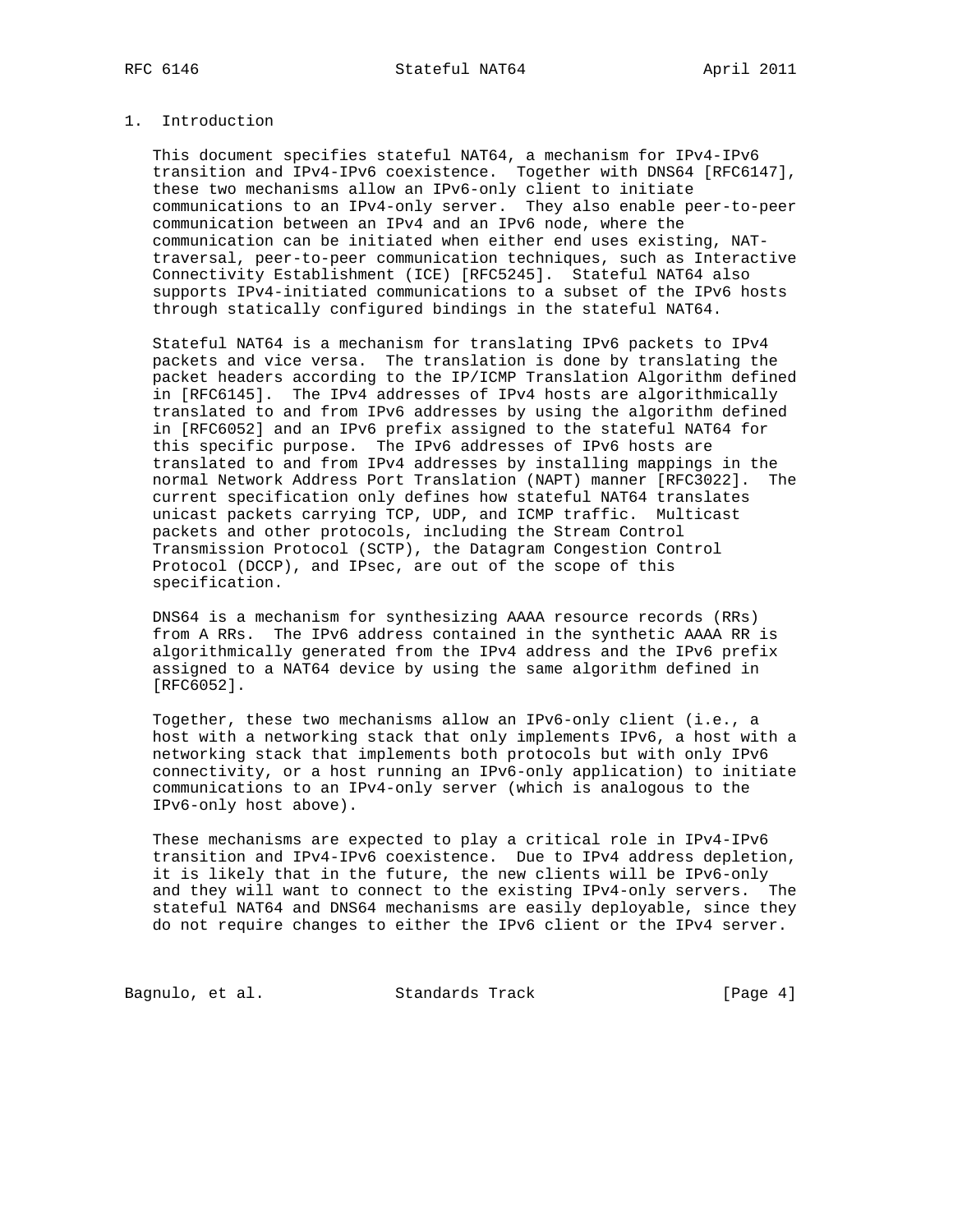For basic functionality, the approach only requires the deployment of the stateful NAT64 function in the devices connecting an IPv6-only network to the IPv4-only network, along with the deployment of a few DNS64-enabled name servers accessible to the IPv6-only hosts. An analysis of the application scenarios can be found in [RFC6144].

 For brevity, in the rest of the document, we will refer to the stateful NAT64 either as stateful NAT64 or simply as NAT64.

### 1.1. Features of Stateful NAT64

The features of NAT64 are:

- o NAT64 is compliant with the recommendations for how NATs should handle UDP [RFC4787], TCP [RFC5382], and ICMP [RFC5508]. As such, NAT64 only supports Endpoint-Independent Mappings and supports both Endpoint-Independent and Address-Dependent Filtering. Because of the compliance with the aforementioned requirements, NAT64 is compatible with current NAT traversal techniques, such as ICE [RFC5245], and with other NAT traversal techniques.
- o In the absence of preexisting state in a NAT64, only IPv6 nodes can initiate sessions to IPv4 nodes. This works for roughly the same class of applications that work through IPv4-to-IPv4 NATs.
- o Depending on the filtering policy used (Endpoint-Independent, or Address-Dependent), IPv4-nodes might be able to initiate sessions to a given IPv6 node, if the NAT64 somehow has an appropriate mapping (i.e., state) for an IPv6 node, via one of the following mechanisms:
	- \* The IPv6 node has recently initiated a session to the same or another IPv4 node. This is also the case if the IPv6 node has used a NAT-traversal technique (such as ICE).
	- \* A statically configured mapping exists for the IPv6 node.
- o IPv4 address sharing: NAT64 allows multiple IPv6-only nodes to share an IPv4 address to access the IPv4 Internet. This helps with the forthcoming IPv4 exhaustion.
- o As currently defined in this NAT64 specification, only TCP, UDP, and ICMP are supported. Support for other protocols (such as other transport protocols and IPsec) is to be defined in separate documents.

Bagnulo, et al. Standards Track [Page 5]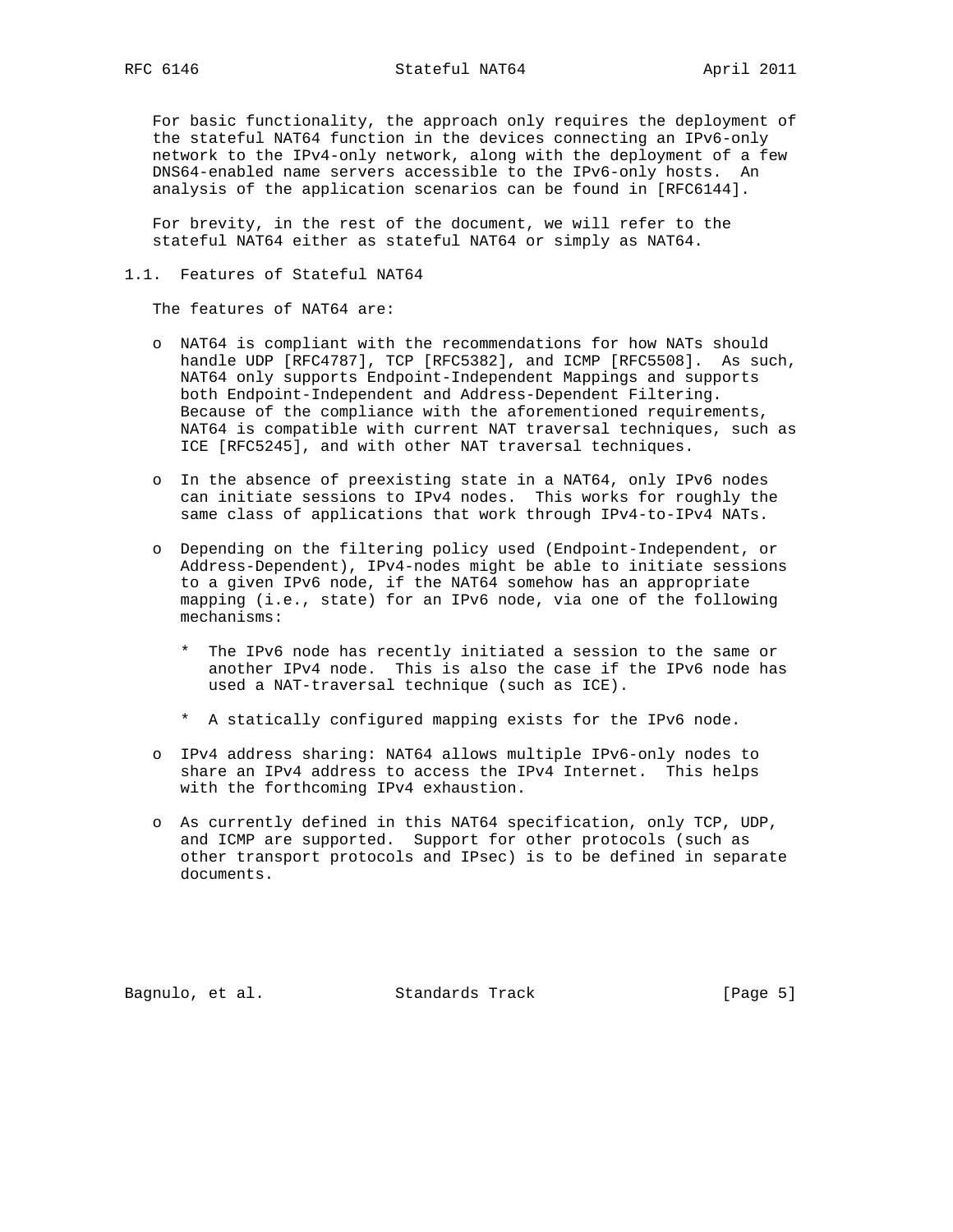# 1.2. Overview

 This section provides a non-normative introduction to NAT64. This is achieved by describing the NAT64 behavior involving a simple setup that involves a single NAT64 device, a single DNS64, and a simple network topology. The goal of this description is to provide the reader with a general view of NAT64. It is not the goal of this section to describe all possible configurations nor to provide a normative specification of the NAT64 behavior. So, for the sake of clarity, only TCP and UDP are described in this overview; the details of ICMP, fragmentation, and other aspects of translation are purposefully avoided in this overview. The normative specification of NAT64 is provided in Section 3.

 The NAT64 mechanism is implemented in a device that has (at least) two interfaces, an IPv4 interface connected to the IPv4 network, and an IPv6 interface connected to the IPv6 network. Packets generated in the IPv6 network for a receiver located in the IPv4 network will be routed within the IPv6 network towards the NAT64 device. The NAT64 will translate them and forward them as IPv4 packets through the IPv4 network to the IPv4 receiver. The reverse takes place for packets generated by hosts connected to the IPv4 network for an IPv6 receiver. NAT64, however, is not symmetric. In order to be able to perform IPv6-IPv4 translation, NAT64 requires state. The state contains the binding of an IPv6 address and TCP/UDP port (hereafter called an IPv6 transport address) to an IPv4 address and TCP/UDP port (hereafter called an IPv4 transport address).

 Such binding state is either statically configured in the NAT64 or it is created when the first packet flowing from the IPv6 network to the IPv4 network is translated. After the binding state has been created, packets flowing in both directions on that particular flow are translated. The result is that, in the general case, NAT64 only supports communications initiated by the IPv6-only node towards an IPv4-only node. Some additional mechanisms (like ICE) or static binding configuration can be used to provide support for communications initiated by an IPv4-only node to an IPv6-only node.

1.2.1. Stateful NAT64 Solution Elements

 In this section, we describe the different elements involved in the NAT64 approach.

 The main component of the proposed solution is the translator itself. The translator has essentially two main parts, the address translation mechanism and the protocol translation mechanism.

Bagnulo, et al. Standards Track [Page 6]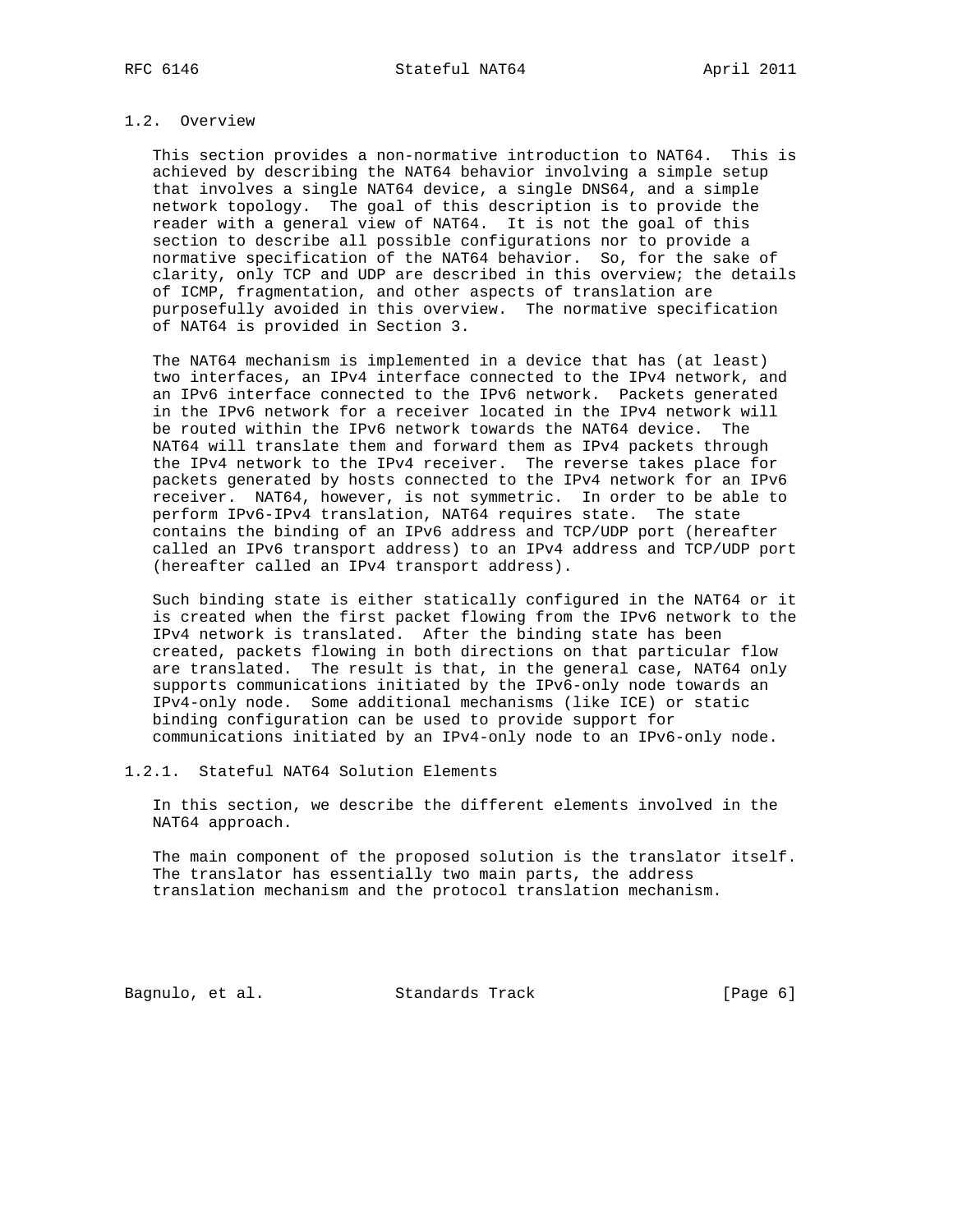Protocol translation from an IPv4 packet header to an IPv6 packet header and vice versa is performed according to the IP/ICMP Translation Algorithm [RFC6145].

 Address translation maps IPv6 transport addresses to IPv4 transport addresses and vice versa. In order to create these mappings, the NAT64 has two pools of addresses: an IPv6 address pool (to represent IPv4 addresses in the IPv6 network) and an IPv4 address pool (to represent IPv6 addresses in the IPv4 network).

 The IPv6 address pool is one or more IPv6 prefixes assigned to the translator itself. Hereafter, we will call the IPv6 address pool Pref64::/ $n$ ; in the case there is more than one prefix assigned to the NAT64, the comments made about Pref64::/n apply to each of them. Pref64::/n will be used by the NAT64 to construct IPv4-Converted IPv6 addresses as defined in [RFC6052]. Due to the abundance of IPv6 address space, it is possible to assign one or more Pref64::/n, each of them being equal to or even bigger than the size of the whole IPv4 address space. This allows each IPv4 address to be mapped into a different IPv6 address by simply concatenating a Pref64::/n with the IPv4 address being mapped and a suffix. The provisioning of the Pref64::/n as well as the address format are defined in [RFC6052].

 The IPv4 address pool is a set of IPv4 addresses, normally a prefix assigned by the local administrator. Since IPv4 address space is a scarce resource, the IPv4 address pool is small and typically not sufficient to establish permanent one-to-one mappings with IPv6 addresses. So, except for the static/manually created ones, mappings using the IPv4 address pool will be created and released dynamically. Moreover, because of the IPv4 address scarcity, the usual practice for NAT64 is likely to be the binding of IPv6 transport addresses into IPv4 transport addresses, instead of IPv6 addresses into IPv4 addresses directly, enabling a higher utilization of the limited IPv4 address pool. This implies that NAT64 performs both address and port translation.

 Because of the dynamic nature of the IPv6-to-IPv4 address mapping and the static nature of the IPv4-to-IPv6 address mapping, it is far simpler to allow communications initiated from the IPv6 side toward an IPv4 node, whose address is algorithmically mapped into an IPv6 address, than communications initiated from IPv4-only nodes to an IPv6 node. In that case, an IPv4 address needs to be associated with the IPv6 node's address dynamically.

 Using a mechanism such as DNS64, an IPv6 client obtains an IPv6 address that embeds the IPv4 address of the IPv4 server and sends a packet to that IPv6 address. The packets are intercepted by the NAT64 device, which associates an IPv4 transport address out of its

Bagnulo, et al. Standards Track [Page 7]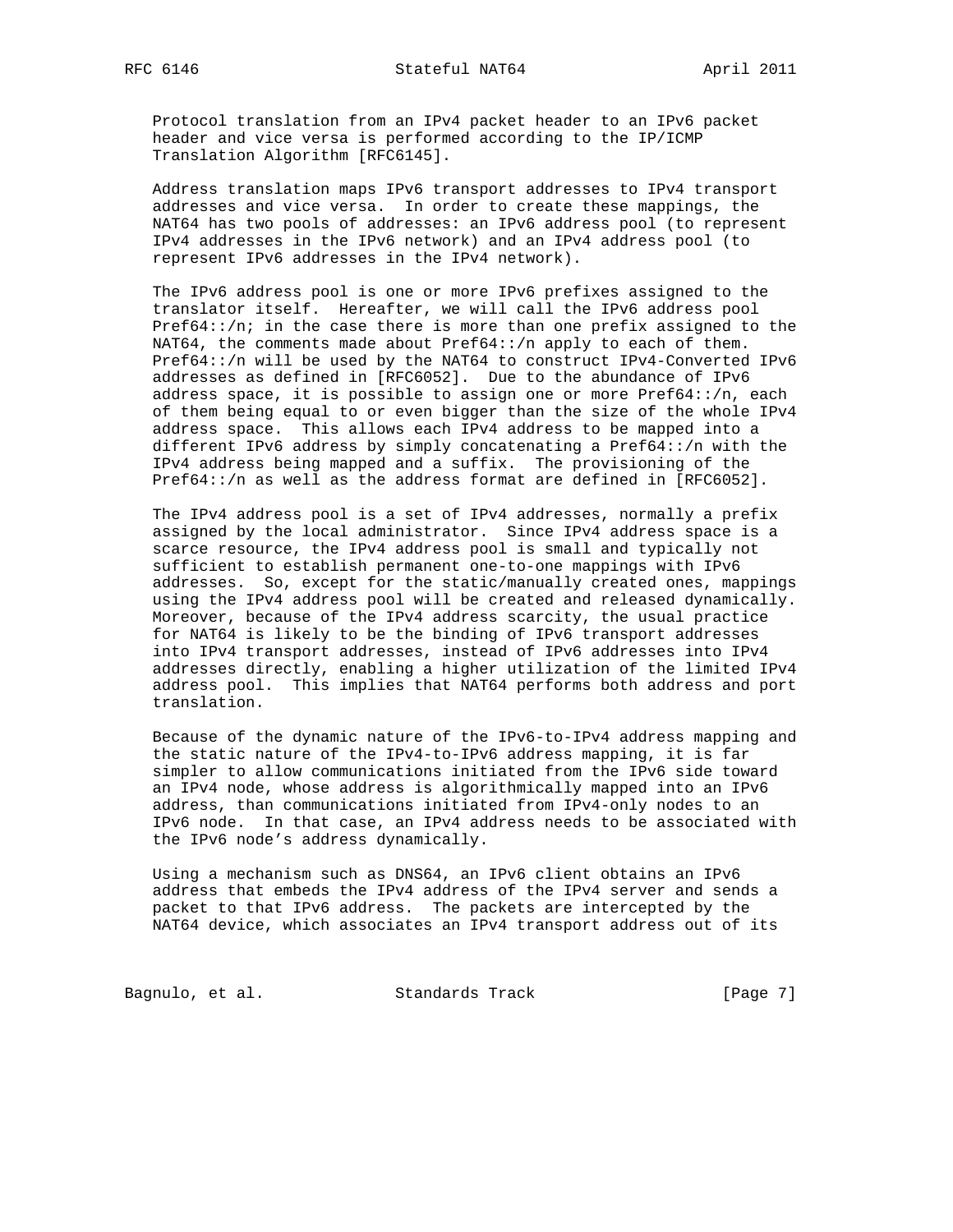IPv4 pool to the IPv6 transport address of the initiator, creating binding state, so that reply packets can be translated and forwarded back to the initiator. The binding state is kept while packets are flowing. Once the flow stops, and based on a timer, the IPv4 transport address is returned to the IPv4 address pool so that it can be reused for other communications.

 To allow an IPv6 initiator to do a DNS lookup to learn the address of the responder, DNS64 [RFC6147] is used to synthesize AAAA RRs from the A RRs. The IPv6 addresses contained in the synthetic AAAA RRs contain a Pref64::/n assigned to the NAT64 and the IPv4 address of the responder. The synthetic AAAA RRs are passed back to the IPv6 initiator, which will initiate an IPv6 communication with an IPv6 address associated to the IPv4 receiver. The packet will be routed to the NAT64 device, which will create the IPv6-to-IPv4 address mapping as described before.

1.2.2. Stateful NAT64 Behavior Walk-Through

 In this section, we provide a simple example of the NAT64 behavior. We consider an IPv6 node that is located in an IPv6-only site and that initiates a TCP connection to an IPv4-only node located in the IPv4 network.

The scenario for this case is depicted in the following figure:

| IPv6 network |                         | IPv4           |
|--------------|-------------------------|----------------|
|              |                         | network        |
|              | Name server<br>——       |                |
|              | with DNS64              | ----+          |
|              | . _ _ _ _ _ _ _ _ _ _ _ | H <sub>2</sub> |
| Η1           |                         | $+ - - - - +$  |
| ----+        | -----                   | 192.0.2.1      |
| 2001:db8::1  | NAT64                   |                |
|              | .                       |                |
|              |                         |                |
|              |                         |                |

 The figure above shows an IPv6 node H1 with an IPv6 address 2001:db8::1 and an IPv4 node H2 with IPv4 address 192.0.2.1. H2 has h2.example.com as its Fully Qualified Domain Name (FQDN).

 A NAT64 connects the IPv6 network to the IPv4 network. This NAT64 uses the Well-Known Prefix 64:ff9b::/96 defined in [RFC6052] to represent IPv4 addresses in the IPv6 address space and a single IPv4 address 203.0.113.1 assigned to its IPv4 interface. The routing is

Bagnulo, et al. Standards Track [Page 8]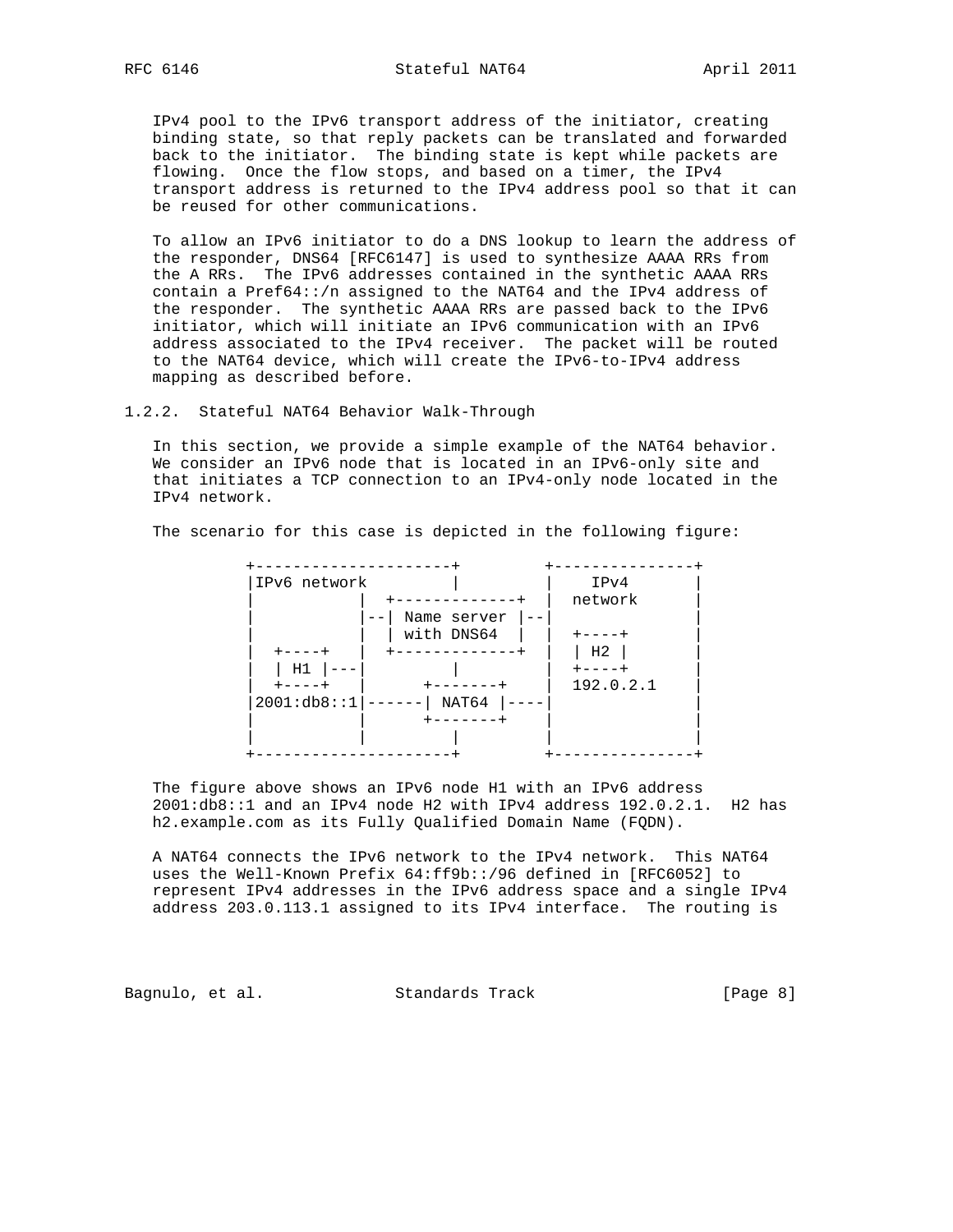configured in such a way that the IPv6 packets addressed to a destination address in 64:ff9b::/96 are routed to the IPv6 interface of the NAT64 device.

 Also shown is a local name server with DNS64 functionality. The local name server uses the Well-Known Prefix 64:ff9b::/96 to create the IPv6 addresses in the synthetic RRs.

 For this example, assume the typical DNS situation where IPv6 hosts have only stub resolvers, and the local name server does the recursive lookups.

The steps by which H1 establishes communication with H2 are:

- 1. H1 performs a DNS query for h2.example.com and receives the synthetic AAAA RR from the local name server that implements the DNS64 functionality. The AAAA record contains an IPv6 address formed by the Well-Known Prefix and the IPv4 address of H2 (i.e., 64:ff9b::192.0.2.1).
- 2. H1 sends a TCP SYN packet to H2. The packet is sent from a source transport address of (2001:db8::1,1500) to a destination transport address of (64:ff9b::192.0.2.1,80), where the ports are set by H1.
- 3. The packet is routed to the IPv6 interface of the NAT64 (since IPv6 routing is configured that way).
- 4. The NAT64 receives the packet and performs the following actions:
	- \* The NAT64 selects an unused port (e.g., 2000) on its IPv4 address 203.0.113.1 and creates the mapping entry (2001:db8::1,1500) <--> (203.0.113.1,2000)
	- \* The NAT64 translates the IPv6 header into an IPv4 header using the IP/ICMP Translation Algorithm [RFC6145].
	- \* The NAT64 includes (203.0.113.1,2000) as the source transport address in the packet and (192.0.2.1,80) as the destination transport address in the packet. Note that 192.0.2.1 is extracted directly from the destination IPv6 address of the received IPv6 packet that is being translated. The destination port 80 of the translated packet is the same as the destination port of the received IPv6 packet.
- 5. The NAT64 sends the translated packet out of its IPv4 interface and the packet arrives at H2.

Bagnulo, et al. Standards Track [Page 9]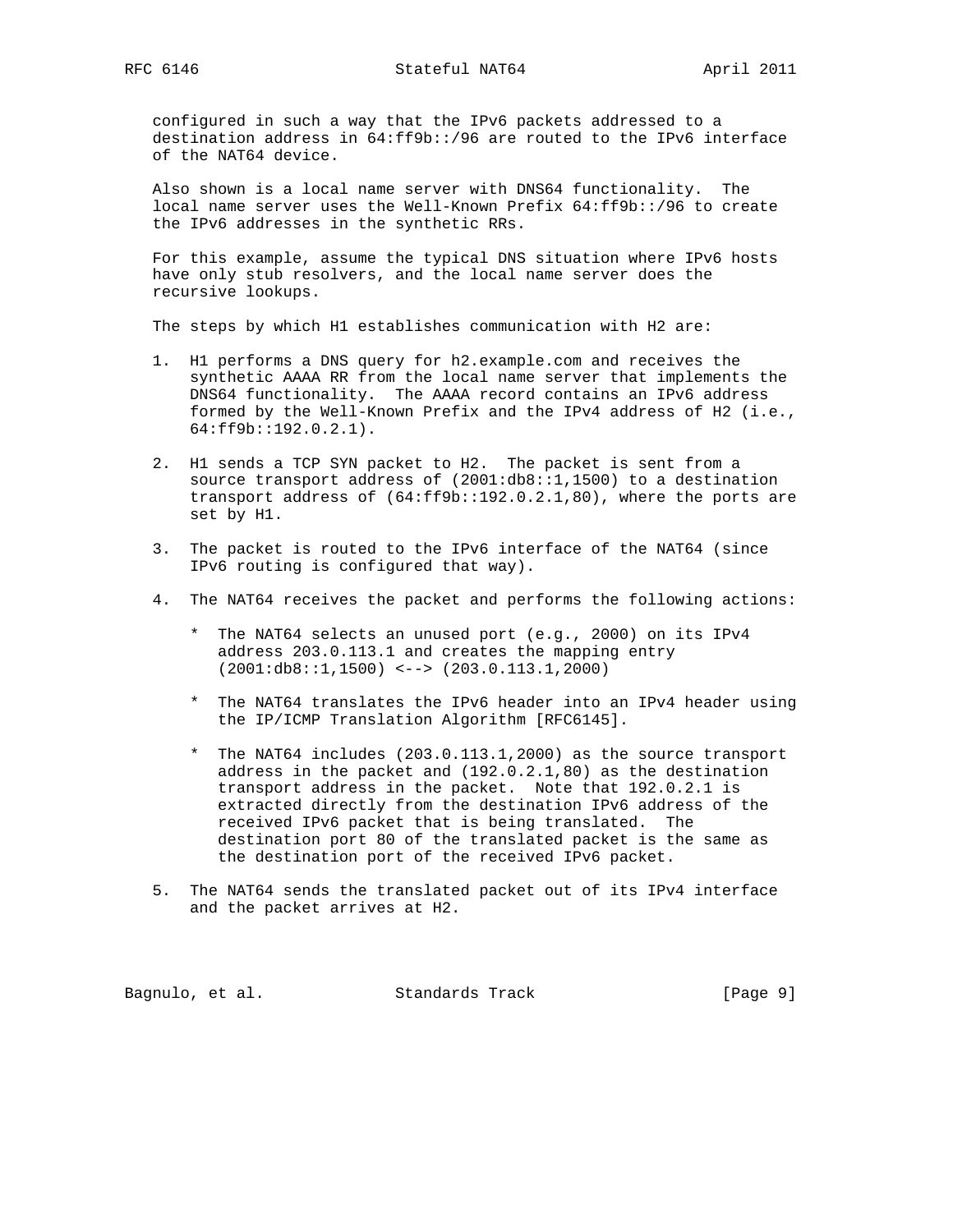- 6. H2 node responds by sending a TCP SYN+ACK packet with the destination transport address (203.0.113.1,2000) and source transport address (192.0.2.1,80).
- 7. Since the IPv4 address 203.0.113.1 is assigned to the IPv4 interface of the NAT64 device, the packet is routed to the NAT64 device, which will look for an existing mapping containing (203.0.113.1,2000). Since the mapping (2001:db8::1,1500) <--> (203.0.113.1,2000) exists, the NAT64 performs the following operations:
	- \* The NAT64 translates the IPv4 header into an IPv6 header using the IP/ICMP Translation Algorithm [RFC6145].
	- \* The NAT64 includes (2001:db8::1,1500) as the destination transport address in the packet and (64:ff9b::192.0.2.1,80) as the source transport address in the packet. Note that 192.0.2.1 is extracted directly from the source IPv4 address of the received IPv4 packet that is being translated. The source port 80 of the translated packet is the same as the source port of the received IPv4 packet.
- 8. The translated packet is sent out of the IPv6 interface to H1.

 The packet exchange between H1 and H2 continues, and packets are translated in the different directions as previously described.

 It is important to note that the translation still works if the IPv6 initiator H1 learns the IPv6 representation of H2's IPv4 address (i.e., 64:ff9b::192.0.2.1) through some scheme other than a DNS lookup. This is because the DNS64 processing does NOT result in any state being installed in the NAT64 and because the mapping of the IPv4 address into an IPv6 address is the result of concatenating the Well-Known Prefix to the original IPv4 address.

## 1.2.3. Filtering

 NAT64 may do filtering, which means that it only allows a packet in through an interface under certain circumstances. The NAT64 can filter IPv6 packets based on the administrative rules to create entries in the binding and session tables. The filtering can be flexible and general, but the idea of the filtering is to provide the administrators necessary control to avoid denial-of-service (DoS) attacks that would result in exhaustion of the NAT64's IPv4 address, port, memory, and CPU resources. Filtering techniques of incoming IPv6 packets are not specific to the NAT64 and therefore are not described in this specification.

Bagnulo, et al. Standards Track [Page 10]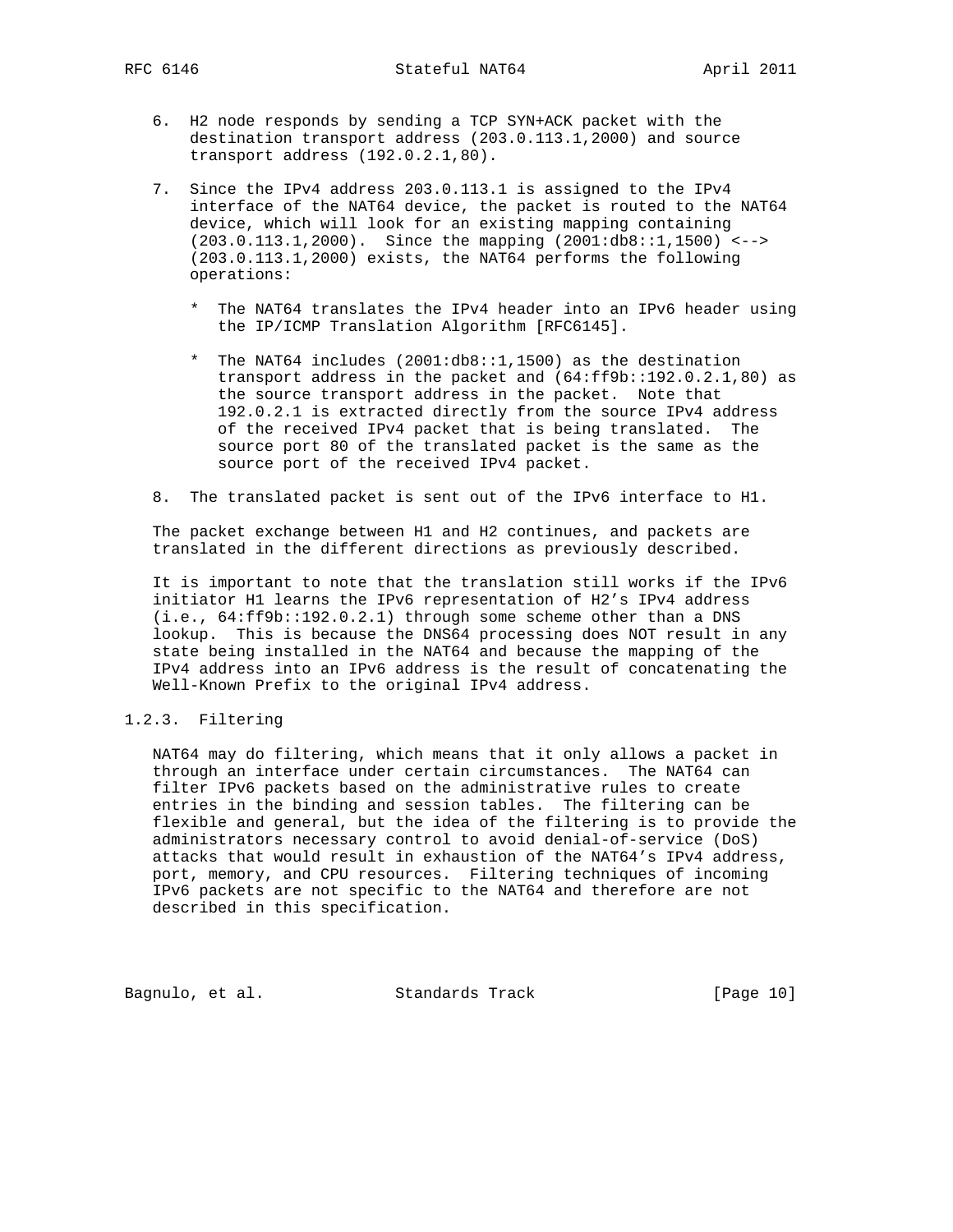Filtering of IPv4 packets, on the other hand, is tightly coupled to the NAT64 state and therefore is described in this specification. In this document, we consider that the NAT64 may do no filtering, or it may filter incoming IPv4 packets.

 NAT64 filtering of incoming IPv4 packets is consistent with the recommendations of [RFC4787] and [RFC5382]. Because of that, the NAT64 as specified in this document supports both Endpoint- Independent Filtering and Address-Dependent Filtering, both for TCP and UDP as well as filtering of ICMP packets.

 If a NAT64 performs Endpoint-Independent Filtering of incoming IPv4 packets, then an incoming IPv4 packet is dropped unless the NAT64 has state for the destination transport address of the incoming IPv4 packet.

 If a NAT64 performs Address-Dependent Filtering of incoming IPv4 packets, then an incoming IPv4 packet is dropped unless the NAT64 has state involving the destination transport address of the IPv4 incoming packet and the particular source IP address of the incoming IPv4 packet.

2. Terminology

 This section provides a definitive reference for all the terms used in this document.

 The key words "MUST", "MUST NOT", "REQUIRED", "SHALL", "SHALL NOT", "SHOULD", "SHOULD NOT", "RECOMMENDED", "MAY", and "OPTIONAL" in this document are to be interpreted as described in RFC 2119 [RFC2119].

The following additional terms are used in this document:

- 3-Tuple: The tuple (source IP address, destination IP address, ICMP Identifier). A 3-tuple uniquely identifies an ICMP Query session. When an ICMP Query session flows through a NAT64, each session has two different 3-tuples: one with IPv4 addresses and one with IPv6 addresses.
- 5-Tuple: The tuple (source IP address, source port, destination IP address, destination port, transport protocol). A 5-tuple uniquely identifies a UDP/TCP session. When a UDP/TCP session flows through a NAT64, each session has two different 5-tuples: one with IPv4 addresses and one with IPv6 addresses.

Bagnulo, et al. Standards Track [Page 11]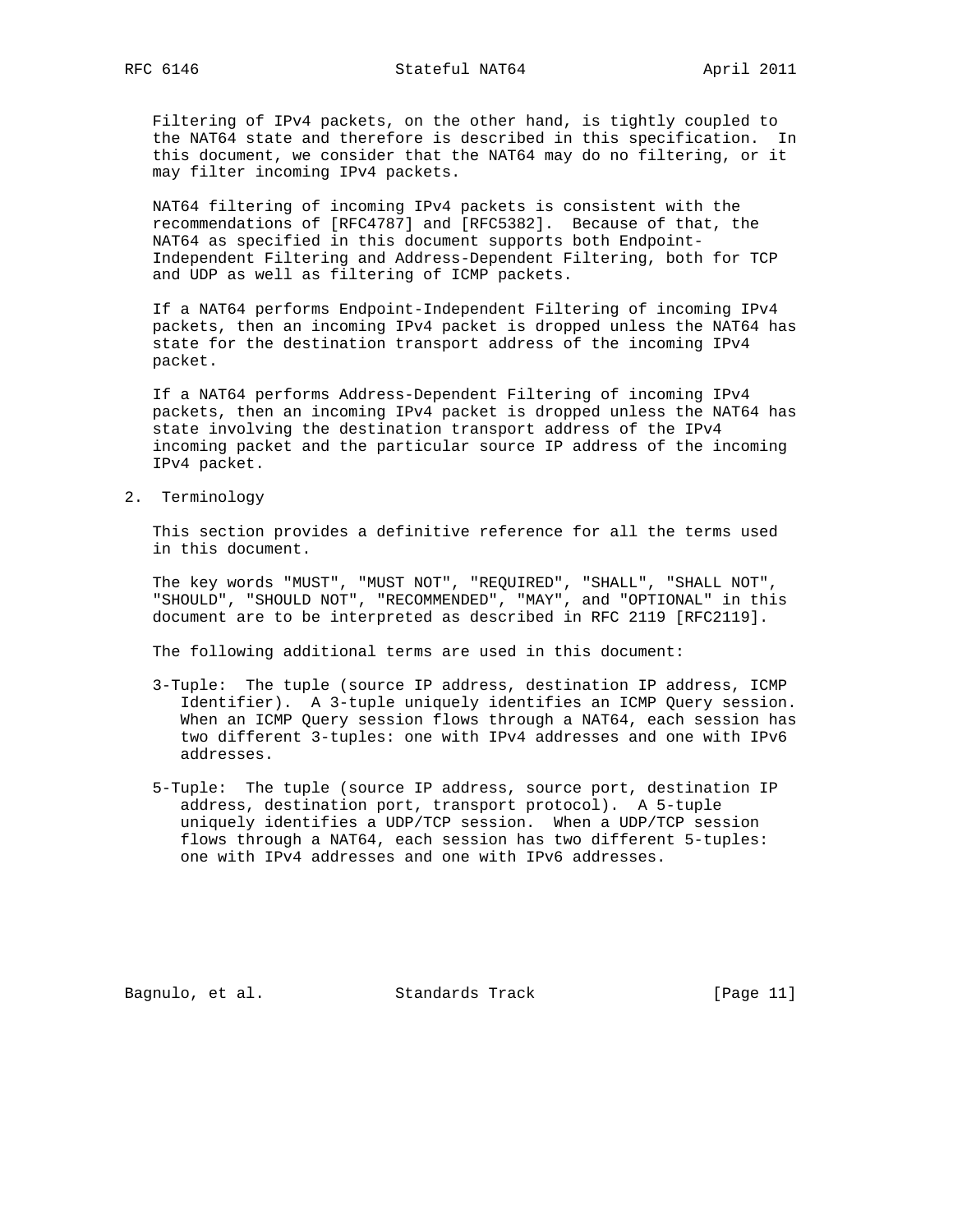- BIB: Binding Information Base. A table of bindings kept by a NAT64. Each NAT64 has a BIB for each translated protocol. An implementation compliant to this document would have a BIB for TCP, one for UDP, and one for ICMP Queries. Additional BIBs would be added to support other protocols, such as SCTP.
- Endpoint-Independent Mapping: In NAT64, using the same mapping for all the sessions involving a given IPv6 transport address of an IPv6 host (irrespectively of the transport address of the IPv4 host involved in the communication). Endpoint-Independent Mapping is important for peer-to-peer communication. See [RFC4787] for the definition of the different types of mappings in IPv4-to-IPv4 NATs.
- Filtering, Endpoint-Independent: The NAT64 only filters incoming IPv4 packets destined to a transport address for which there is no state in the NAT64, regardless of the source IPv4 transport address. The NAT forwards any packets destined to any transport address for which it has state. In other words, having state for a given transport address is sufficient to allow any packets back to the internal endpoint. See [RFC4787] for the definition of the different types of filtering in IPv4-to-IPv4 NATs.
- Filtering, Address-Dependent: The NAT64 filters incoming IPv4 packets destined to a transport address for which there is no state (similar to the Endpoint-Independent Filtering). Additionally, the NAT64 will filter out incoming IPv4 packets coming from a given IPv4 address X and destined for a transport address for which it has state if the NAT64 has not sent packets to X previously (independently of the port used by X). In other words, for receiving packets from a specific IPv4 endpoint, it is necessary for the IPv6 endpoint to send packets first to that specific IPv4 endpoint's IP address.
- Hairpinning: Having a packet do a "U-turn" inside a NAT and come back out the same side as it arrived on. If the destination IPv6 address and its embedded IPv4 address are both assigned to the NAT64 itself, then the packet is being sent to another IPv6 host connected to the same NAT64. Such a packet is called a 'hairpin packet'. A NAT64 that forwards hairpin packets back to the IPv6 host is defined as supporting "hairpinning". Hairpinning support is important for peer-to-peer applications, as there are cases when two different hosts on the same side of a NAT can only communicate using sessions that hairpin through the NAT. Hairpin packets can be either TCP or UDP. More detailed explanation of hairpinning and examples for the UDP case can be found in [RFC4787].

Bagnulo, et al. Standards Track [Page 12]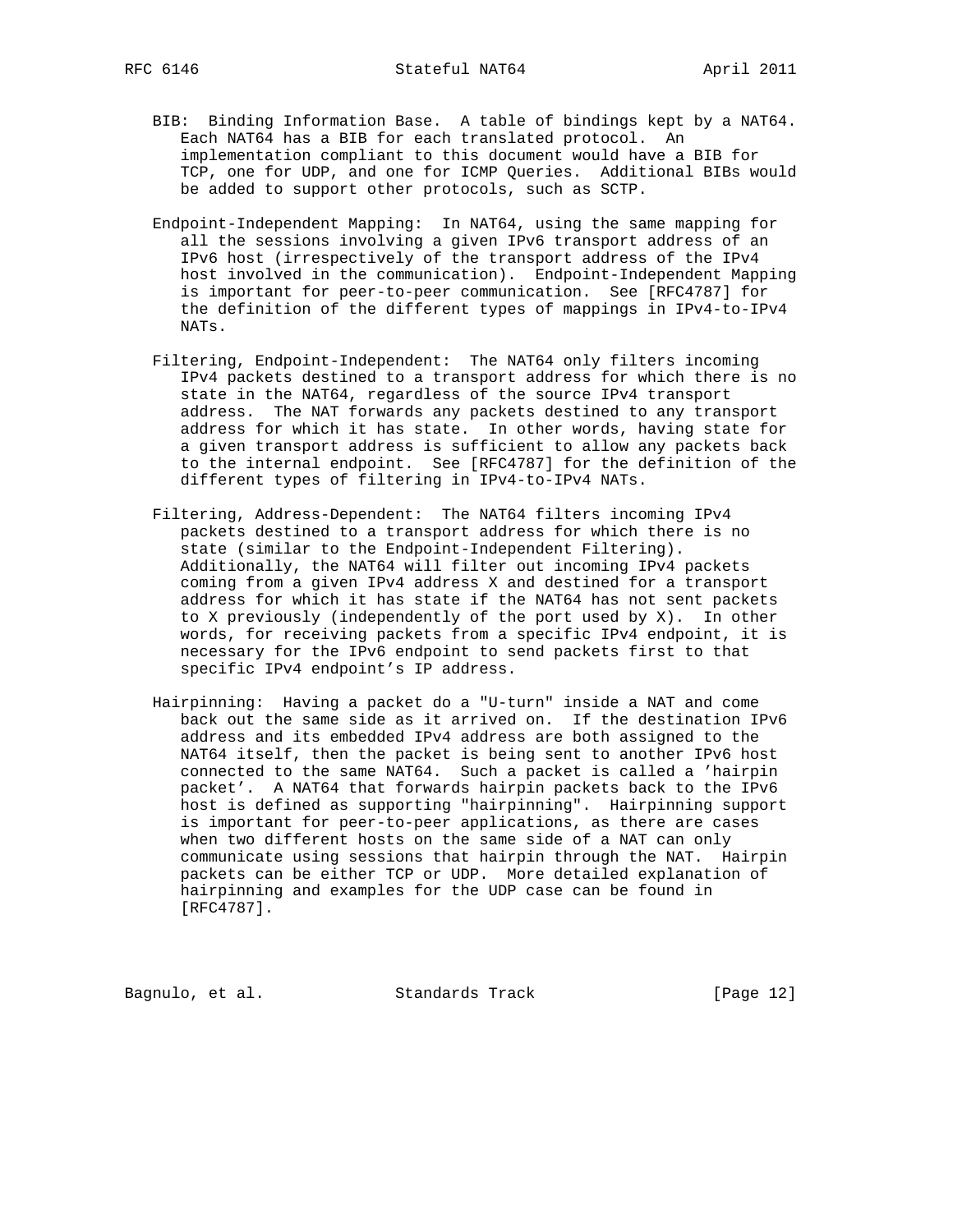- ICMP Query packet: ICMP packets that are not ICMP error messages. For ICMPv6, ICMPv6 Query Messages are the ICMPv6 Informational messages as defined in [RFC4443]. For ICMPv4, ICMPv4 Query messages are all ICMPv4 messages that are not ICMPv4 error messages.
- Mapping or Binding: A mapping between an IPv6 transport address and a IPv4 transport address or a mapping between an (IPv6 address, ICMPv6 Identifier) pair and an (IPv4 address, ICMPv4 Identifier) pair. Used to translate the addresses and ports / ICMP Identifiers of packets flowing between the IPv6 host and the IPv4 host. In NAT64, the IPv4 address and port / ICMPv4 Identifier is always one assigned to the NAT64 itself, while the IPv6 address and port / ICMPv6 Identifier belongs to some IPv6 host.
- Session: The flow of packets between two different hosts. This may be TCP, UDP, or ICMP Queries. In NAT64, typically one host is an IPv4 host, and the other one is an IPv6 host. However, due to hairpinning, both hosts might be IPv6 hosts.
- Session table: A table of sessions kept by a NAT64. Each NAT64 has three session tables, one for TCP, one for UDP, and one for ICMP Queries.
- Stateful NAT64: A function that has per-flow state that translates IPv6 packets to IPv4 packets and vice versa, for TCP, UDP, and ICMP. The NAT64 uses binding state to perform the translation between IPv6 and IPv4 addresses. In this document, we also refer to stateful NAT64 simply as NAT64.
- Stateful NAT64 device: The device where the NAT64 function is executed. In this document, we also refer to stateful NAT64 device simply as NAT64 device.
- Transport Address: The combination of an IPv6 or IPv4 address and a port. Typically written as (IP address,port), e.g., (192.0.2.15,8001).

Tuple: Refers to either a 3-tuple or a 5-tuple as defined above.

 For a detailed understanding of this document, the reader should also be familiar with NAT terminology [RFC4787].

Bagnulo, et al. Standards Track [Page 13]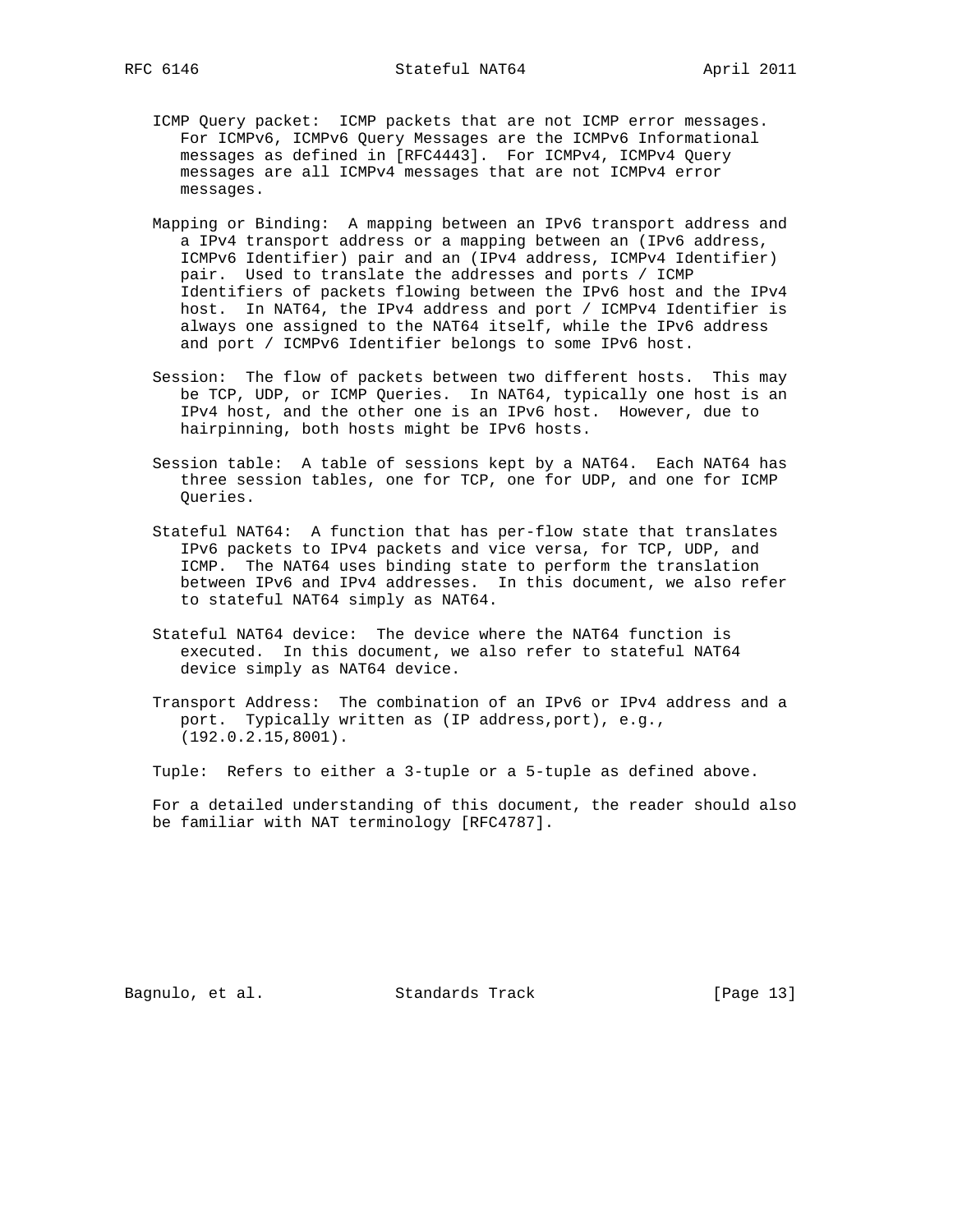3. Stateful NAT64 Normative Specification

 A NAT64 is a device with at least one IPv6 interface and at least one IPv4 interface. Each NAT64 device MUST have at least one unicast /n IPv6 prefix assigned to it, denoted Pref64::/n. Additional considerations about the Pref64::/n are presented in Section 3.5.4. A NAT64 MUST have one or more unicast IPv4 addresses assigned to it.

A NAT64 uses the following conceptual dynamic data structures:

- o UDP Binding Information Base
- o UDP Session Table
- o TCP Binding Information Base
- o TCP Session Table
- o ICMP Query Binding Information Base
- o ICMP Query Session Table

 These tables contain information needed for the NAT64 processing. The actual division of the information into six tables is done in order to ease the description of the NAT64 behavior. NAT64 implementations are free to use different data structures but they MUST store all the required information, and the externally visible outcome MUST be the same as the one described in this document.

 The notation used is the following: uppercase letters are IPv4 addresses; uppercase letters with a prime(') are IPv6 addresses; lowercase letters are ports; IPv6 prefixes of length n are indicated by "P::/n"; mappings are indicated as " $(X, x)$  <-->  $(Y', y)$ ".

#### 3.1. Binding Information Bases

 A NAT64 has three Binding Information Bases (BIBs): one for TCP, one for UDP, and one for ICMP Queries. In the case of UDP and TCP BIBs, each BIB entry specifies a mapping between an IPv6 transport address and an IPv4 transport address:

 $(X', x) \leq - \rightarrow (T, t)$ 

 where X' is some IPv6 address, T is an IPv4 address, and x and t are ports. T will always be one of the IPv4 addresses assigned to the NAT64. The BIB has then two columns: the BIB IPv6 transport address and the BIB IPv4 transport address. A given IPv6 or IPv4 transport address can appear in at most one entry in a BIB: for example,

Bagnulo, et al. Standards Track [Page 14]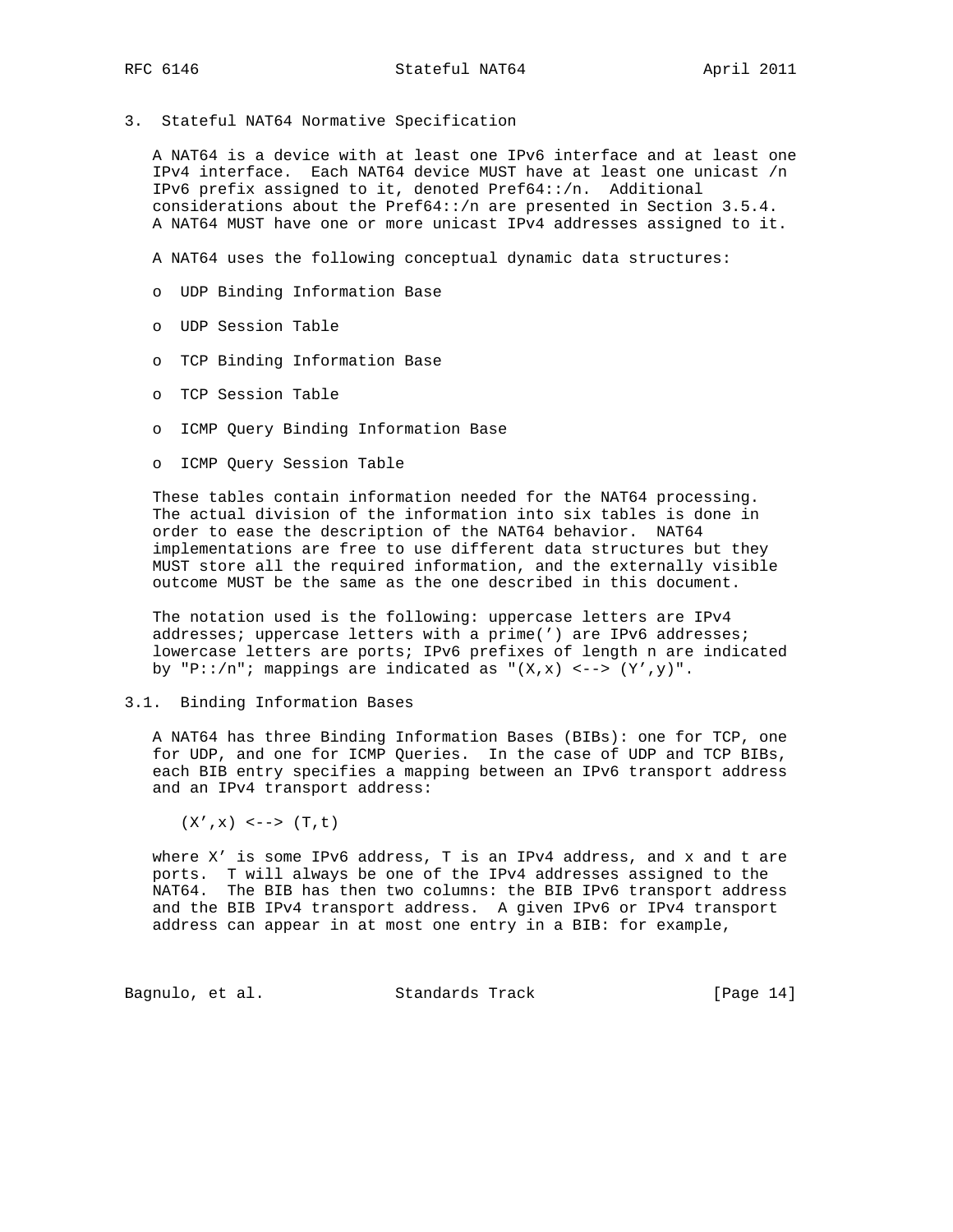(2001:db8::17, 49832) can appear in at most one TCP and at most one UDP BIB entry. TCP and UDP have separate BIBs because the port number space for TCP and UDP are distinct. If the BIBs are implemented as specified in this document, it results in Endpoint-Independent Mappings in the NAT64. The information in the BIBs is also used to implement Endpoint-Independent Filtering. (Address-Dependent Filtering is implemented using the session tables described below.)

 In the case of the ICMP Query BIB, each ICMP Query BIB entry specifies a mapping between an (IPv6 address, ICMPv6 Identifier) pair and an (IPv4 address, ICMPv4 Identifier) pair.

 $(X', i1)$  <-->  $(T, i2)$ 

 where X' is some IPv6 address, T is an IPv4 address, i1 is an ICMPv6 Identifier, and i2 is an ICMPv4 Identifier. T will always be one of the IPv4 addresses assigned to the NAT64. A given (IPv6 or IPv4 address, ICMPv6 or ICMPv4 Identifier) pair can appear in at most one entry in the ICMP Query BIB.

 Entries in any of the three BIBs can be created dynamically as the result of the flow of packets as described in Section 3.5, but they can also be created manually by an administrator. NAT64 implementations SHOULD support manually configured BIB entries for any of the three BIBs. Dynamically created entries are deleted from the corresponding BIB when the last session associated with the BIB entry is removed from the session table. Manually configured BIB entries are not deleted when there is no corresponding Session Table Entry and can only be deleted by the administrator.

### 3.2. Session Tables

 A NAT64 also has three session tables: one for TCP sessions, one for UDP sessions, and one for ICMP Query sessions. Each entry keeps information on the state of the corresponding session. In the TCP and UDP session tables, each entry specifies a mapping between a pair of IPv6 transport addresses and a pair of IPv4 transport addresses:

 $(X', x), (Y', y)$  <-->  $(T, t), (Z, z)$ 

 where X' and Y' are IPv6 addresses, T and Z are IPv4 addresses, and x, y, z, and t are ports. T will always be one of the IPv4 addresses assigned to the NAT64. Y' is always the IPv6 representation of the IPv4 address Z, so Y' is obtained from Z using the algorithm applied by the NAT64 to create IPv6 representations of IPv4 addresses. y will always be equal to z.

Bagnulo, et al. Standards Track [Page 15]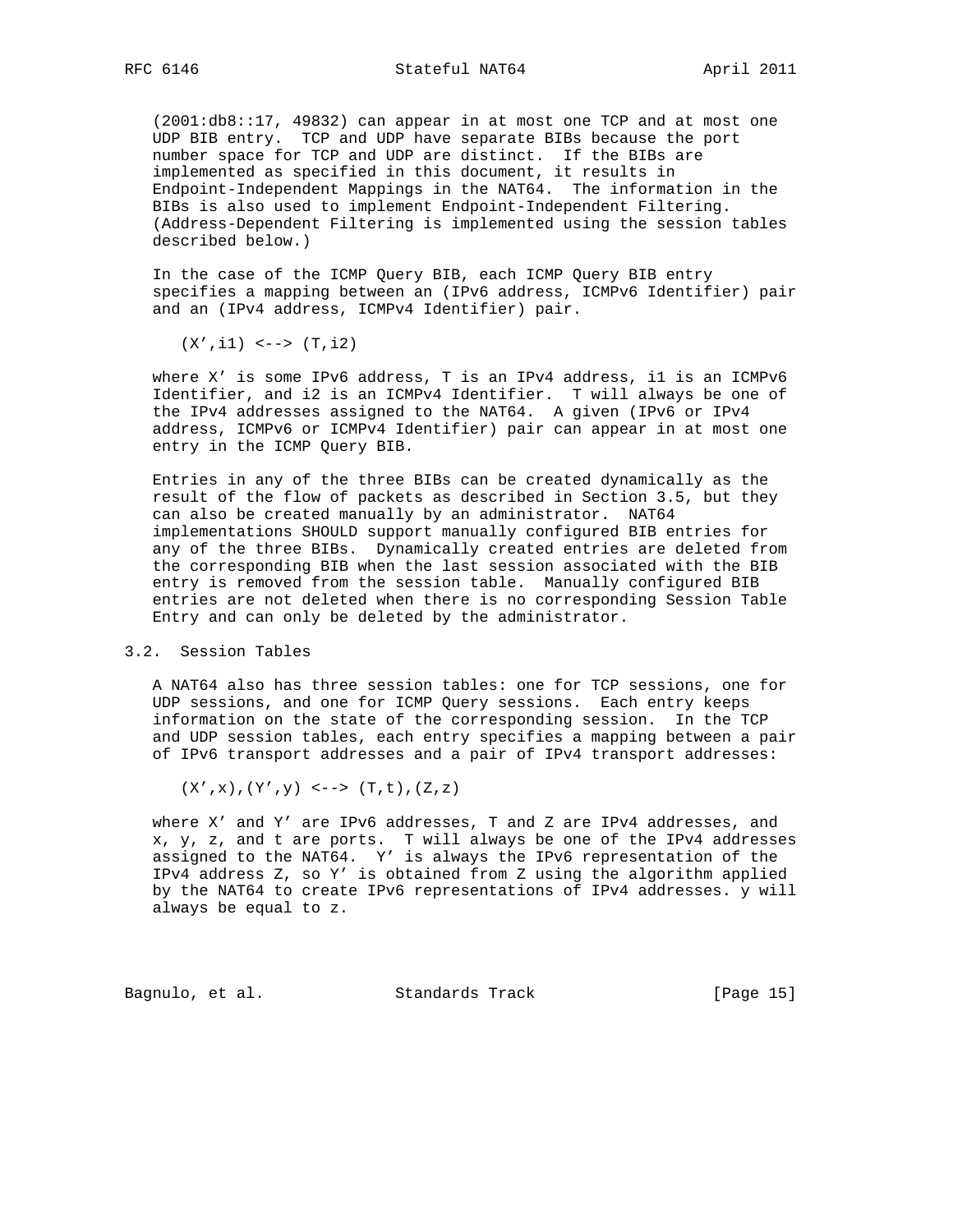RFC 6146 **Stateful NAT64** April 2011

 For each TCP or UDP Session Table Entry (STE), there are then five columns. The terminology used for the STE columns is from the perspective of an incoming IPv6 packet being translated into an outgoing IPv4 packet. The columns are:

The STE source IPv6 transport address;  $(X', x)$  in the example above.

The STE destination IPv6 transport address;  $(Y', y)$  in the example above.

The STE source IPv4 transport address; (T,t) in the example above.

 The STE destination IPv4 transport address; (Z,z) in the example above.

The STE lifetime.

 In the ICMP Query session table, each entry specifies a mapping between a 3-tuple of IPv6 source address, IPv6 destination address, and ICMPv6 Identifier and a 3-tuple of IPv4 source address, IPv4 destination address, and ICMPv4 Identifier:

(X',Y',i1) <--> (T,Z,i2)

 where X' and Y' are IPv6 addresses, T and Z are IPv4 addresses, i1 is an ICMPv6 Identifier, and i2 is an ICMPv4 Identifier. T will always be one of the IPv4 addresses assigned to the NAT64. Y' is always the IPv6 representation of the IPv4 address Z, so Y' is obtained from Z using the algorithm applied by the NAT64 to create IPv6 representations of IPv4 addresses.

 For each ICMP Query Session Table Entry (STE), there are then seven columns:

The STE source IPv6 address; X' in the example above.

The STE destination IPv6 address; Y' in the example above.

The STE ICMPv6 Identifier; il in the example above.

The STE source IPv4 address; T in the example above.

The STE destination IPv4 address; Z in the example above.

The STE ICMPv4 Identifier; i2 in the example above.

The STE lifetime.

Bagnulo, et al. Standards Track [Page 16]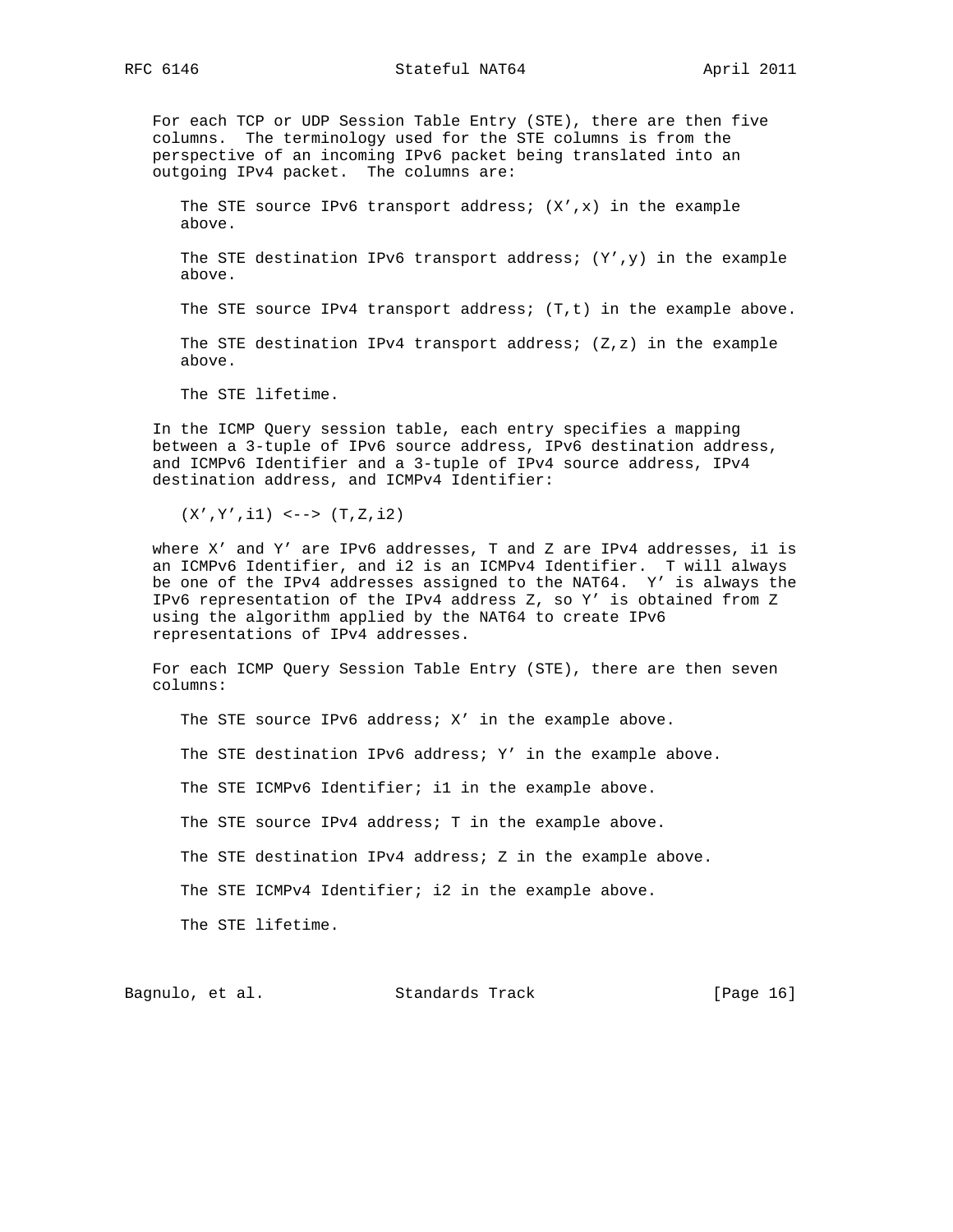### 3.3. Packet Processing Overview

 The NAT64 uses the session state information to determine when the session is completed, and also uses session information for Address- Dependent Filtering. A session can be uniquely identified by either an incoming tuple or an outgoing tuple.

 For each TCP or UDP session, there is a corresponding BIB entry, uniquely specified by either the source IPv6 transport address (in the IPv6 --> IPv4 direction) or the destination IPv4 transport address (in the IPv4 --> IPv6 direction). For each ICMP Query session, there is a corresponding BIB entry, uniquely specified by either the source IPv6 address and ICMPv6 Identifier (in the IPv6 --> IPv4 direction) or the destination IPv4 address and the ICMPv4 Identifier (in the IPv4 --> IPv6 direction). However, for all the BIBs, a single BIB entry can have multiple corresponding sessions. When the last corresponding session is deleted, if the BIB entry was dynamically created, the BIB entry is deleted.

 The NAT64 will receive packets through its interfaces. These packets can be either IPv6 packets or IPv4 packets, and they may carry TCP traffic, UDP traffic, or ICMP traffic. The processing of the packets will be described next. In the case that the processing is common to all the aforementioned types of packets, we will refer to the packet as the incoming IP packet in general. In the case that the processing is specific to IPv6 packets, we will explicitly refer to the incoming packet as an incoming IPv6 packet; analogous terminology will apply in the case of processing that is specific to IPv4 packets.

The processing of an incoming IP packet takes the following steps:

- 1. Determining the incoming tuple
- 2. Filtering and updating binding and session information
- 3. Computing the outgoing tuple
- 4. Translating the packet
- 5. Handling hairpinning

 The details of these steps are specified in the following subsections.

Bagnulo, et al. Standards Track [Page 17]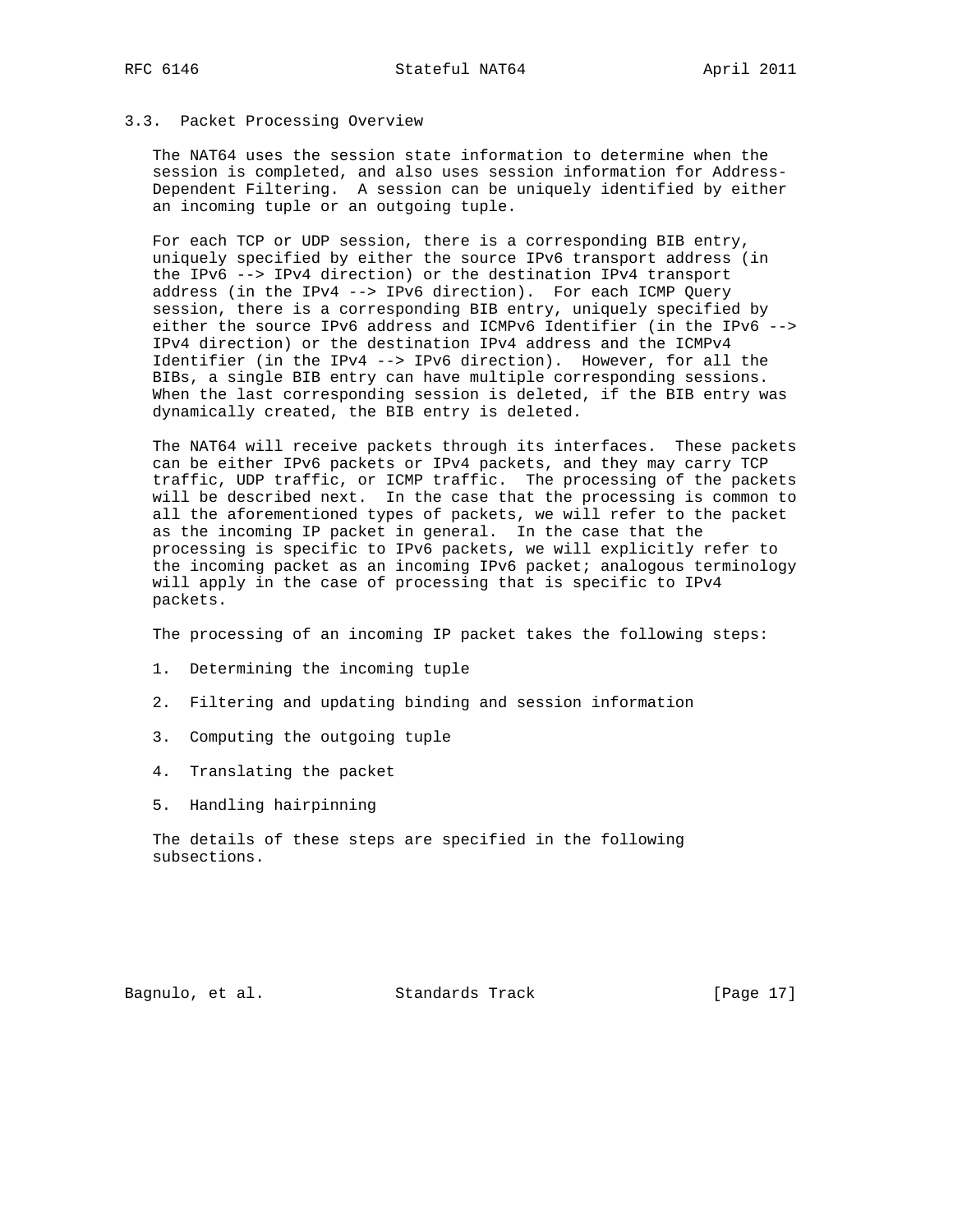This breakdown of the NAT64 behavior into processing steps is done for ease of presentation. A NAT64 MAY perform the steps in a different order or MAY perform different steps, but the externally visible outcome MUST be the same as the one described in this document.

## 3.4. Determining the Incoming Tuple

 This step associates an incoming tuple with every incoming IP packet for use in subsequent steps. In the case of TCP, UDP, and ICMP error packets, the tuple is a 5-tuple consisting of the source IP address, source port, destination IP address, destination port, and transport protocol. In case of ICMP Queries, the tuple is a 3-tuple consisting of the source IP address, destination IP address, and ICMP Identifier.

 If the incoming IP packet contains a complete (un-fragmented) UDP or TCP protocol packet, then the 5-tuple is computed by extracting the appropriate fields from the received packet.

 If the incoming packet is a complete (un-fragmented) ICMP Query message (i.e., an ICMPv4 Query message or an ICMPv6 Informational message), the 3-tuple is the source IP address, the destination IP address, and the ICMP Identifier.

 If the incoming IP packet contains a complete (un-fragmented) ICMP error message containing a UDP or a TCP packet, then the incoming 5-tuple is computed by extracting the appropriate fields from the IP packet embedded inside the ICMP error message. However, the role of source and destination is swapped when doing this: the embedded source IP address becomes the destination IP address in the incoming 5-tuple, the embedded source port becomes the destination port in the incoming 5-tuple, etc. If it is not possible to determine the incoming 5-tuple (perhaps because not enough of the embedded packet is reproduced inside the ICMP message), then the incoming IP packet MUST be silently discarded.

 If the incoming IP packet contains a complete (un-fragmented) ICMP error message containing an ICMP error message, then the packet is silently discarded.

 If the incoming IP packet contains a complete (un-fragmented) ICMP error message containing an ICMP Query message, then the incoming 3-tuple is computed by extracting the appropriate fields from the IP packet embedded inside the ICMP error message. However, the role of source and destination is swapped when doing this: the embedded source IP address becomes the destination IP address in the incoming 3-tuple, the embedded destination IP address becomes the source

Bagnulo, et al. Standards Track [Page 18]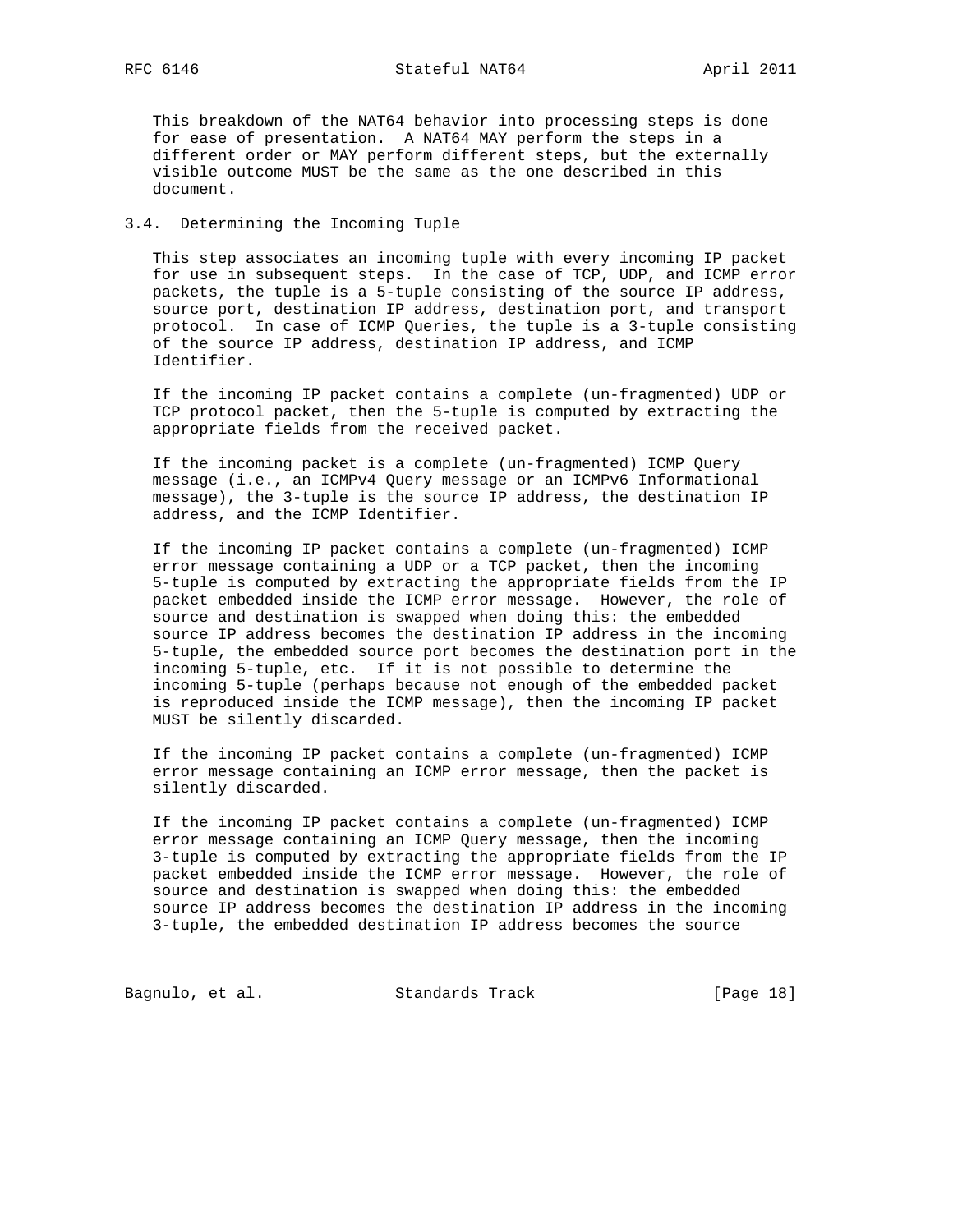address in the incoming 3-tuple, and the embedded ICMP Identifier is used as the ICMP Identifier of the incoming 3-tuple. If it is not possible to determine the incoming 3-tuple (perhaps because not enough of the embedded packet is reproduced inside the ICMP message), then the incoming IP packet MUST be silently discarded.

 If the incoming IP packet contains a fragment, then more processing may be needed. This specification leaves open the exact details of how a NAT64 handles incoming IP packets containing fragments, and simply requires that the external behavior of the NAT64 be compliant with the following conditions:

 The NAT64 MUST handle fragments. In particular, NAT64 MUST handle fragments arriving out of order, conditional on the following:

- \* The NAT64 MUST limit the amount of resources devoted to the storage of fragmented packets in order to protect from DoS attacks.
- \* As long as the NAT64 has available resources, the NAT64 MUST allow the fragments to arrive over a time interval. The time interval SHOULD be configurable and the default value MUST be of at least FRAGMENT\_MIN.
- \* The NAT64 MAY require that the UDP, TCP, or ICMP header be completely contained within the fragment that contains fragment offset equal to zero.

 For incoming packets carrying TCP or UDP fragments with a non-zero checksum, NAT64 MAY elect to queue the fragments as they arrive and translate all fragments at the same time. In this case, the incoming tuple is determined as documented above to the un fragmented packets. Alternatively, a NAT64 MAY translate the fragments as they arrive, by storing information that allows it to compute the 5-tuple for fragments other than the first. In the latter case, subsequent fragments may arrive before the first, and the rules (in the bulleted list above) about how the NAT64 handles (out-of-order) fragments apply.

 For incoming IPv4 packets carrying UDP packets with a zero checksum, if the NAT64 has enough resources, the NAT64 MUST reassemble the packets and MUST calculate the checksum. If the NAT64 does not have enough resources, then it MUST silently discard the packets. The handling of fragmented and un-fragmented UDP packets with a zero checksum as specified above deviates from that specified in [RFC6145].

Bagnulo, et al. Standards Track [Page 19]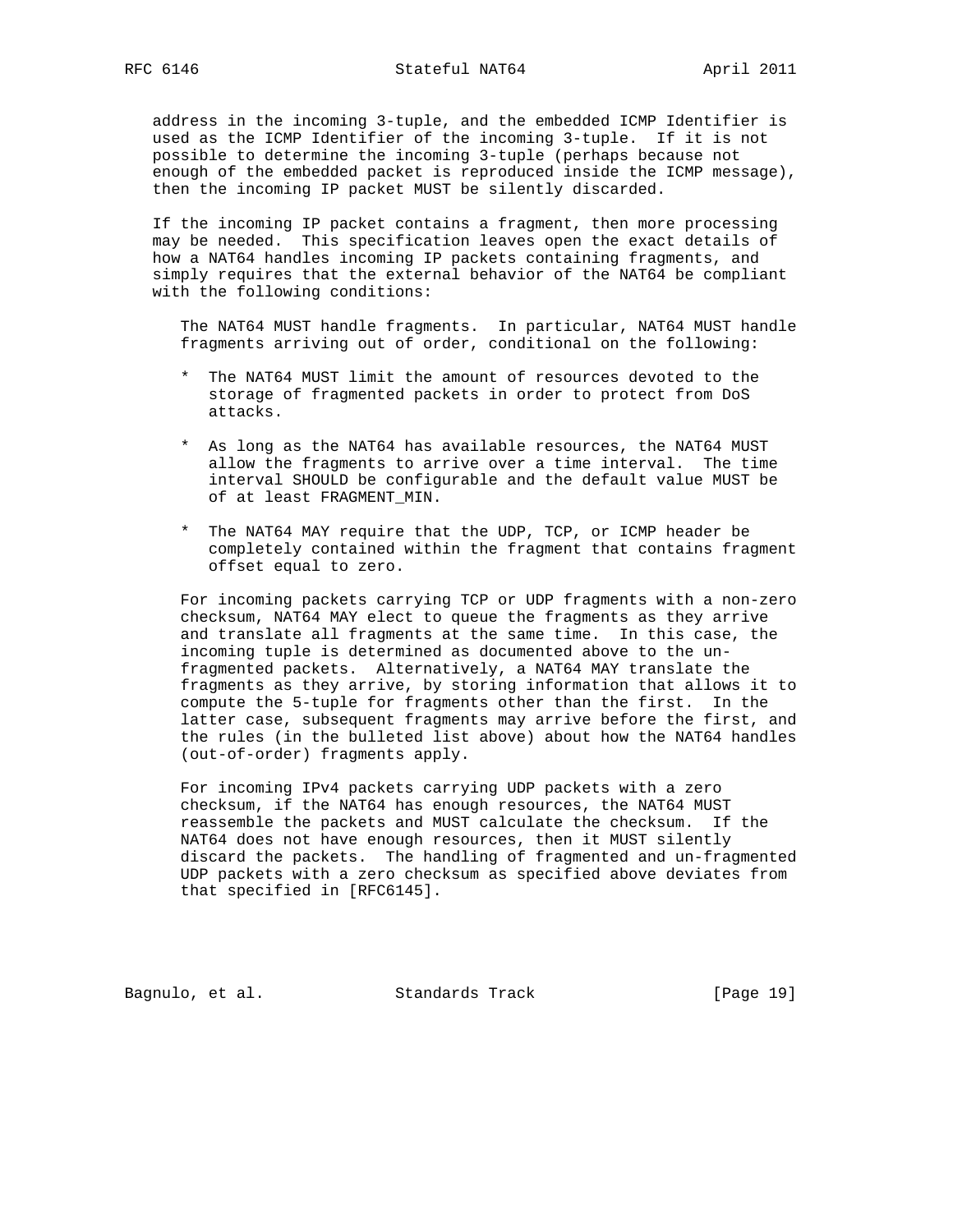Implementers of NAT64 should be aware that there are a number of well-known attacks against IP fragmentation; see [RFC1858] and [RFC3128]. Implementers should also be aware of additional issues with reassembling packets at high rates, described in [RFC4963].

 If the incoming packet is an IPv6 packet that contains a protocol other than TCP, UDP, or ICMPv6 in the last Next Header, then the packet SHOULD be discarded and, if the security policy permits, the NAT64 SHOULD send an ICMPv6 Destination Unreachable error message with Code 4 (Port Unreachable) to the source address of the received packet. NOTE: This behavior may be updated by future documents that define how other protocols such as SCTP or DCCP are processed by NAT64.

 If the incoming packet is an IPv4 packet that contains a protocol other than TCP, UDP, or ICMPv4, then the packet SHOULD be discarded and, if the security policy permits, the NAT64 SHOULD send an ICMPv4 Destination Unreachable error message with Code 2 (Protocol Unreachable) to the source address of the received packet. NOTE: This behavior may be updated by future documents that define how other protocols such as SCTP or DCCP are processed by NAT64.

3.5. Filtering and Updating Binding and Session Information

 This step updates binding and session information stored in the appropriate tables. This step may also filter incoming packets, if desired.

 The details of this step depend on the protocol, i.e., UDP, TCP, or ICMP. The behaviors for UDP, TCP, and ICMP Queries are described in Section 3.5.1, Section 3.5.2, and Section 3.5.3, respectively. For the case of ICMP error messages, they do not affect in any way either the BIBs or the session tables, so there is no processing resulting from these messages in this section. ICMP error message processing continues in Section 3.6.

 Irrespective of the transport protocol used, the NAT64 MUST silently discard all incoming IPv6 packets containing a source address that contains the Pref64::/n. This is required in order to prevent hairpinning loops as described in Section 5. In addition, the NAT64 MUST only process incoming IPv6 packets that contain a destination address that contains  $Pref64::/n$ . Likewise, the NAT64 MUST only process incoming IPv4 packets that contain a destination address that belongs to the IPv4 pool assigned to the NAT64.

Bagnulo, et al. Standards Track [Page 20]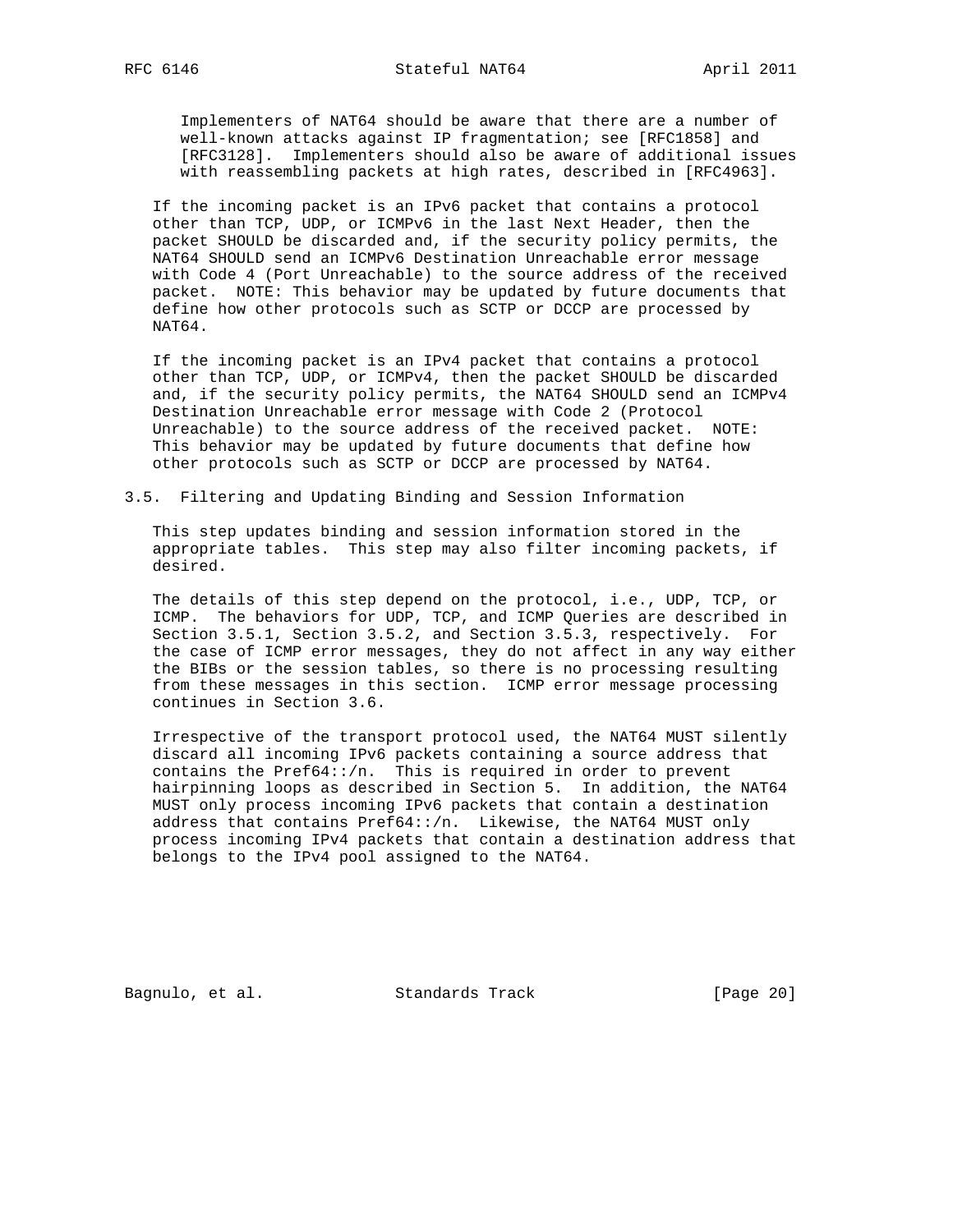### 3.5.1. UDP Session Handling

The following state information is stored for a UDP session:

Binding: $(X', x), (Y', y)$  <-->  $(T, t), (Z, z)$ 

 Lifetime: a timer that tracks the remaining lifetime of the UDP session. When the timer expires, the UDP session is deleted. If all the UDP sessions corresponding to a dynamically created UDP BIB entry are deleted, then the UDP BIB entry is also deleted.

 An IPv6 incoming packet with an incoming tuple with source transport address  $(X', x)$  and destination transport address  $(Y', y)$  is processed as follows:

 The NAT64 searches for a UDP BIB entry that contains the BIB IPv6 transport address that matches the IPv6 source transport address  $(X', x)$ . If such an entry does not exist, the NAT64 tries to create a new entry (if resources and policy permit). The source IPv6 transport address of the packet  $(X', x)$  is used as the BIB IPv6 transport address, and the BIB IPv4 transport address is set to (T,t), which is allocated using the rules defined in Section 3.5.1.1. The result is a BIB entry as follows:  $(X', x)$  $\leftarrow -\rangle$  (T,t).

 The NAT64 searches for the Session Table Entry corresponding to the incoming 5-tuple. If no such entry is found, the NAT64 tries to create a new entry (if resources and policy permit). The information included in the session table is as follows:

- \* The STE source IPv6 transport address is set to (X',x), i.e., the source IPv6 transport address contained in the received IPv6 packet.
- \* The STE destination IPv6 transport address is set to (Y',y), i.e., the destination IPv6 transport address contained in the received IPv6 packet.
- \* The STE source IPv4 transport address is extracted from the corresponding UDP BIB entry, i.e., it is set to (T,t).
- \* The STE destination IPv4 transport is set to  $(Z(Y'), y)$ , y being the same port as the STE destination IPv6 transport address and Z(Y') being algorithmically generated from the IPv6 destination address (i.e., Y') using the reverse algorithm (see Section 3.5.4).

Bagnulo, et al. Standards Track [Page 21]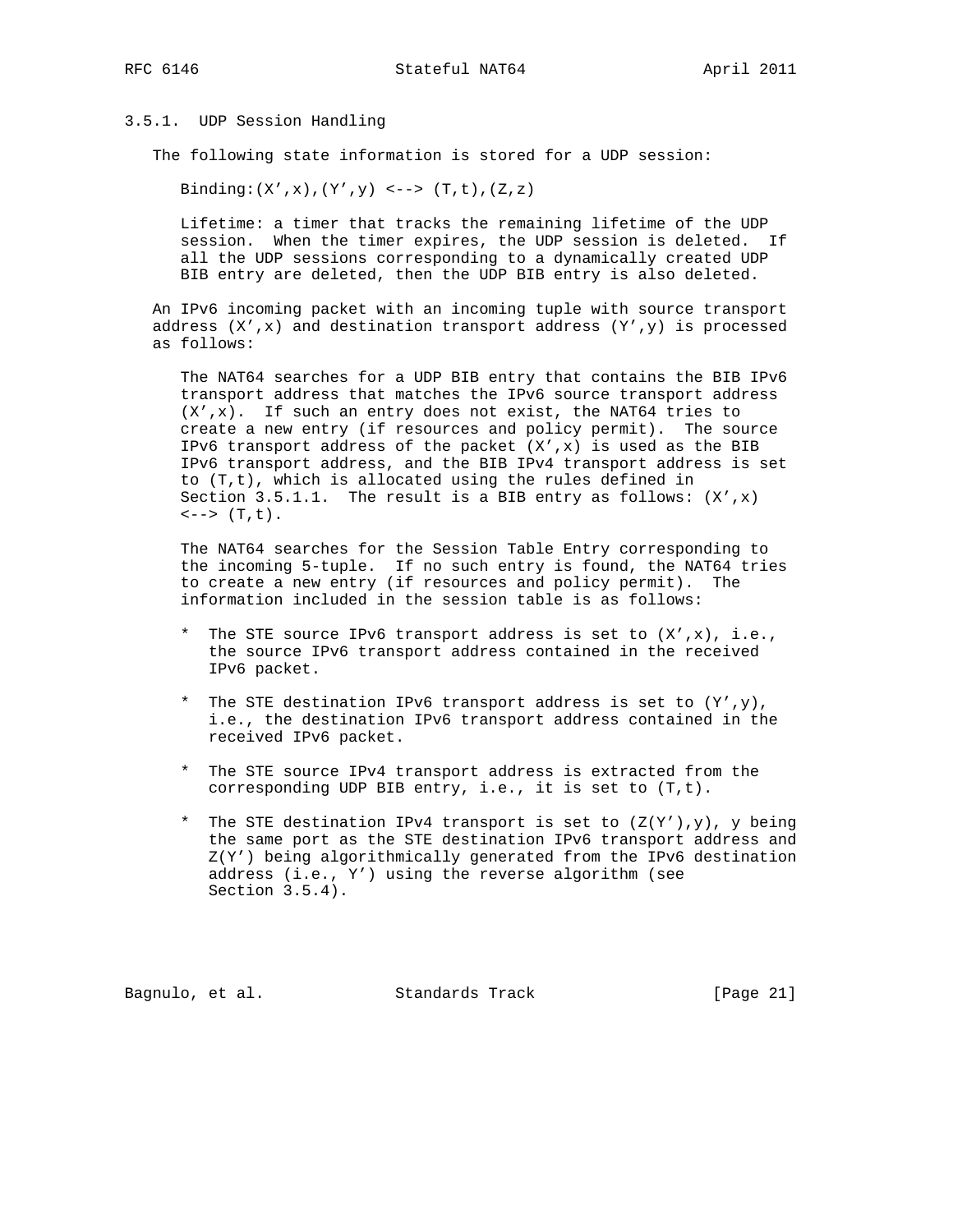The result is a Session Table Entry as follows:  $(X', x), (Y', y) \iff (T, t), (Z(Y'), y)$ 

 The NAT64 sets (or resets) the timer in the Session Table Entry to the maximum session lifetime. The maximum session lifetime MAY be configurable, and the default SHOULD be at least UDP\_DEFAULT. The maximum session lifetime MUST NOT be less than UDP\_MIN. The packet is translated and forwarded as described in the following sections.

 An IPv4 incoming packet, with an incoming tuple with source IPv4 transport address  $(W, w)$  and destination IPv4 transport address  $(T, t)$ is processed as follows:

 The NAT64 searches for a UDP BIB entry that contains the BIB IPv4 transport address matching (T,t), i.e., the IPv4 destination transport address in the incoming IPv4 packet. If such an entry does not exist, the packet MUST be dropped. An ICMP error message with Type 3 (Destination Unreachable) MAY be sent to the original sender of the packet.

 If the NAT64 applies Address-Dependent Filters on its IPv4 interface, then the NAT64 checks to see if the incoming packet is allowed according to the Address-Dependent Filtering rule. To do this, it searches for a Session Table Entry with an STE source IPv4 transport address equal to (T,t), i.e., the destination IPv4 transport address in the incoming packet, and STE destination IPv4 address equal to W, i.e., the source IPv4 address in the incoming packet. If such an entry is found (there may be more than one), packet processing continues. Otherwise, the packet is discarded. If the packet is discarded, then an ICMP error message MAY be sent to the original sender of the packet. The ICMP error message, if sent, has Type 3 (Destination Unreachable) and Code 13 (Communication Administratively Prohibited).

 In case the packet is not discarded in the previous processing (either because the NAT64 is not filtering or because the packet is compliant with the Address-Dependent Filtering rule), then the NAT64 searches for the Session Table Entry containing the STE source IPv4 transport address equal to (T,t) and the STE destination IPv4 transport address equal to (W,w). If no such entry is found, the NAT64 tries to create a new entry (if resources and policy permit). In case a new UDP Session Table Entry is created, it contains the following information:

 \* The STE source IPv6 transport address is extracted from the corresponding UDP BIB entry.

Bagnulo, et al. Standards Track [Page 22]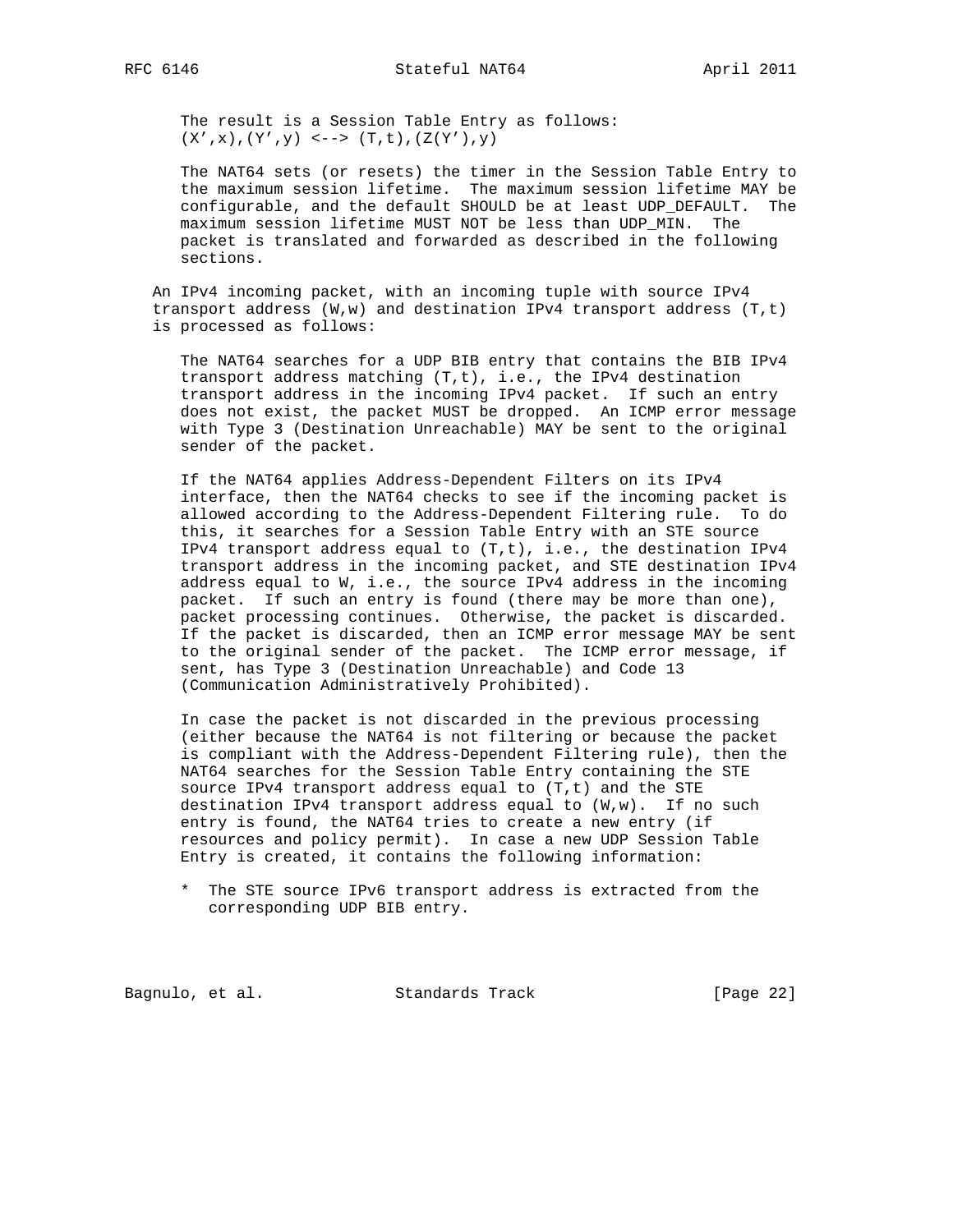- \* The STE destination IPv6 transport address is set to (Y'(W),w), w being the same port w as the source IPv4 transport address and Y'(W) being the IPv6 representation of W, generated using the algorithm described in Section 3.5.4.
- \* The STE source IPv4 transport address is set to (T,t), i.e., the destination IPv4 transport addresses contained in the received IPv4 packet.
- \* The STE destination IPv4 transport is set to (W,w), i.e., the source IPv4 transport addresses contained in the received IPv4 packet.

 The NAT64 sets (or resets) the timer in the Session Table Entry to the maximum session lifetime. The maximum session lifetime MAY be configurable, and the default SHOULD be at least UDP\_DEFAULT. The maximum session lifetime MUST NOT be less than UDP\_MIN. The packet is translated and forwarded as described in the following sections.

3.5.1.1. Rules for Allocation of IPv4 Transport Addresses for UDP

 When a new UDP BIB entry is created for a source transport address of (S',s), the NAT64 allocates an IPv4 transport address for this BIB entry as follows:

 If there exists some other BIB entry containing S' as the IPv6 address and mapping it to some IPv4 address T, then the NAT64 SHOULD use T as the IPv4 address. Otherwise, use any IPv4 address of the IPv4 pool assigned to the NAT64 to be used for translation.

 If the port s is in the Well-Known port range 0-1023, and the NAT64 has an available port t in the same port range, then the NAT64 SHOULD allocate the port t. If the NAT64 does not have a port available in the same range, the NAT64 MAY assign a port t from another range where it has an available port. (This behavior is recommended in REQ 3-a of [RFC4787].)

 If the port s is in the range 1024-65535, and the NAT64 has an available port t in the same port range, then the NAT64 SHOULD allocate the port t. If the NAT64 does not have a port available in the same range, the NAT64 MAY assign a port t from another range where it has an available port. (This behavior is recommended in REQ 3-a of [RFC4787].)

 The NAT64 SHOULD preserve the port parity (odd/even), as per Section 4.2.2 of [RFC4787]).

Bagnulo, et al. Standards Track [Page 23]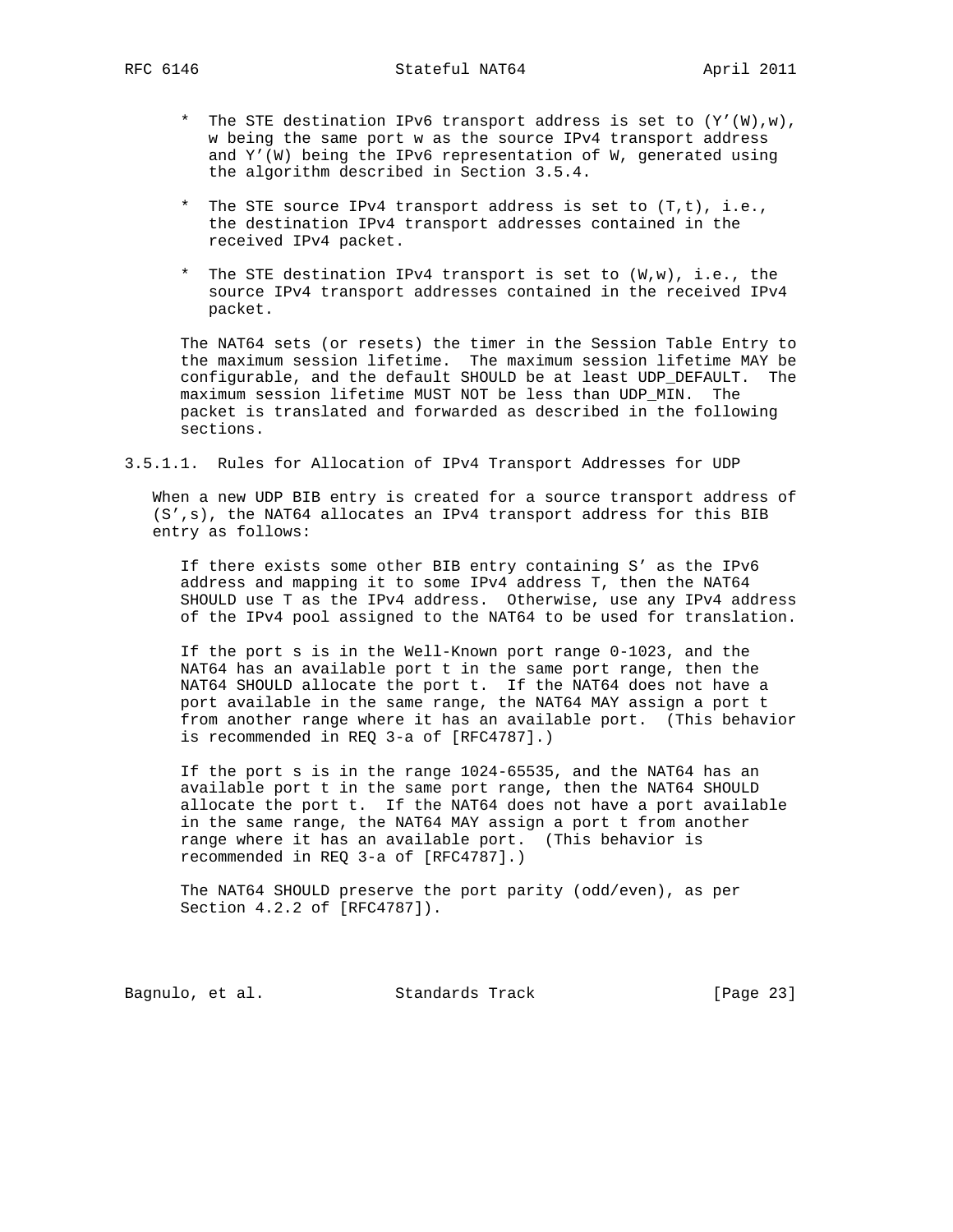In all cases, the allocated IPv4 transport address (T,t) MUST NOT be in use in another entry in the same BIB, but can be in use in other BIBs (e.g., the UDP and TCP BIBs).

 If it is not possible to allocate an appropriate IPv4 transport address or create a BIB entry, then the packet is discarded. The NAT64 SHOULD send an ICMPv6 Destination Unreachable error message with Code 3 (Address Unreachable).

### 3.5.2. TCP Session Handling

 In this section, we describe how the TCP BIB and session table are populated. We do so by defining the state machine that the NAT64 uses for TCP. We first describe the states and the information contained in them, and then we describe the actual state machine and state transitions.

### 3.5.2.1. State Definition

The following state information is stored for a TCP session:

Binding: $(X', x), (Y', y)$  <-->  $(T, t), (Z, z)$ 

 Lifetime: a timer that tracks the remaining lifetime of the TCP session. When the timer expires, the TCP session is deleted. If all the TCP sessions corresponding to a TCP BIB entry are deleted, then the dynamically created TCP BIB entry is also deleted.

 Because the TCP session inactivity lifetime is set to at least 2 hours and 4 minutes (as per [RFC5382]), it is important that each TCP Session Table Entry corresponds to an existing TCP session. In order to do that, for each TCP session established, the TCP connection state is tracked using the following state machine.

The states are as follows:

 CLOSED: Analogous to [RFC0793], CLOSED is a fictional state because it represents the state when there is no state for this particular 5-tuple, and therefore no connection.

 V4 INIT: An IPv4 packet containing a TCP SYN was received by the NAT64, implying that a TCP connection is being initiated from the IPv4 side. The NAT64 is now waiting for a matching IPv6 packet containing the TCP SYN in the opposite direction.

Bagnulo, et al. Standards Track [Page 24]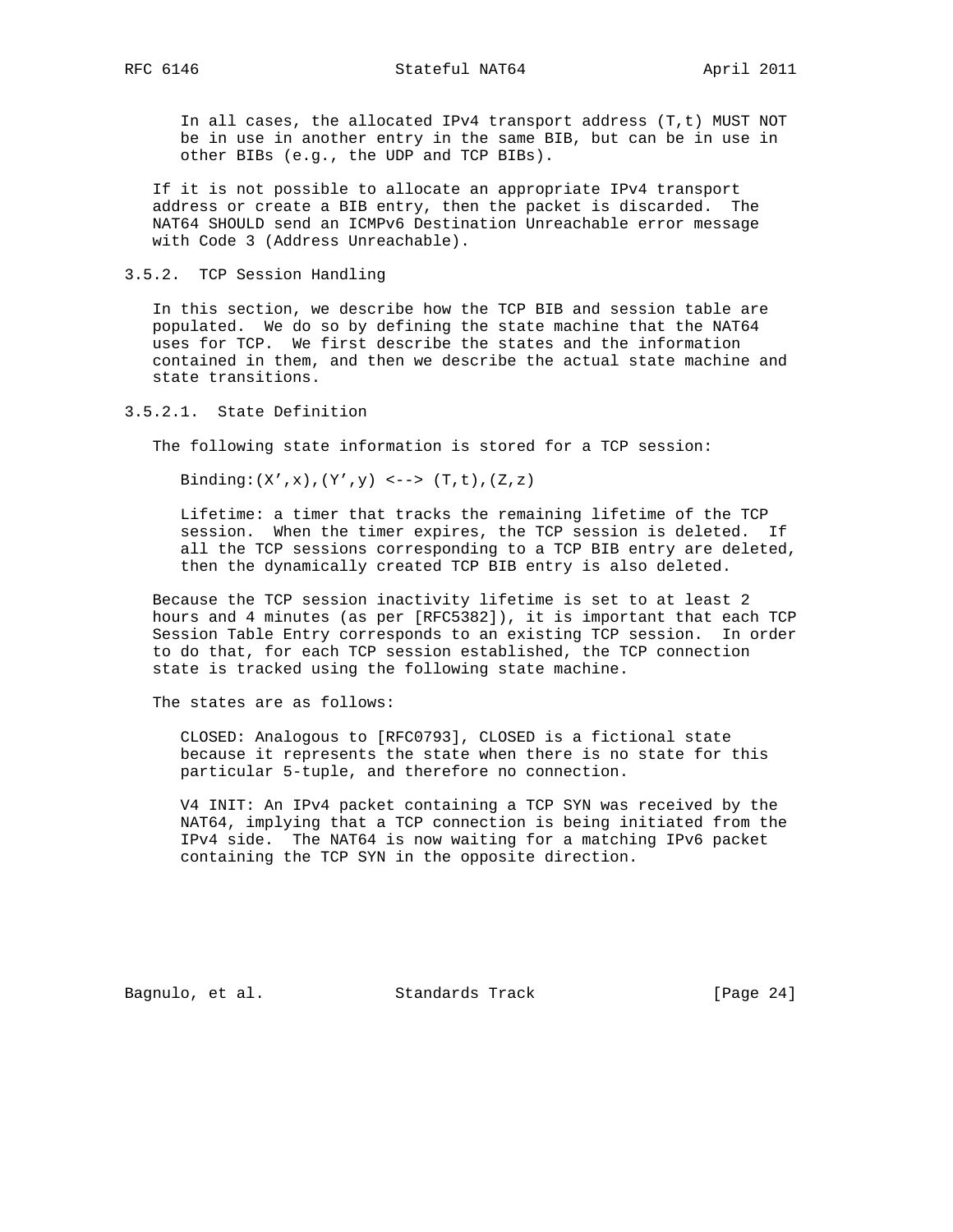V6 INIT: An IPv6 packet containing a TCP SYN was received, translated, and forwarded by the NAT64, implying that a TCP connection is being initiated from the IPv6 side. The NAT64 is now waiting for a matching IPv4 packet containing the TCP SYN in the opposite direction.

 ESTABLISHED: Represents an open connection, with data able to flow in both directions.

 V4 FIN RCV: An IPv4 packet containing a TCP FIN was received by the NAT64, data can still flow in the connection, and the NAT64 is waiting for a matching TCP FIN in the opposite direction.

 V6 FIN RCV: An IPv6 packet containing a TCP FIN was received by the NAT64, data can still flow in the connection, and the NAT64 is waiting for a matching TCP FIN in the opposite direction.

 V6 FIN + V4 FIN RCV: Both an IPv4 packet containing a TCP FIN and an IPv6 packet containing an TCP FIN for this connection were received by the NAT64. The NAT64 keeps the connection state alive and forwards packets in both directions for a short period of time to allow remaining packets (in particular, the ACKs) to be delivered.

 TRANS: The lifetime of the state for the connection is set to TCP\_TRANS minutes either because a packet containing a TCP RST was received by the NAT64 for this connection or simply because the lifetime of the connection has decreased and there are only TCP\_TRANS minutes left. The NAT64 will keep the state for the connection for TCP\_TRANS minutes, and if no other data packets for that connection are received, the state for this connection is then terminated.

3.5.2.2. State Machine for TCP Processing in the NAT64

 The state machine used by the NAT64 for the TCP session processing is depicted next. The described state machine handles all TCP segments received through the IPv6 and IPv4 interface. There is one state machine per TCP connection that is potentially established through the NAT64. After bootstrapping of the NAT64 device, all TCP sessions are in CLOSED state. As we mention above, the CLOSED state is a fictional state when there is no state for that particular connection in the NAT64. It should be noted that there is one state machine per connection, so only packets belonging to a given connection are inputs to the state machine associated to that connection. In other words, when in the state machine below we state that a packet is received, it is implicit that the incoming 5-tuple of the data packet matches to the one of the state machine.

Bagnulo, et al. Standards Track [Page 25]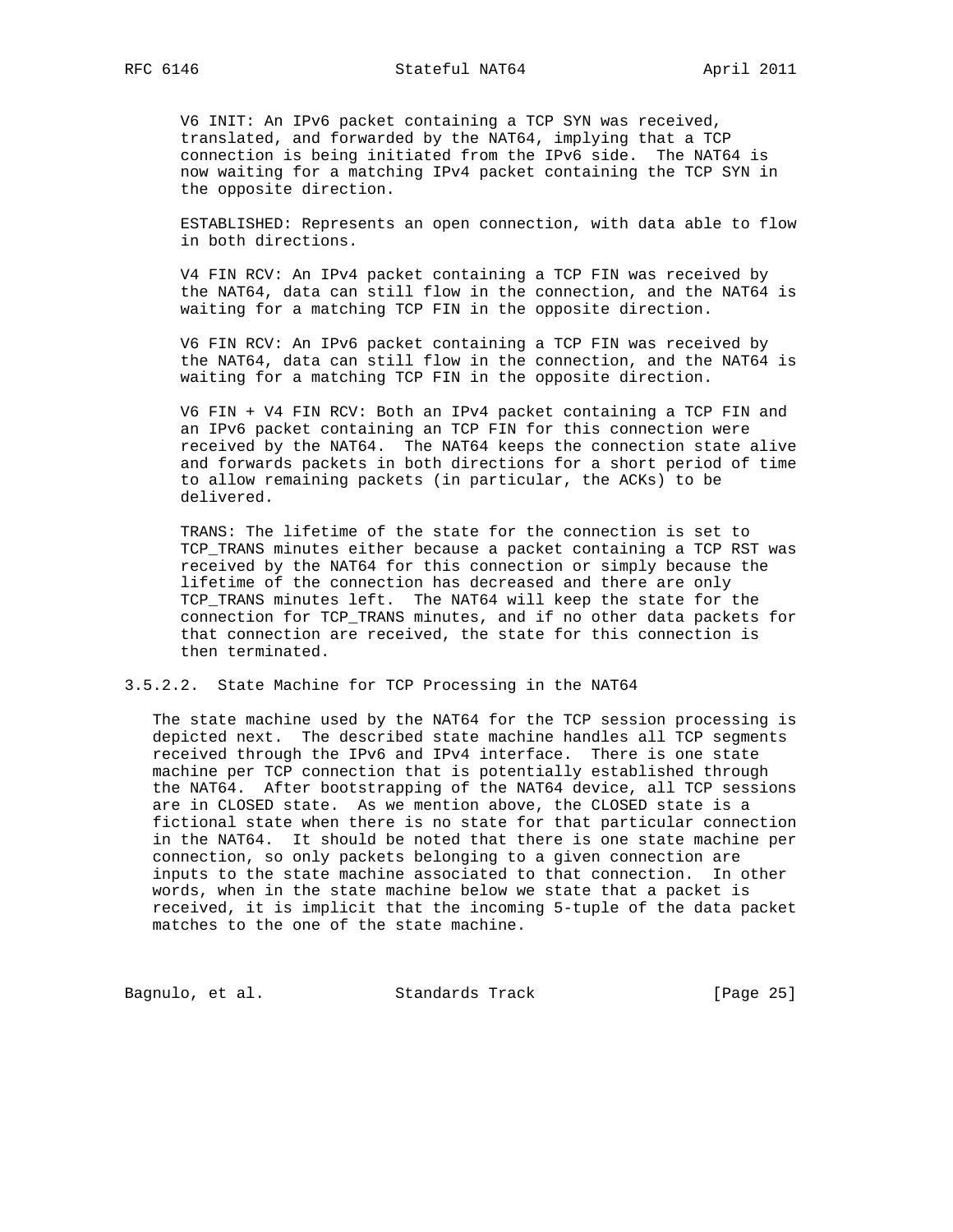A TCP segment with the SYN flag set that is received through the IPv6 interface is called a V6 SYN, similarly, V4 SYN, V4 FIN, V6 FIN, V6 FIN + V4 FIN, V6 RST, and V4 RST.

 The figure presents a simplified version of the state machine; refer to the text for the full specification of the state machine.



We next describe the state information and the transitions.

Bagnulo, et al. Standards Track [Page 26]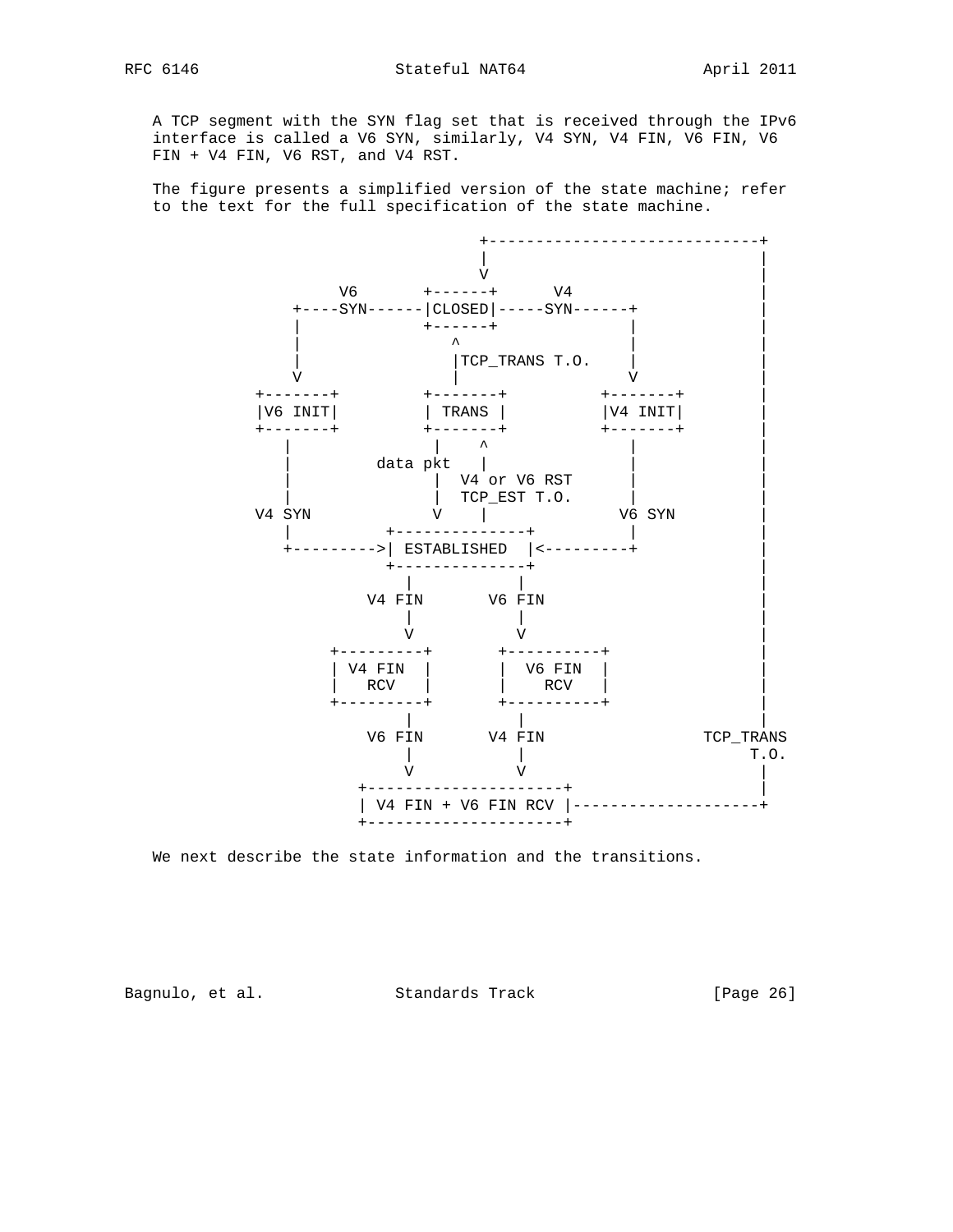\*\*\* CLOSED \*\*\*

 If a V6 SYN is received with an incoming tuple with source transport address  $(X',x)$  and destination transport address  $(Y',y)$  (this is the case of a TCP connection initiated from the IPv6 side), the processing is as follows:

 1. The NAT64 searches for a TCP BIB entry that matches the IPv6 source transport address  $(X', x)$ .

> If such an entry does not exist, the NAT64 tries to create a new BIB entry (if resources and policy permit). The BIB IPv6 transport address is set to (X',x), i.e., the source IPv6 transport address of the packet. The BIB IPv4 transport address is set to an IPv4 transport address allocated using the rules defined in Section 3.5.2.3. The processing of the packet continues as described in bullet 2.

> If the entry already exists, then the processing continues as described in bullet 2.

 2. Then the NAT64 tries to create a new TCP session entry in the TCP session table (if resources and policy permit). The information included in the session table is as follows:

The STE source IPv6 transport address is set to  $(X', x)$ , i.e., the source transport address contained in the received V6 SYN packet.

The STE destination IPv6 transport address is set to  $(Y', y)$ , i.e., the destination transport address contained in the received V6 SYN packet.

 The STE source IPv4 transport address is set to the BIB IPv4 transport address of the corresponding TCP BIB entry.

 The STE destination IPv4 transport address contains the port y (i.e., the same port as the IPv6 destination transport address) and the IPv4 address that is algorithmically generated from the IPv6 destination address (i.e., Y') using the reverse algorithm as specified in Section 3.5.4.

 The lifetime of the TCP Session Table Entry is set to at least TCP\_TRANS (the transitory connection idle timeout as defined in [RFC5382]).

3. The state of the session is moved to V6 INIT.

Bagnulo, et al. Standards Track [Page 27]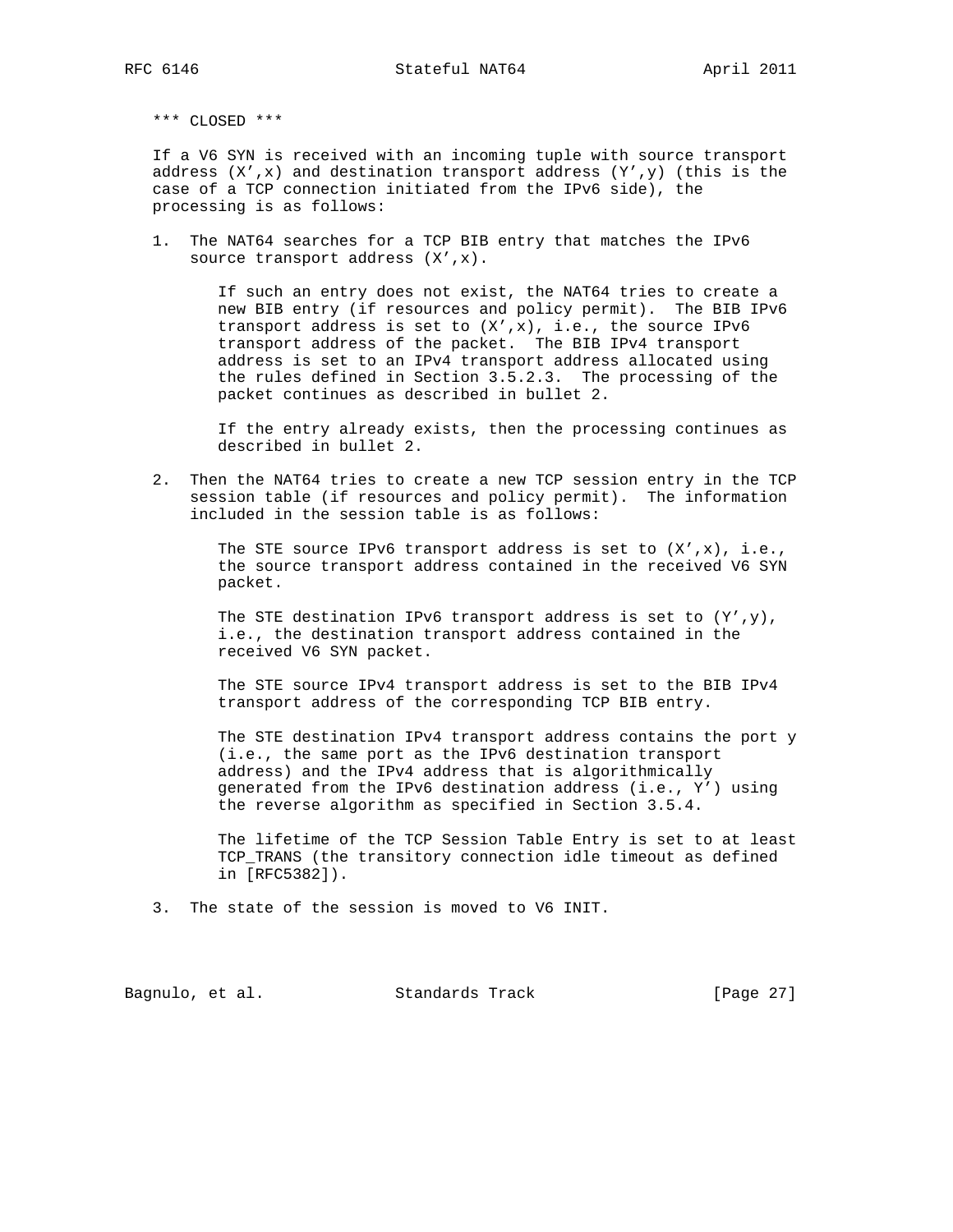4. The NAT64 translates and forwards the packet as described in the following sections.

 If a V4 SYN packet is received with an incoming tuple with source IPv4 transport address (Y,y) and destination IPv4 transport address  $(X, x)$  (this is the case of a TCP connection initiated from the IPv4 side), the processing is as follows:

 If the security policy requires silently dropping externally initiated TCP connections, then the packet is silently discarded.

 Else, if the destination transport address contained in the incoming V4 SYN (i.e., X,x) is not in use in the TCP BIB, then:

 The NAT64 tries to create a new Session Table Entry in the TCP session table (if resources and policy permit), containing the following information:

- + The STE source IPv4 transport address is set to (X,x), i.e., the destination transport address contained in the V4 SYN.
- + The STE destination IPv4 transport address is set to (Y,y), i.e., the source transport address contained in the V4 SYN.
- + The STE transport IPv6 source address is left unspecified and may be populated by other protocols that are out of the scope of this specification.
- + The STE destination IPv6 transport address contains the port y (i.e., the same port as the STE destination IPv4 transport address) and the IPv6 representation of Y (i.e., the IPv4 address of the STE destination IPv4 transport address), generated using the algorithm described in Section 3.5.4.

The state is moved to V4 INIT.

 The lifetime of the STE entry is set to TCP\_INCOMING\_SYN as per [RFC5382], and the packet is stored. The result is that the NAT64 will not drop the packet based on the filtering, nor create a BIB entry. Instead, the NAT64 will only create the Session Table Entry and store the packet. The motivation for this is to support simultaneous open of TCP connections.

 If the destination transport address contained in the incoming V4 SYN (i.e., X,x) is in use in the TCP BIB, then:

Bagnulo, et al. Standards Track [Page 28]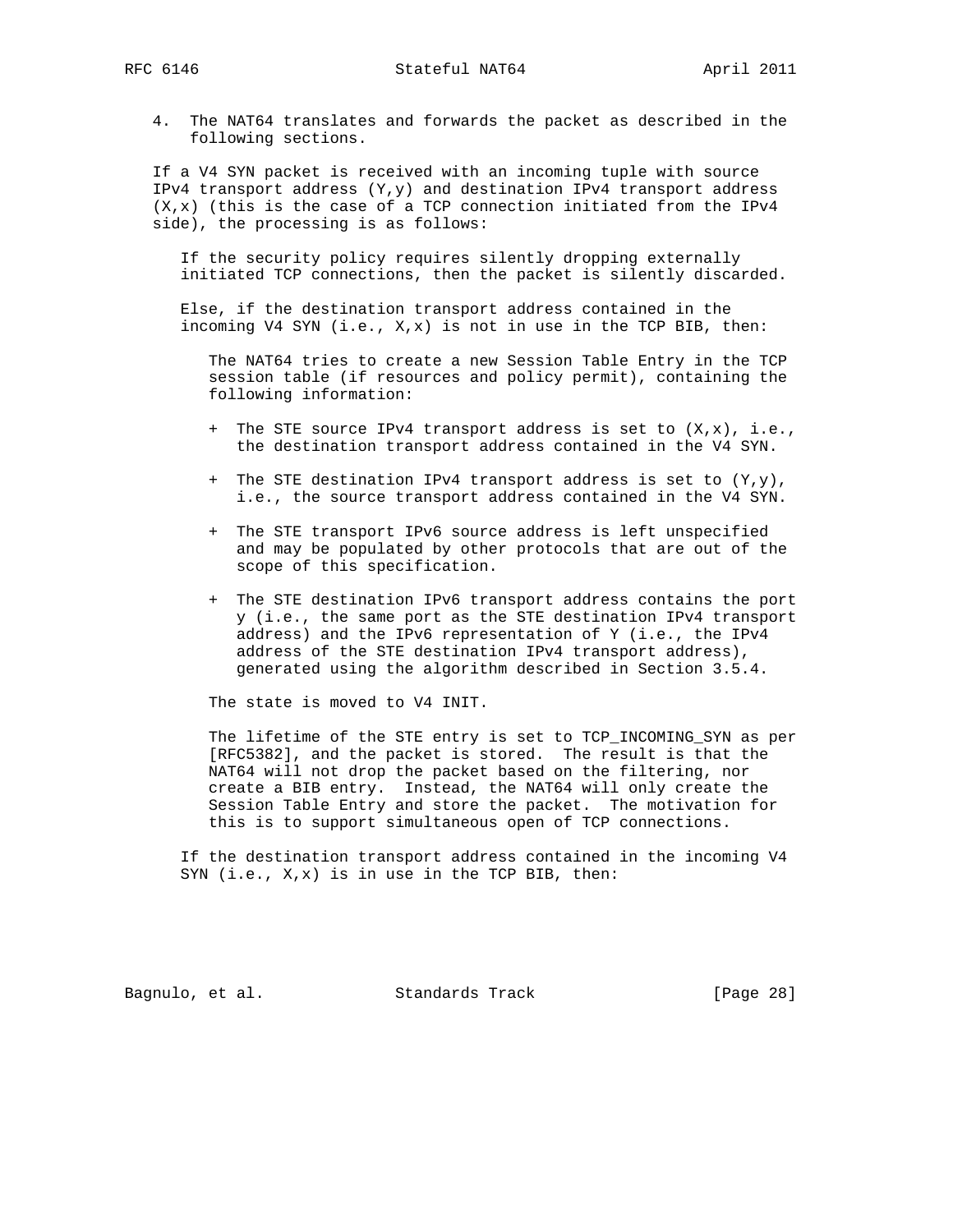The NAT64 tries to create a new Session Table Entry in the TCP session table (if resources and policy permit), containing the following information:

- + The STE source IPv4 transport address is set to (X,x), i.e., the destination transport address contained in the V4 SYN.
- + The STE destination IPv4 transport address is set to  $(Y, y)$ , i.e., the source transport address contained in the V4 SYN.
- + The STE transport IPv6 source address is set to the IPv6 transport address contained in the corresponding TCP BIB entry.
- + The STE destination IPv6 transport address contains the port y (i.e., the same port as the STE destination IPv4 transport address) and the IPv6 representation of Y (i.e., the IPv4 address of the STE destination IPv4 transport address), generated using the algorithm described in Section 3.5.4.

The state is moved to V4 INIT.

 If the NAT64 is performing Address-Dependent Filtering, the lifetime of the STE entry is set to TCP\_INCOMING\_SYN as per [RFC5382], and the packet is stored. The motivation for creating the Session Table Entry and storing the packet (instead of simply dropping the packet based on the filtering) is to support simultaneous open of TCP connections.

 If the NAT64 is not performing Address-Dependent Filtering, the lifetime of the STE is set to at least TCP\_TRANS (the transitory connection idle timeout as defined in [RFC5382]), and it translates and forwards the packet as described in the following sections.

For any other packet belonging to this connection:

 If there is a corresponding entry in the TCP BIB, the packet SHOULD be translated and forwarded if the security policy allows doing so. The state remains unchanged.

 If there is no corresponding entry in the TCP BIB, the packet is silently discarded.

Bagnulo, et al. Standards Track [Page 29]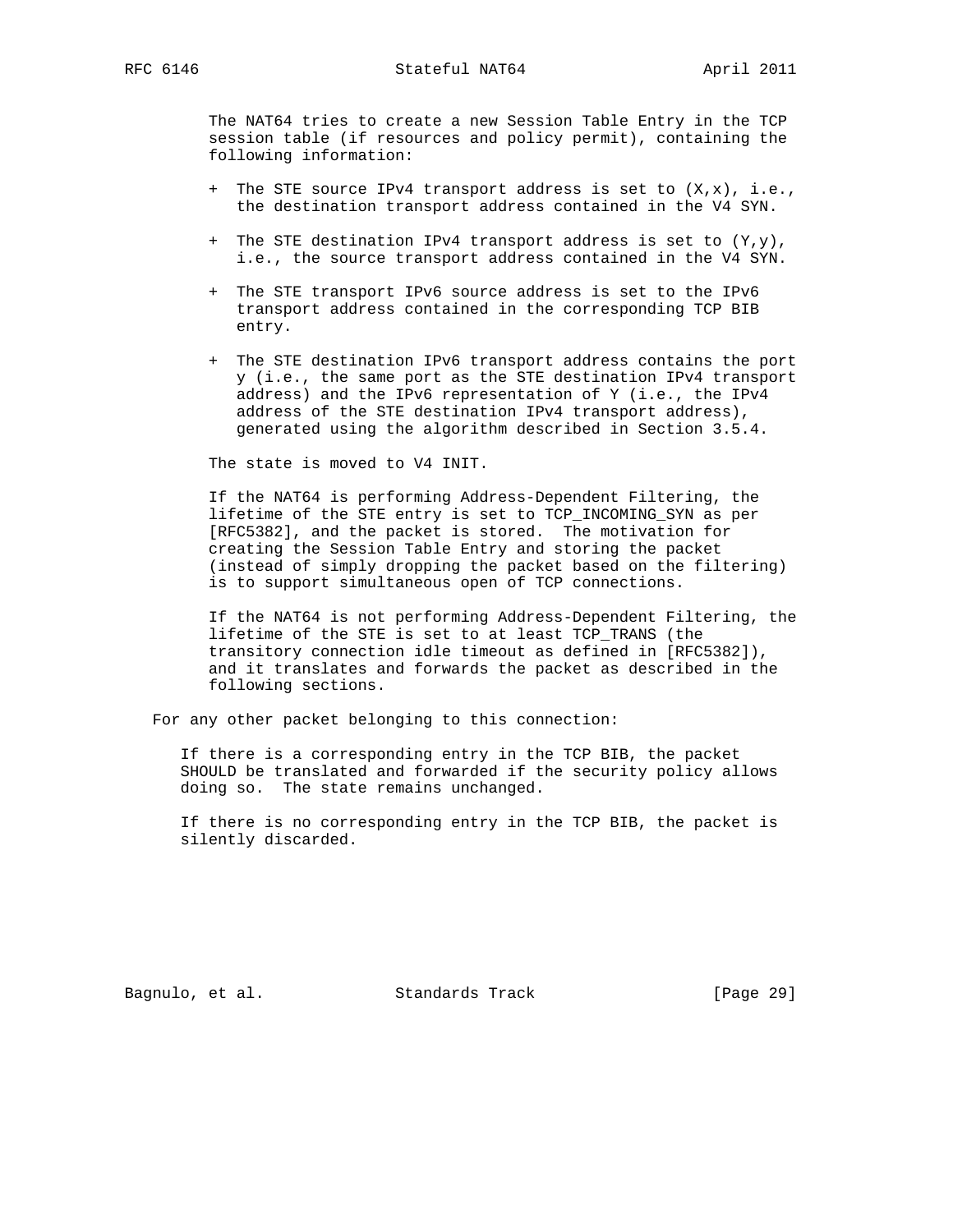\*\*\* V4 INIT \*\*\*

 If a V6 SYN is received with incoming tuple with source transport address  $(X', x)$  and destination transport address  $(Y', y)$ , then the lifetime of the TCP Session Table Entry is set to at least the maximum session lifetime. The value for the maximum session lifetime MAY be configurable, but it MUST NOT be less than TCP\_EST (the established connection idle timeout as defined in [RFC5382]). The default value for the maximum session lifetime SHOULD be set to TCP\_EST. The packet is translated and forwarded. The state is moved to ESTABLISHED.

 If the lifetime expires, an ICMP Port Unreachable error (Type 3, Code 3) containing the IPv4 SYN packet stored is sent back to the source of the v4 SYN, the Session Table Entry is deleted, and the state is moved to CLOSED.

 For any other packet, the packet SHOULD be translated and forwarded if the security policy allows doing so. The state remains unchanged.

\*\*\* V6 INIT \*\*\*

 If a V4 SYN is received (with or without the ACK flag set), with an incoming tuple with source IPv4 transport address (Y,y) and destination IPv4 transport address  $(X, x)$ , then the state is moved to ESTABLISHED. The lifetime of the TCP Session Table Entry is set to at least the maximum session lifetime. The value for the maximum session lifetime MAY be configurable, but it MUST NOT be less than TCP\_EST (the established connection idle timeout as defined in [RFC5382]). The default value for the maximum session lifetime SHOULD be set to TCP\_EST. The packet is translated and forwarded.

 If the lifetime expires, the Session Table Entry is deleted, and the state is moved to CLOSED.

 If a V6 SYN packet is received, the packet is translated and forwarded. The lifetime of the TCP Session Table Entry is set to at least TCP\_TRANS. The state remains unchanged.

 For any other packet, the packet SHOULD be translated and forwarded if the security policy allows doing so. The state remains unchanged.

\*\*\* ESTABLISHED \*\*\*

 If a V4 FIN packet is received, the packet is translated and forwarded. The state is moved to V4 FIN RCV.

Bagnulo, et al. Standards Track [Page 30]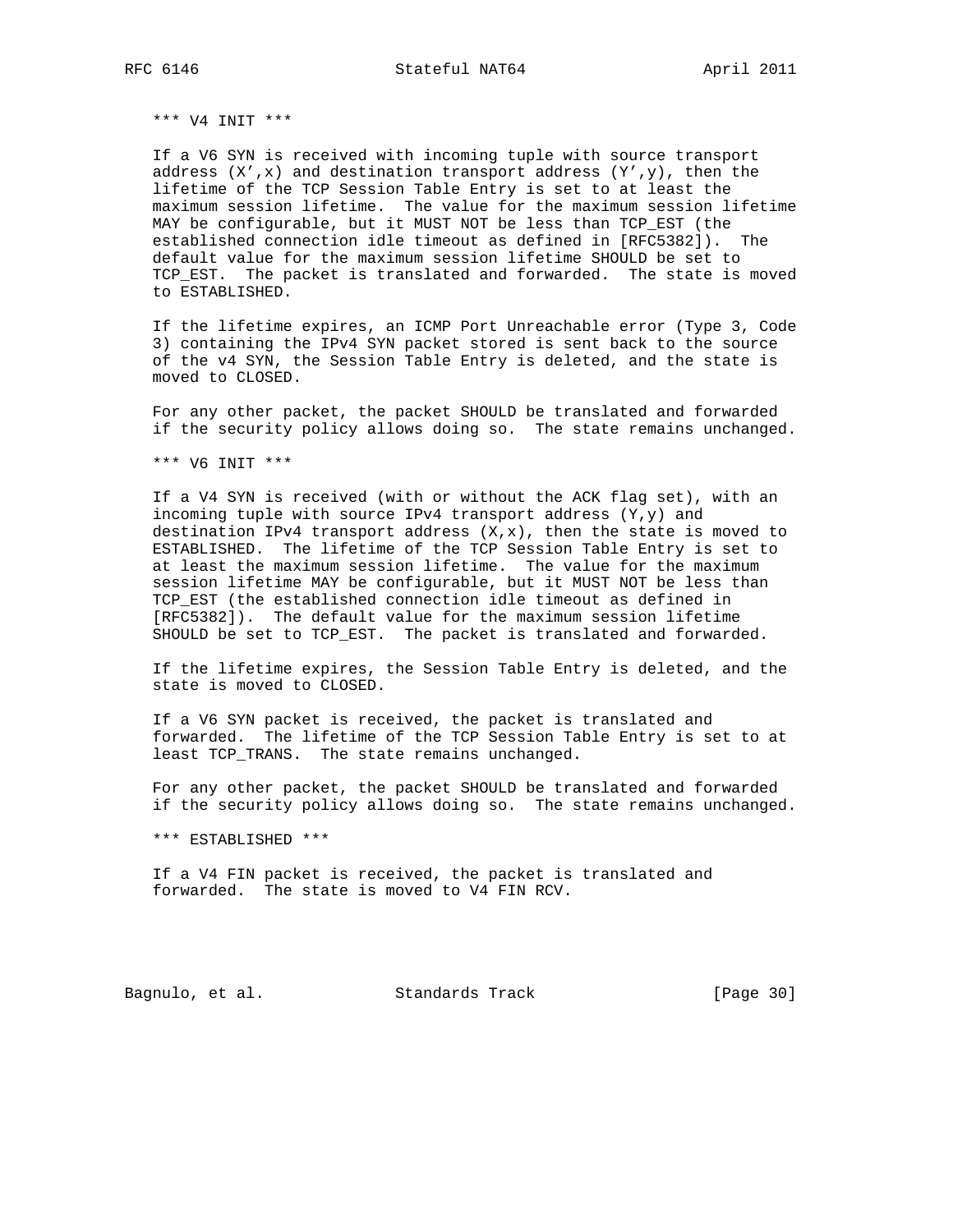If a V6 FIN packet is received, the packet is translated and forwarded. The state is moved to V6 FIN RCV.

 If a V4 RST or a V6 RST packet is received, the packet is translated and forwarded. The lifetime is set to TCP\_TRANS and the state is moved to TRANS. (Since the NAT64 is uncertain whether the peer will accept the RST packet, instead of moving the state to CLOSED, it moves to TRANS, which has a shorter lifetime. If no other packets are received for this connection during the short timer, the NAT64 assumes that the peer has accepted the RST packet and moves to CLOSED. If packets keep flowing, the NAT64 assumes that the peer has not accepted the RST packet and moves back to the ESTABLISHED state. This is described below in the TRANS state processing description.)

 If any other packet is received, the packet is translated and forwarded. The lifetime of the TCP Session Table Entry is set to at least the maximum session lifetime. The value for the maximum session lifetime MAY be configurable, but it MUST NOT be less than TCP\_EST (the established connection idle timeout as defined in [RFC5382]). The default value for the maximum session lifetime SHOULD be set to TCP\_EST. The state remains unchanged as ESTABLISHED.

 If the lifetime expires, then the NAT64 SHOULD send a probe packet (as defined next) to at least one of the endpoints of the TCP connection. The probe packet is a TCP segment for the connection with no data. The sequence number and the acknowledgment number are set to zero. All flags but the ACK flag are set to zero. The state is moved to TRANS.

 Upon the reception of this probe packet, the endpoint will reply with an ACK containing the expected sequence number for that connection. It should be noted that, for an active connection, each of these probe packets will generate one packet from each end involved in the connection, since the reply of the first point to the probe packet will generate a reply from the other endpoint.

\*\*\* V4 FIN RCV \*\*\*

 If a V6 FIN packet is received, the packet is translated and forwarded. The lifetime is set to TCP\_TRANS. The state is moved to V6 FIN + V4 FIN RCV.

 If any packet other than the V6 FIN is received, the packet is translated and forwarded. The lifetime of the TCP Session Table Entry is set to at least the maximum session lifetime. The value for the maximum session lifetime MAY be configurable, but it MUST NOT be

Bagnulo, et al. Standards Track [Page 31]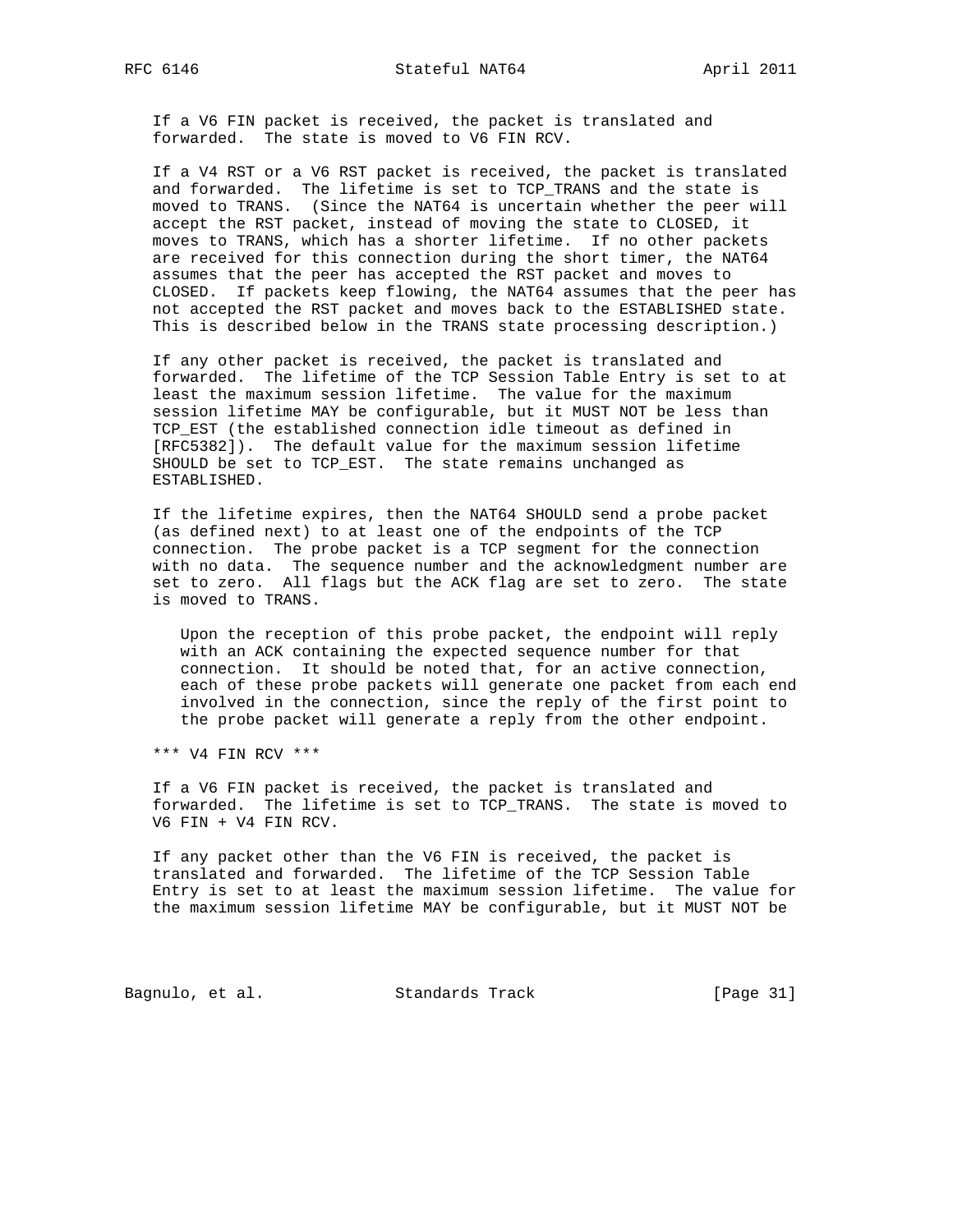less than TCP\_EST (the established connection idle timeout as defined in [RFC5382]). The default value for the maximum session lifetime SHOULD be set to TCP\_EST. The state remains unchanged as V4 FIN RCV.

 If the lifetime expires, the Session Table Entry is deleted, and the state is moved to CLOSED.

\*\*\* V6 FIN RCV \*\*\*

 If a V4 FIN packet is received, the packet is translated and forwarded. The lifetime is set to TCP\_TRANS. The state is moved to V6 FIN + V4 FIN RCV.

 If any packet other than the V4 FIN is received, the packet is translated and forwarded. The lifetime of the TCP Session Table Entry is set to at least the maximum session lifetime. The value for the maximum session lifetime MAY be configurable, but it MUST NOT be less than TCP\_EST (the established connection idle timeout as defined in [RFC5382]). The default value for the maximum session lifetime SHOULD be set to TCP\_EST. The state remains unchanged as V6 FIN RCV.

 If the lifetime expires, the Session Table Entry is deleted and the state is moved to CLOSED.

\*\*\* V6 FIN + V4 FIN RCV \*\*\*

All packets are translated and forwarded.

 If the lifetime expires, the Session Table Entry is deleted and the state is moved to CLOSED.

\*\*\* TRANS \*\*\*

 If a packet other than a RST packet is received, the lifetime of the TCP Session Table Entry is set to at least the maximum session lifetime. The value for the maximum session lifetime MAY be configurable, but it MUST NOT be less than TCP\_EST (the established connection idle timeout as defined in [RFC5382]). The default value for the maximum session lifetime SHOULD be set to TCP\_EST. The state is moved to ESTABLISHED.

 If the lifetime expires, the Session Table Entry is deleted and the state is moved to CLOSED.

Bagnulo, et al. Standards Track [Page 32]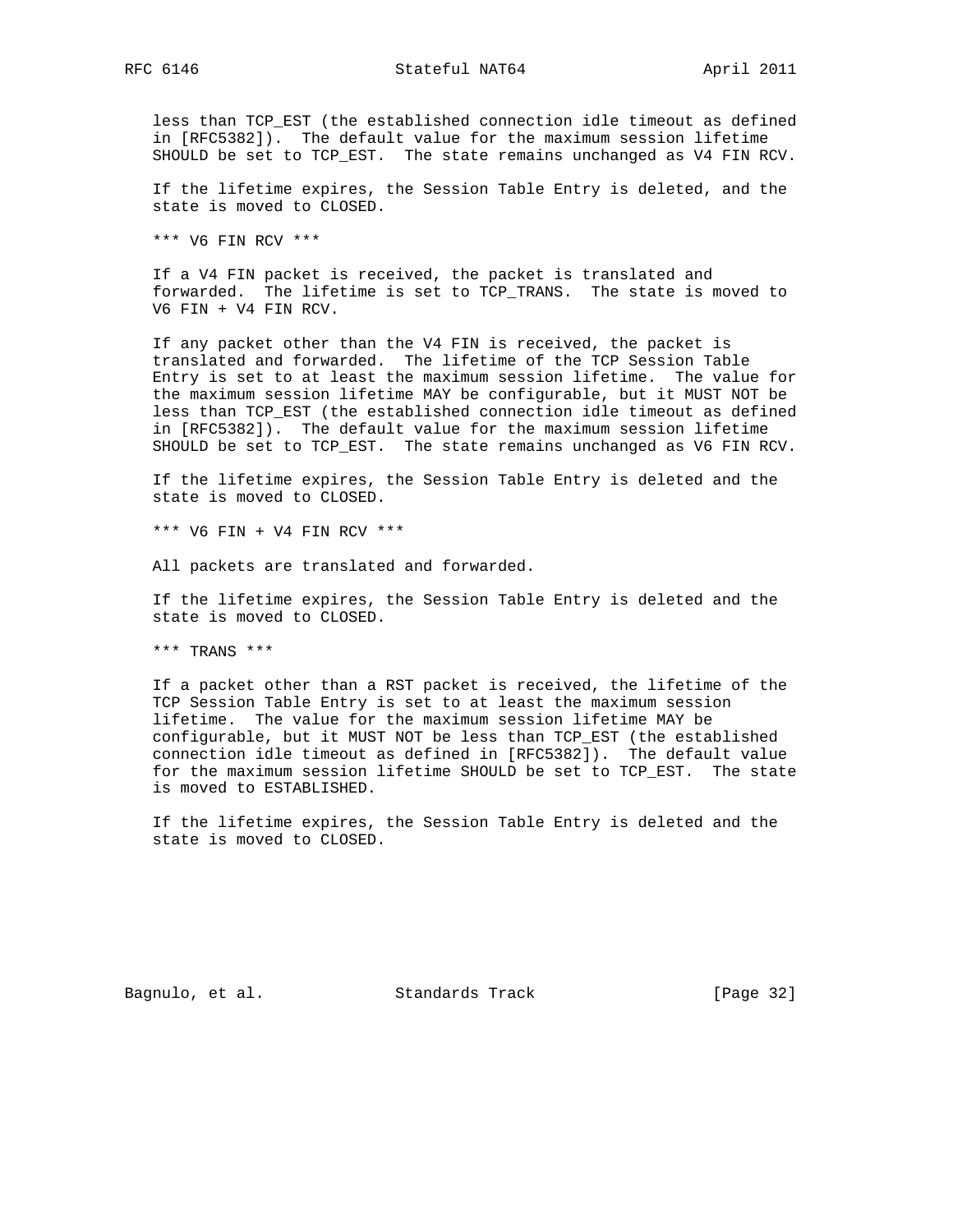3.5.2.3. Rules for Allocation of IPv4 Transport Addresses for TCP

 When a new TCP BIB entry is created for a source transport address of (S',s), the NAT64 allocates an IPv4 transport address for this BIB entry as follows:

 If there exists some other BIB entry in any of the BIBs that contains S' as the IPv6 address and maps it to some IPv4 address T, then T SHOULD be used as the IPv4 address. Otherwise, use any IPv4 address of the IPv4 pool assigned to the NAT64 to be used for translation.

 If the port s is in the Well-Known port range 0-1023, and the NAT64 has an available port t in the same port range, then the NAT64 SHOULD allocate the port t. If the NAT64 does not have a port available in the same range, the NAT64 MAY assign a port t from another range where it has an available port.

 If the port s is in the range 1024-65535, and the NAT64 has an available port t in the same port range, then the NAT64 SHOULD allocate the port t. If the NAT64 does not have a port available in the same range, the NAT64 MAY assign a port t from another range where it has an available port.

 In all cases, the allocated IPv4 transport address (T,t) MUST NOT be in use in another entry in the same BIB, but can be in use in other BIBs (e.g., the UDP and TCP BIBs).

 If it is not possible to allocate an appropriate IPv4 transport address or create a BIB entry, then the packet is discarded. The NAT64 SHOULD send an ICMPv6 Destination Unreachable error message with Code 3 (Address Unreachable).

3.5.3. ICMP Query Session Handling

 The following state information is stored for an ICMP Query session in the ICMP Query session table:

Binding: $(X', Y', i1)$  <-->  $(T, Z, i2)$ 

 Lifetime: a timer that tracks the remaining lifetime of the ICMP Query session. When the timer expires, the session is deleted. If all the ICMP Query sessions corresponding to a dynamically created ICMP Query BIB entry are deleted, then the ICMP Query BIB entry is also deleted.

Bagnulo, et al. Standards Track [Page 33]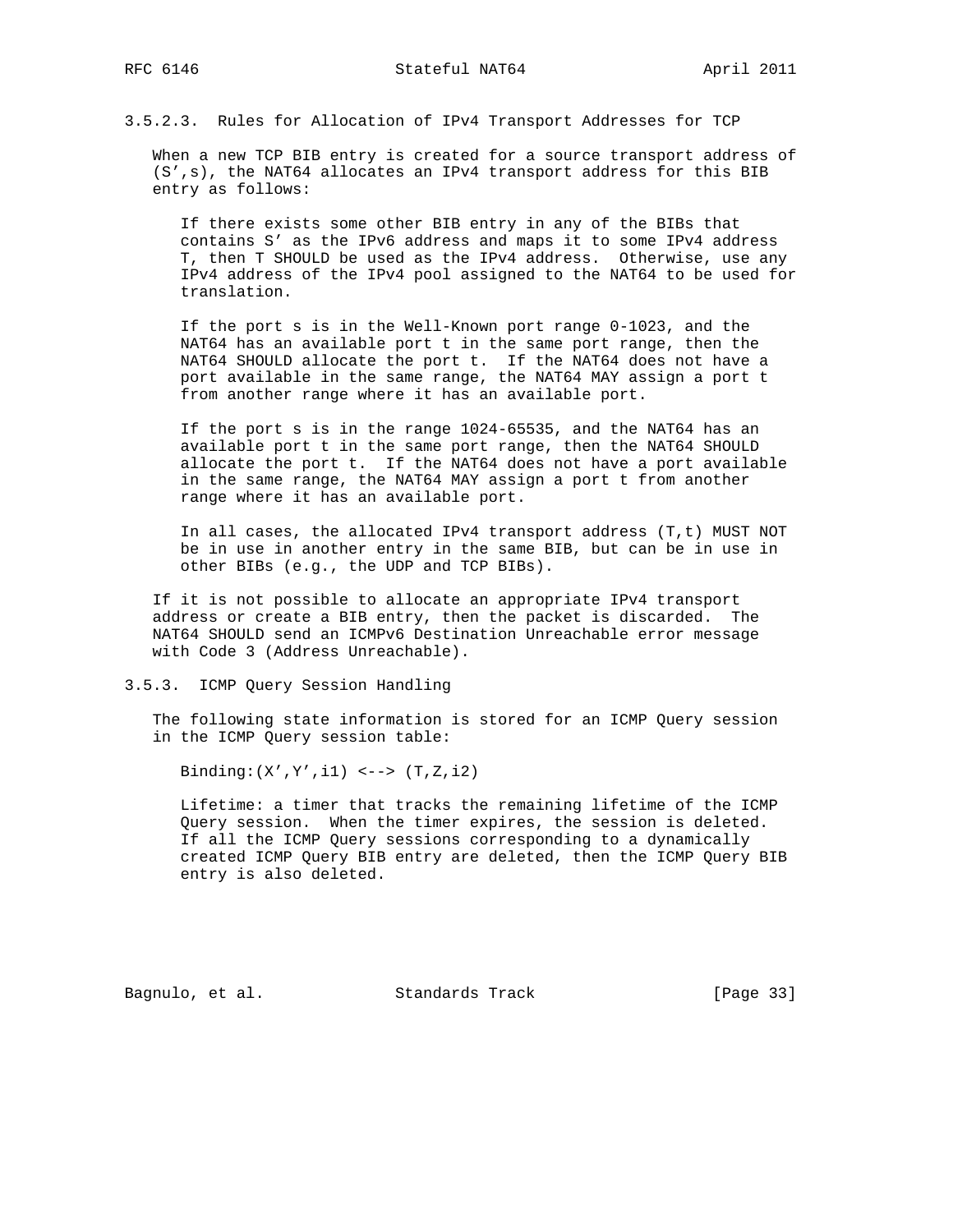An incoming ICMPv6 Informational packet with IPv6 source address X', IPv6 destination address Y', and ICMPv6 Identifier i1 is processed as follows:

 If the local security policy determines that ICMPv6 Informational packets are to be filtered, the packet is silently discarded. Else, the NAT64 searches for an ICMP Query BIB entry that matches the (X',i1) pair. If such an entry does not exist, the NAT64 tries to create a new entry (if resources and policy permit) with the following data:

- \* The BIB IPv6 address is set to X' (i.e., the source IPv6 address of the IPv6 packet).
- \* The BIB ICMPv6 Identifier is set to i1 (i.e., the ICMPv6 Identifier).
- \* If there exists another BIB entry in any of the BIBs that contains the same IPv6 address X' and maps it to an IPv4 address T, then use T as the BIB IPv4 address for this new entry. Otherwise, use any IPv4 address assigned to the IPv4 interface.
- \* Any available value is used as the BIB ICMPv4 Identifier, i.e., any identifier value for which no other entry exists with the same (IPv4 address, ICMPv4 Identifier) pair.

 The NAT64 searches for an ICMP Query Session Table Entry corresponding to the incoming 3-tuple (X',Y',i1). If no such entry is found, the NAT64 tries to create a new entry (if resources and policy permit). The information included in the new Session Table Entry is as follows:

- \* The STE IPv6 source address is set to X' (i.e., the address contained in the received IPv6 packet).
- \* The STE IPv6 destination address is set to Y' (i.e., the address contained in the received IPv6 packet).
- \* The STE ICMPv6 Identifier is set to i1 (i.e., the identifier contained in the received IPv6 packet).
- \* The STE IPv4 source address is set to the IPv4 address contained in the corresponding BIB entry.
- \* The STE ICMPv4 Identifier is set to the IPv4 identifier contained in the corresponding BIB entry.

Bagnulo, et al. Standards Track [Page 34]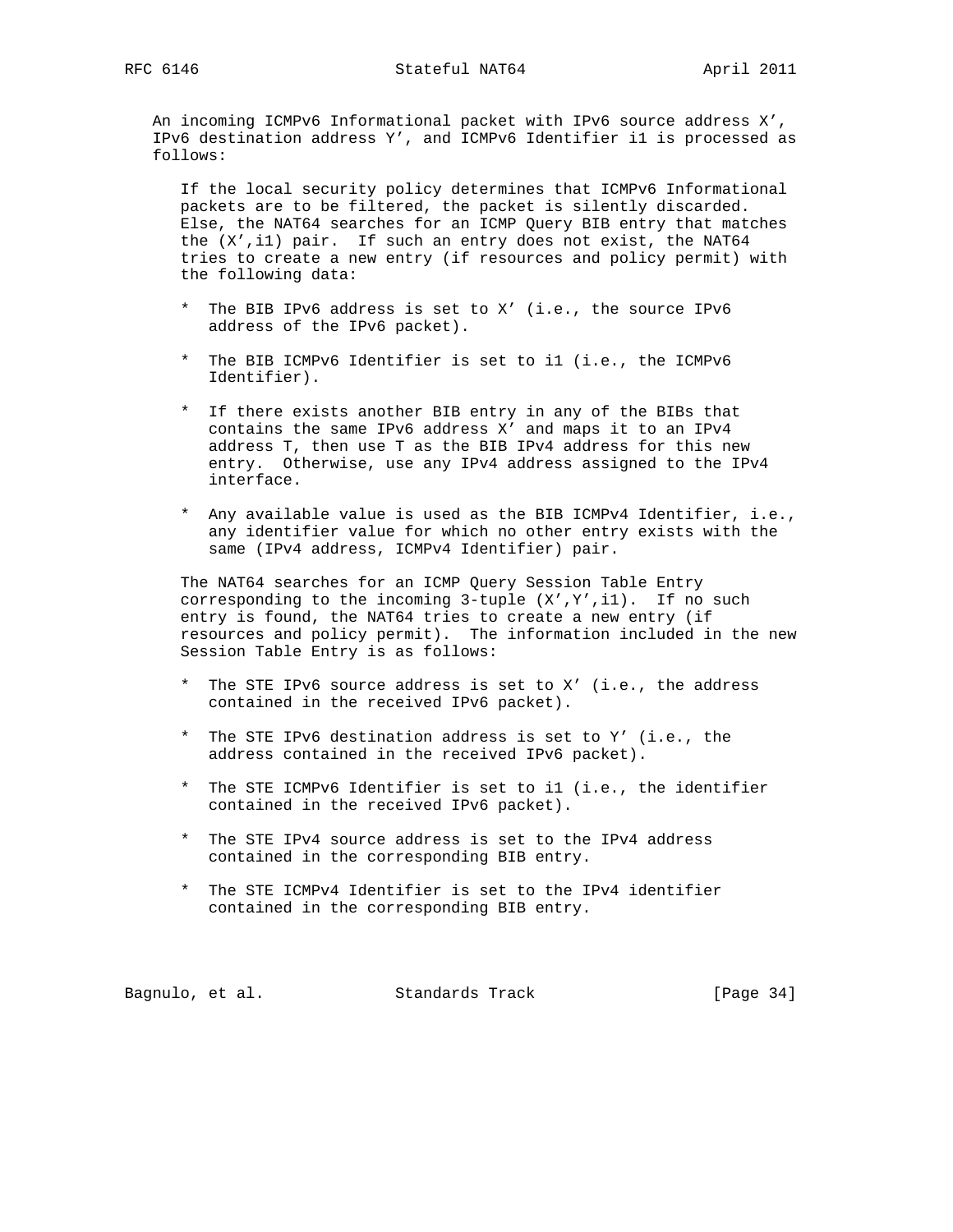\* The STE IPv4 destination address is algorithmically generated from Y' using the reverse algorithm as specified in Section 3.5.4.

 The NAT64 sets (or resets) the timer in the session table entry to the maximum session lifetime. By default, the maximum session lifetime is ICMP\_DEFAULT. The maximum lifetime value SHOULD be configurable. The packet is translated and forwarded as described in the following sections.

 An incoming ICMPv4 Query packet with source IPv4 address Y, destination IPv4 address X, and ICMPv4 Identifier i2 is processed as follows:

 The NAT64 searches for an ICMP Query BIB entry that contains X as the IPv4 address and i2 as the ICMPv4 Identifier. If such an entry does not exist, the packet is dropped. An ICMP error message MAY be sent to the original sender of the packet. The ICMP error message, if sent, has Type 3, Code 1 (Host Unreachable).

 If the NAT64 filters on its IPv4 interface, then the NAT64 checks to see if the incoming packet is allowed according to the Address- Dependent Filtering rule. To do this, it searches for a Session Table Entry with an STE source IPv4 address equal to X, an STE ICMPv4 Identifier equal to i2, and a STE destination IPv4 address equal to Y. If such an entry is found (there may be more than one), packet processing continues. Otherwise, the packet is discarded. If the packet is discarded, then an ICMP error message MAY be sent to the original sender of the packet. The ICMP error message, if sent, has Type 3 (Destination Unreachable) and Code 13 (Communication Administratively Prohibited).

 In case the packet is not discarded in the previous processing steps (either because the NAT64 is not filtering or because the packet is compliant with the Address-Dependent Filtering rule), then the NAT64 searches for a Session Table Entry with an STE source IPv4 address equal to X, an STE ICMPv4 Identifier equal to i2, and a STE destination IPv4 address equal to Y. If no such entry is found, the NAT64 tries to create a new entry (if resources and policy permit) with the following information:

- \* The STE source IPv4 address is set to X.
- \* The STE ICMPv4 Identifier is set to i2.
- \* The STE destination IPv4 address is set to Y.

Bagnulo, et al. Standards Track [Page 35]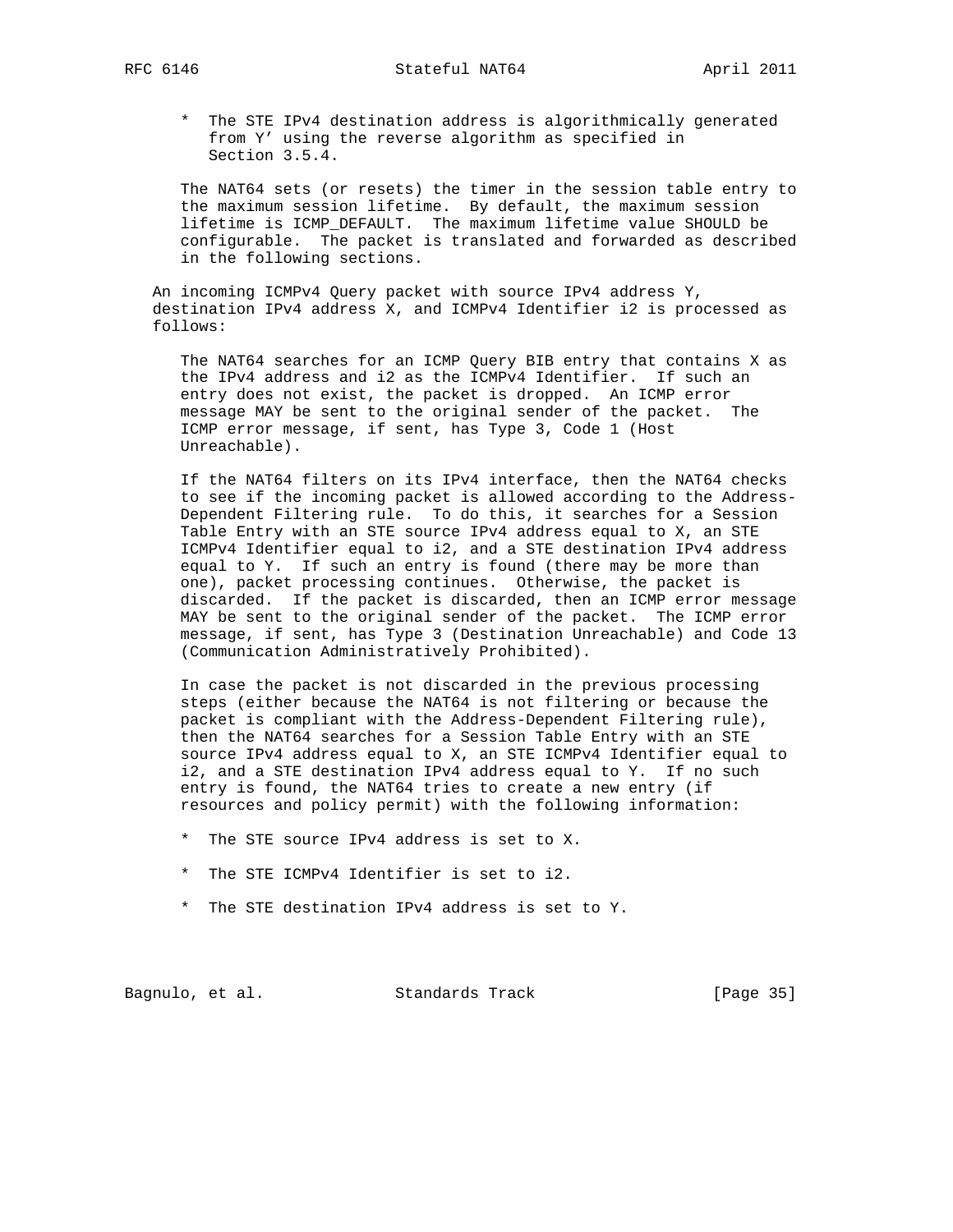RFC 6146 **Stateful NAT64** April 2011

- \* The STE source IPv6 address is set to the IPv6 address of the corresponding BIB entry.
- \* The STE ICMPv6 Identifier is set to the ICMPv6 Identifier of the corresponding BIB entry.
- \* The STE destination IPv6 address is set to the IPv6 representation of the IPv4 address of Y, generated using the algorithm described in Section 3.5.4.
- \* The NAT64 sets (or resets) the timer in the session table entry to the maximum session lifetime. By default, the maximum session lifetime is ICMP\_DEFAULT. The maximum lifetime value SHOULD be configurable. The packet is translated and forwarded as described in the following sections.
- 3.5.4. Generation of the IPv6 Representations of IPv4 Addresses

 NAT64 supports multiple algorithms for the generation of the IPv6 representation of an IPv4 address and vice versa. The constraints imposed on the generation algorithms are the following:

 The algorithm MUST be reversible, i.e., it MUST be possible to derive the original IPv4 address from the IPv6 representation.

 The input for the algorithm MUST be limited to the IPv4 address, the IPv6 prefix (denoted Pref64::/n) used in the IPv6 representations, and optionally a set of stable parameters that are configured in the NAT64 (such as a fixed string to be used as a suffix).

 If we note n the length of the prefix Pref64::/n, then n MUST be less than or equal to  $96.$  If a Pref64::/n is configured through any means in the NAT64 (such as manually configured, or other automatic means not specified in this document), the default algorithm MUST use this prefix. If no prefix is available, the algorithm SHOULD use the Well-Known Prefix (64:ff9b::/96) defined in [RFC6052].

 NAT64 MUST support the algorithm for generating IPv6 representations of IPv4 addresses defined in Section 2.3 of [RFC6052]. The aforementioned algorithm SHOULD be used as default algorithm.

3.6. Computing the Outgoing Tuple

 This step computes the outgoing tuple by translating the IP addresses and port numbers or ICMP Identifier in the incoming tuple.

Bagnulo, et al. Standards Track [Page 36]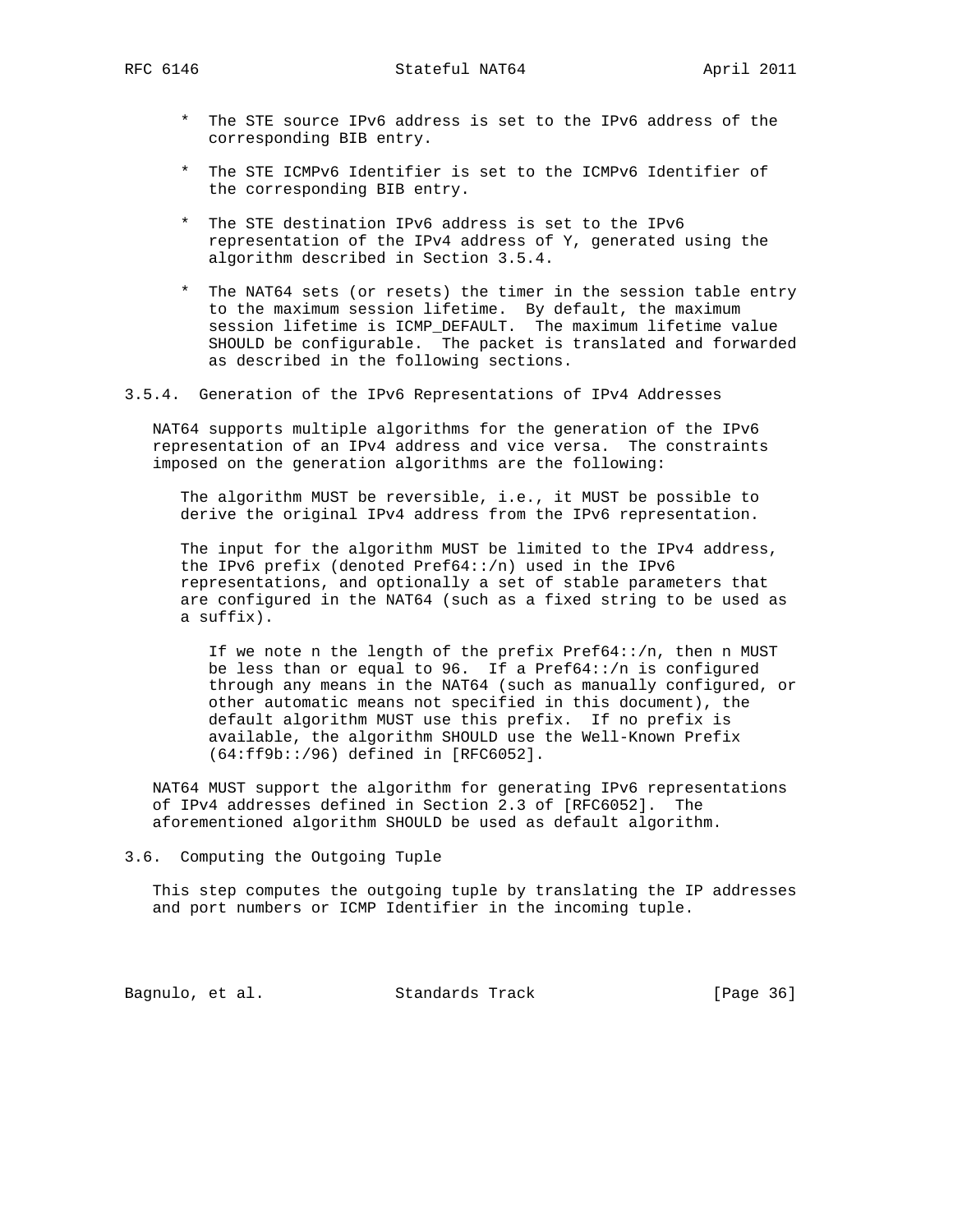In the text below, a reference to a BIB means the TCP BIB, the UDP BIB, or the ICMP Query BIB, as appropriate.

 NOTE: Not all addresses are translated using the BIB. BIB entries are used to translate IPv6 source transport addresses to IPv4 source transport addresses, and IPv4 destination transport addresses to IPv6 destination transport addresses. They are NOT used to translate IPv6 destination transport addresses to IPv4 destination transport addresses, nor to translate IPv4 source transport addresses to IPv6 source transport addresses. The latter cases are handled by applying the algorithmic transformation described in Section 3.5.4. This distinction is important; without it, hairpinning doesn't work correctly.

3.6.1. Computing the Outgoing 5-Tuple for TCP, UDP, and for ICMP Error Messages Containing a TCP or UDP Packets

 The transport protocol in the outgoing 5-tuple is always the same as that in the incoming 5-tuple. When translating from IPv4 ICMP to IPv6 ICMP, the protocol number in the last next header field in the protocol chain is set to 58 (IPv6-ICMP). When translating from IPv6 ICMP to IPv4 ICMP, the protocol number in the protocol field of the IP header is set to 1 (ICMP).

When translating in the IPv6 --> IPv4 direction, let the source and destination transport addresses in the incoming 5-tuple be (S',s) and (D',d), respectively. The outgoing source transport address is computed as follows: if the BIB contains an entry (S',s) <--> (T,t), then the outgoing source transport address is (T,t).

 The outgoing destination address is computed algorithmically from D' using the address transformation described in Section 3.5.4.

When translating in the IPv4 --> IPv6 direction, let the source and destination transport addresses in the incoming 5-tuple be (S,s) and (D,d), respectively. The outgoing source transport address is computed as follows:

 The outgoing source transport address is generated from S using the address transformation algorithm described in Section 3.5.4.

The BIB table is searched for an entry  $(X', x)$  <-->  $(D,d)$ , and if one is found, the outgoing destination transport address is set to  $(X', x)$ .

Bagnulo, et al. Standards Track [Page 37]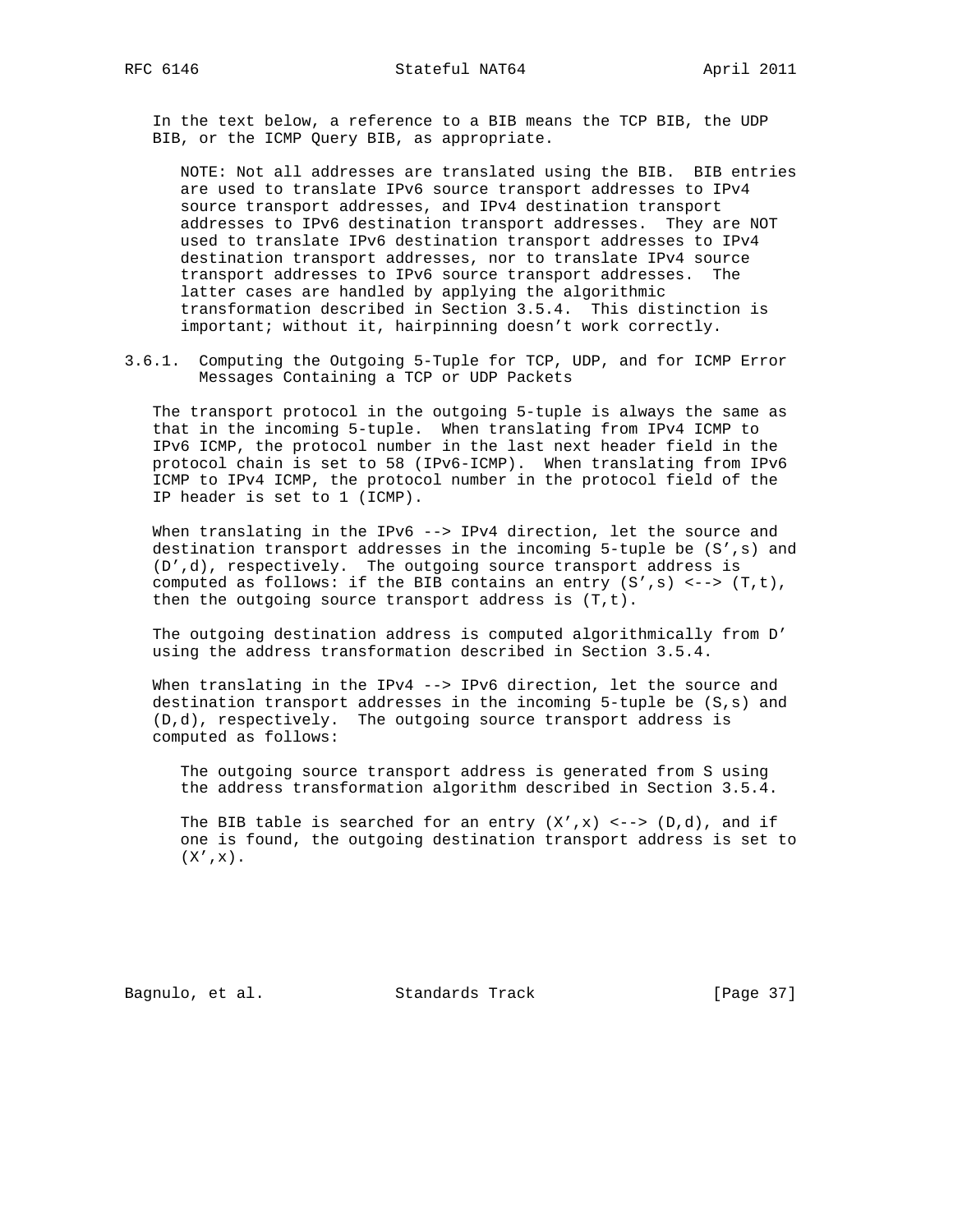3.6.2. Computing the Outgoing 3-Tuple for ICMP Query Messages and for ICMP Error Messages Containing an ICMP Query

When translating in the IPv6 --> IPv4 direction, let the source and destination addresses in the incoming 3-tuple be S' and D', respectively, and the ICMPv6 Identifier be i1. The outgoing source address is computed as follows: the BIB contains an entry  $(S', i1)$  $\langle -\rangle$  (T,i2), then the outgoing source address is T and the ICMPv4 Identifier is i2.

 The outgoing IPv4 destination address is computed algorithmically from D' using the address transformation described in Section 3.5.4.

When translating in the IPv4 --> IPv6 direction, let the source and destination addresses in the incoming 3-tuple be S and D, respectively, and the ICMPv4 Identifier is i2. The outgoing source address is generated from S using the address transformation algorithm described in Section 3.5.4. The BIB is searched for an entry containing  $(X', i1)$  <-->  $(D, i2)$ , and, if found, the outgoing destination address is X' and the outgoing ICMPv6 Identifier is i1.

3.7. Translating the Packet

This step translates the packet from IPv6 to IPv4 or vice versa.

 The translation of the packet is as specified in Sections 4 and 5 of the IP/ICMP Translation Algorithm [RFC6145], with the following modifications:

- o When translating an IP header (Sections 4.1 and 5.1 of [RFC6145]), the source and destination IP address fields are set to the source and destination IP addresses from the outgoing tuple as determined in Section 3.6.
- o When the protocol following the IP header is TCP or UDP, then the source and destination ports are modified to the source and destination ports from the outgoing 5-tuple. In addition, the TCP or UDP checksum must also be updated to reflect the translated addresses and ports; note that the TCP and UDP checksum covers the pseudo-header that contains the source and destination IP addresses. An algorithm for efficiently updating these checksums is described in [RFC3022].
- o When the protocol following the IP header is ICMP and it is an ICMP Query message, the ICMP Identifier is set to the one from the outgoing 3-tuple as determined in Section 3.6.2.

Bagnulo, et al. Standards Track [Page 38]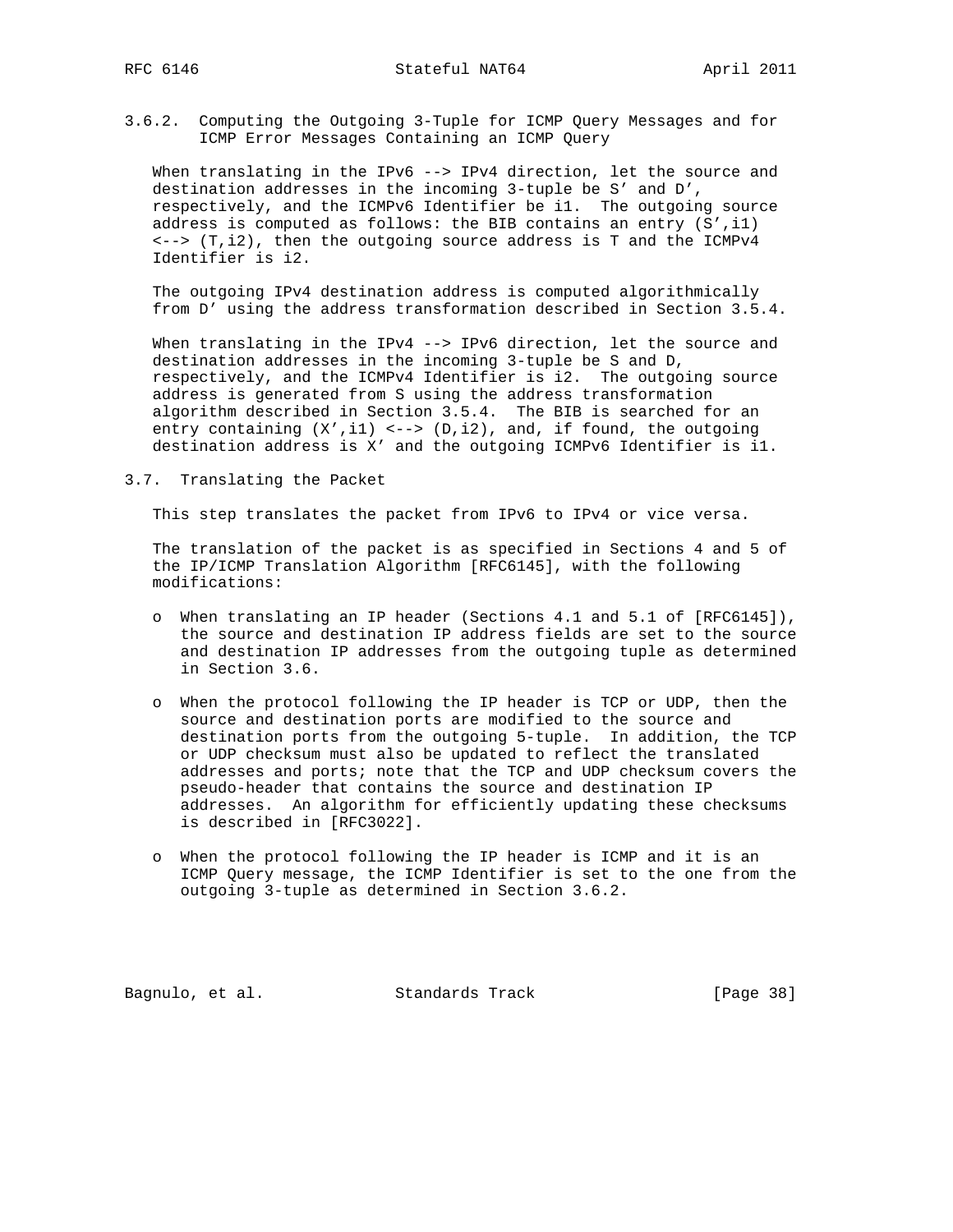o When the protocol following the IP header is ICMP and it is an ICMP error message, the source and destination transport addresses in the embedded packet are set to the destination and source transport addresses from the outgoing 5-tuple (note the swap of source and destination).

 The size of outgoing packets as well and the potential need for fragmentation is done according to the behavior defined in the IP/ ICMP Translation Algorithm [RFC6145].

3.8. Handling Hairpinning

 If the destination IP address of the translated packet is an IPv4 address assigned to the NAT64 itself, then the packet is a hairpin packet. Hairpin packets are processed as follows:

- o The outgoing 5-tuple becomes the incoming 5-tuple.
- o The packet is treated as if it was received on the outgoing interface.
- o Processing of the packet continues at step 2 -- "Filtering and Updating Binding and Session Information" (Section 3.5).
- 4. Protocol Constants

UDP\_MIN: 2 minutes (as defined in [RFC4787])

UDP\_DEFAULT: 5 minutes (as defined in [RFC4787])

TCP\_TRANS: 4 minutes (as defined in [RFC5382])

 TCP\_EST: 2 hours (The minimum lifetime for an established TCP session defined in [RFC5382] is 2 hours and 4 minutes, which is achieved by adding the 2 hours with this timer and the 4 minutes with the TCP\_TRANS timer.)

TCP\_INCOMING\_SYN: 6 seconds (as defined in [RFC5382])

FRAGMENT MIN: 2 seconds

ICMP\_DEFAULT: 60 seconds (as defined in [RFC5508])

Bagnulo, et al. Standards Track [Page 39]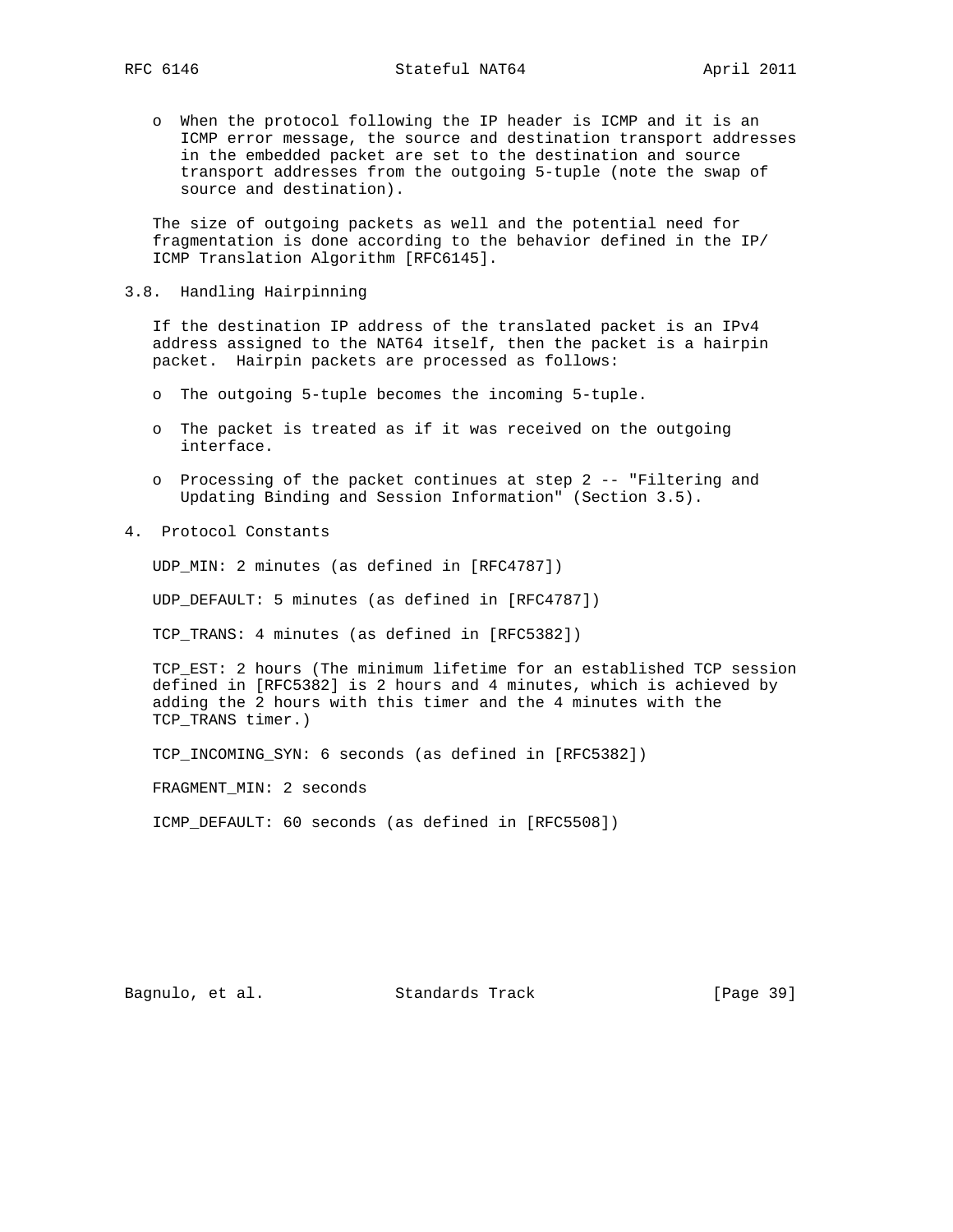### 5. Security Considerations

5.1. Implications on End-to-End Security

 Any protocols that protect IP header information are essentially incompatible with NAT64. This implies that end-to-end IPsec verification will fail when the Authentication Header (AH) is used (both transport and tunnel mode) and when ESP is used in transport mode. This is inherent in any network-layer translation mechanism. End-to-end IPsec protection can be restored, using UDP encapsulation as described in [RFC3948]. The actual extensions to support IPsec are out of the scope of this document.

### 5.2. Filtering

 NAT64 creates binding state using packets flowing from the IPv6 side to the IPv4 side. In accordance with the procedures defined in this document following the guidelines defined in [RFC4787], a NAT64 MUST offer "Endpoint-Independent Mapping". This means:

 For any IPv6 packet with source (S'1,s1) and destination (Pref64::D1,d1) that creates an external mapping to (S1,s1v4), (D1,d1), for any subsequent packet from (S'1,s1) to (Pref64::D2,d2) that creates an external mapping to (S2,s2v4), (D2,d2), within a given binding timer window,

 $(S1, s1v4) = (S2, s2v4)$  for all values of D2,d2

 Implementations MAY also provide support for "Address-Dependent Mapping" as also defined in this document and following the guidelines defined in [RFC4787].

 The security properties, however, are determined by which packets the NAT64 filter allows in and which it does not. The security properties are determined by the filtering behavior and filtering configuration in the filtering portions of the NAT64, not by the address mapping behavior. For example:

 Without filtering - When "Endpoint-Independent Mapping" is used in NAT64, once a binding is created in the IPv6 ---> IPv4 direction, packets from any node on the IPv4 side destined to the IPv6 transport address will traverse the NAT64 gateway and be forwarded to the IPv6 transport address that created the binding. However,

 With filtering - When "Endpoint-Independent Mapping" is used in NAT64, once a binding is created in the IPv6 ---> IPv4 direction, packets from any node on the IPv4 side destined to the IPv6 transport address will first be processed against the filtering

Bagnulo, et al. Standards Track [Page 40]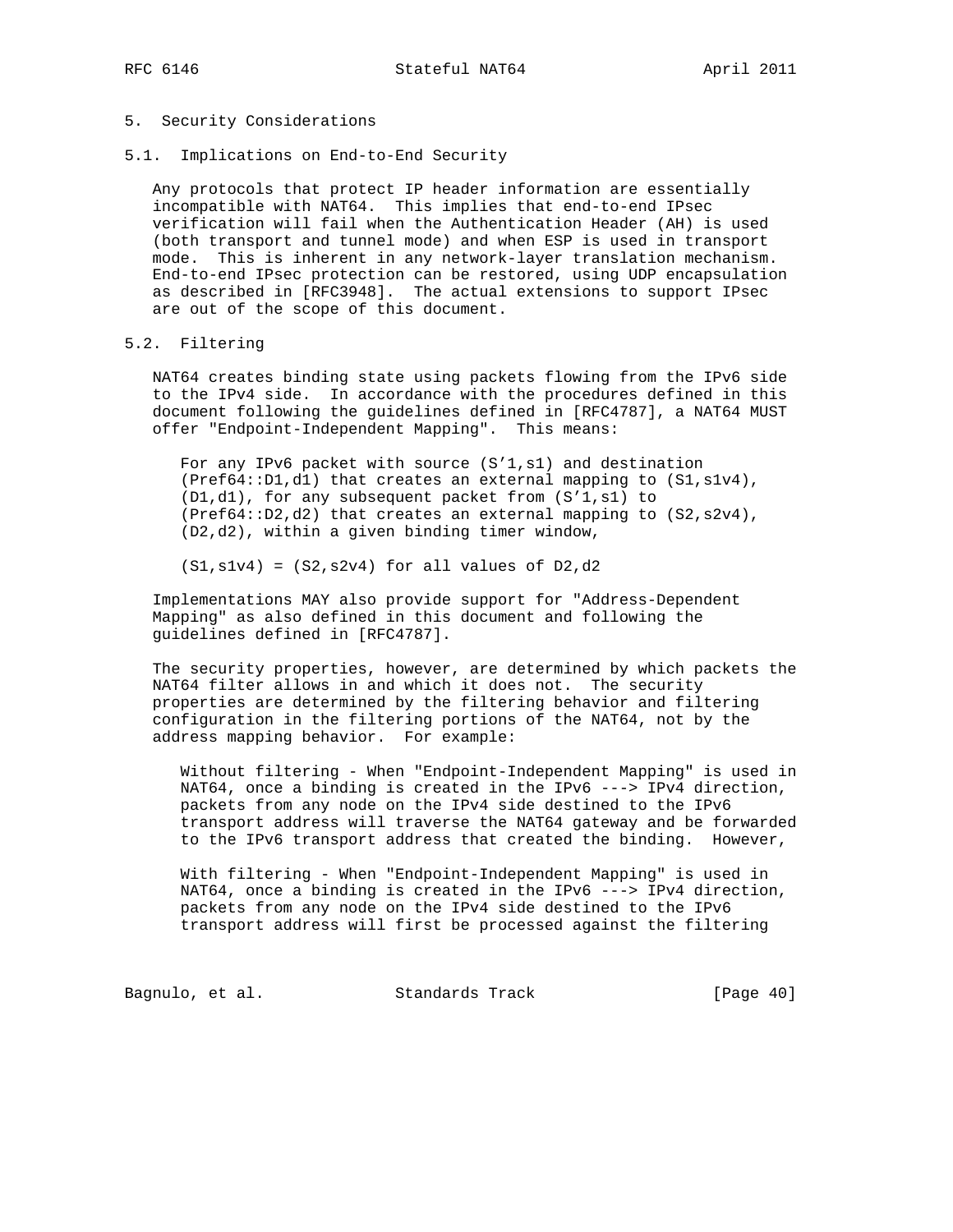rules. If the source IPv4 address is permitted, the packets will be forwarded to the IPv6 transport address. If the source IPv4 address is explicitly denied -- or the default policy is to deny all addresses not explicitly permitted -- then the packet will be discarded. A dynamic filter may be employed whereby the filter will only allow packets from the IPv4 address to which the original packet that created the binding was sent. This means that only the IPv4 addresses to which the IPv6 host has initiated connections will be able to reach the IPv6 transport address, and no others. This essentially narrows the effective operation of the NAT64 device to an "Address-Dependent Mapping" behavior, though not by its mapping behavior, but instead by its filtering behavior.

 As currently specified, the NAT64 only requires filtering traffic based on the 5-tuple. In some cases (e.g., statically configured mappings), this may make it easy for an attacker to guess. An attacker need not be able to guess other fields, e.g., the TCP sequence number, to get a packet through the NAT64. While such traffic might be dropped by the final destination, it does not provide additional mitigations against bandwidth/CPU attacks targeting the internal network. To avoid this type of abuse, a NAT64 MAY keep track of the sequence number of TCP packets in order to verify the proper sequencing of exchanged segments, in particular, those of the SYNs and the FINs.

# 5.3. Attacks on NAT64

 The NAT64 device itself is a potential victim of different types of attacks. In particular, the NAT64 can be a victim of DoS attacks. The NAT64 device has a limited number of resources that can be consumed by attackers creating a DoS attack. The NAT64 has a limited number of IPv4 addresses that it uses to create the bindings. Even though the NAT64 performs address and port translation, it is possible for an attacker to consume all the IPv4 transport addresses by sending IPv6 packets with different source IPv6 transport addresses. This attack can only be launched from the IPv6 side, since IPv4 packets are not used to create binding state. DoS attacks can also affect other limited resources available in the NAT64 such as memory or link capacity. For instance, it is possible for an attacker to launch a DoS attack on the memory of the NAT64 device by sending fragments that the NAT64 will store for a given period. If the number of fragments is high enough, the memory of the NAT64 could be exhausted. Similarly, a DoS attack against the NAT64 can be crafted by sending either V4 or V6 SYN packets that consume memory in the form of session and/or binding table entries. In the case of IPv4 SYNs the situation is aggravated by the requirement to also store the data packets for a given amount of time, requiring more

Bagnulo, et al. Standards Track [Page 41]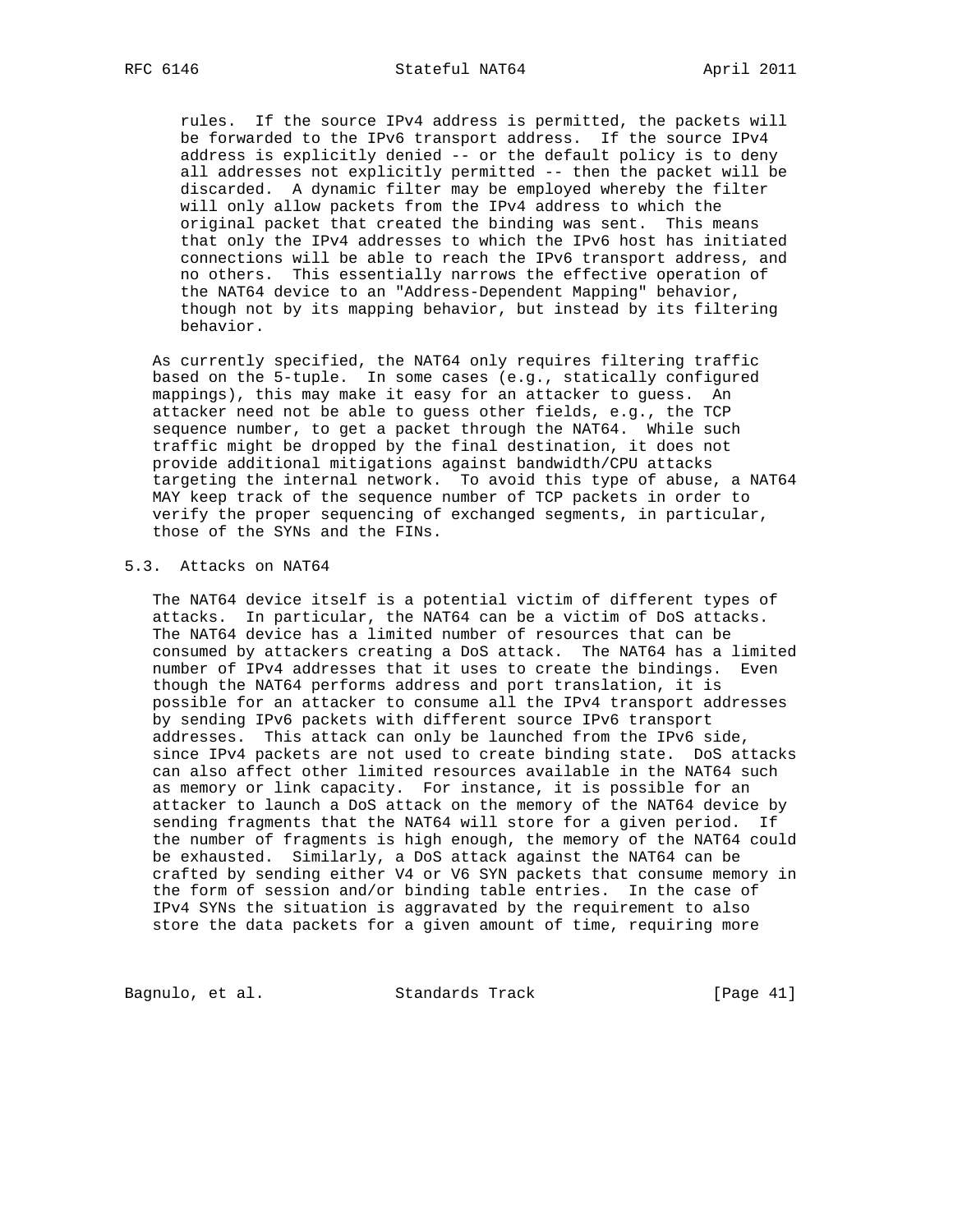memory from the NAT64 device. NAT64 devices MUST implement proper protection against such attacks, for instance, allocating a limited amount of memory for fragmented packet storage as specified in Section 3.4.

 Another consideration related to NAT64 resource depletion refers to the preservation of binding state. Attackers may try to keep a binding state alive forever by sending periodic packets that refresh the state. In order to allow the NAT64 to defend against such attacks, the NAT64 MAY choose not to extend the session entry lifetime for a specific entry upon the reception of packets for that entry through the external interface. As described in the framework document [RFC6144], the NAT64 can be deployed in multiple scenarios, in some of which the Internet side is the IPv6 one, and in others of which the Internet side is the IPv4 one. It is then important to properly set which is the Internet side of the NAT64 in each specific configuration.

5.4. Avoiding Hairpinning Loops

 If an IPv6-only client can guess the IPv4 binding address that will be created, it can use the IPv6 representation of that address as the source address for creating this binding. Then, any packet sent to the binding's IPv4 address could loop in the NAT64. This is prevented in the current specification by filtering incoming packets containing Pref64::/n in the source address, as described below.

Consider the following example:

Suppose that the IPv4 pool is 192.0.2.0/24

Then, the IPv6-only client sends this to NAT64:

Source: [Pref64::192.0.2.1]:500

Destination: any

 The NAT64 allocates 192.0.2.1:500 as the IPv4 binding address. Now anything sent to 192.0.2.1:500, be it a hairpinned IPv6 packet or an IPv4 packet, could loop.

 It is not hard to guess the IPv4 address that will be allocated. First, the attacker creates a binding and uses (for example) Simple Traversal of the UDP Protocol through NAT (STUN) [RFC5389] to learn its external IPv4 address. New bindings will always have this address. Then, it uses a source port in the range 1-1023. This will increase the chances to 1/512 (since range and parity are preserved by NAT64 in UDP).

Bagnulo, et al. Standards Track [Page 42]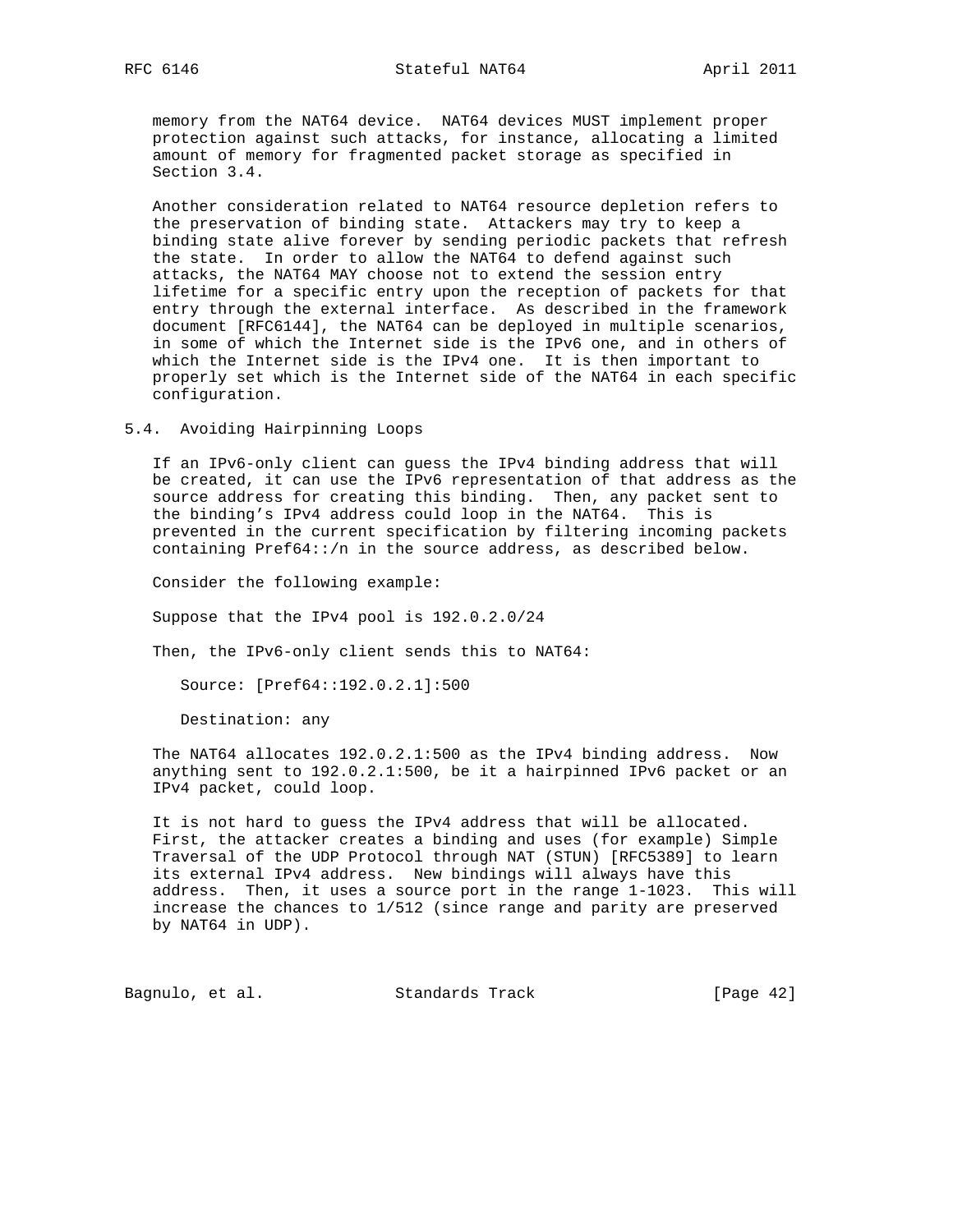In order to address this vulnerability, the NAT64 MUST drop IPv6 packets whose source address is in Pref64::/n, as defined in Section 3.5.

6. Contributors

 George Tsirtsis Qualcomm tsirtsis@googlemail.com

 Greg Lebovitz Juniper gregory.ietf@gmail.com

 Simon Perreault Viagenie simon.perreault@viagenie.ca

7. Acknowledgements

 Dave Thaler, Dan Wing, Alberto Garcia-Martinez, Reinaldo Penno, Ranjana Rao, Lars Eggert, Senthil Sivakumar, Zhen Cao, Xiangsong Cui, Mohamed Boucadair, Dong Zhang, Bryan Ford, Kentaro Ebisawa, Charles Perkins, Magnus Westerlund, Ed Jankiewicz, David Harrington, Peter McCann, Julien Laganier, Pekka Savola, and Joao Damas reviewed the document and provided useful comments to improve it.

 The content of the document was improved thanks to discussions with Christian Huitema, Fred Baker, and Jari Arkko.

 Marcelo Bagnulo and Iljitsch van Beijnum are partly funded by Trilogy, a research project supported by the European Commission under its Seventh Framework Program.

- 8. References
- 8.1. Normative References
	- [RFC2119] Bradner, S., "Key words for use in RFCs to Indicate Requirement Levels", BCP 14, RFC 2119, March 1997.
	- [RFC4443] Conta, A., Deering, S., and M. Gupta, "Internet Control Message Protocol (ICMPv6) for the Internet Protocol Version 6 (IPv6) Specification", RFC 4443, March 2006.
	- [RFC4787] Audet, F. and C. Jennings, "Network Address Translation (NAT) Behavioral Requirements for Unicast UDP", BCP 127, RFC 4787, January 2007.

Bagnulo, et al. Standards Track [Page 43]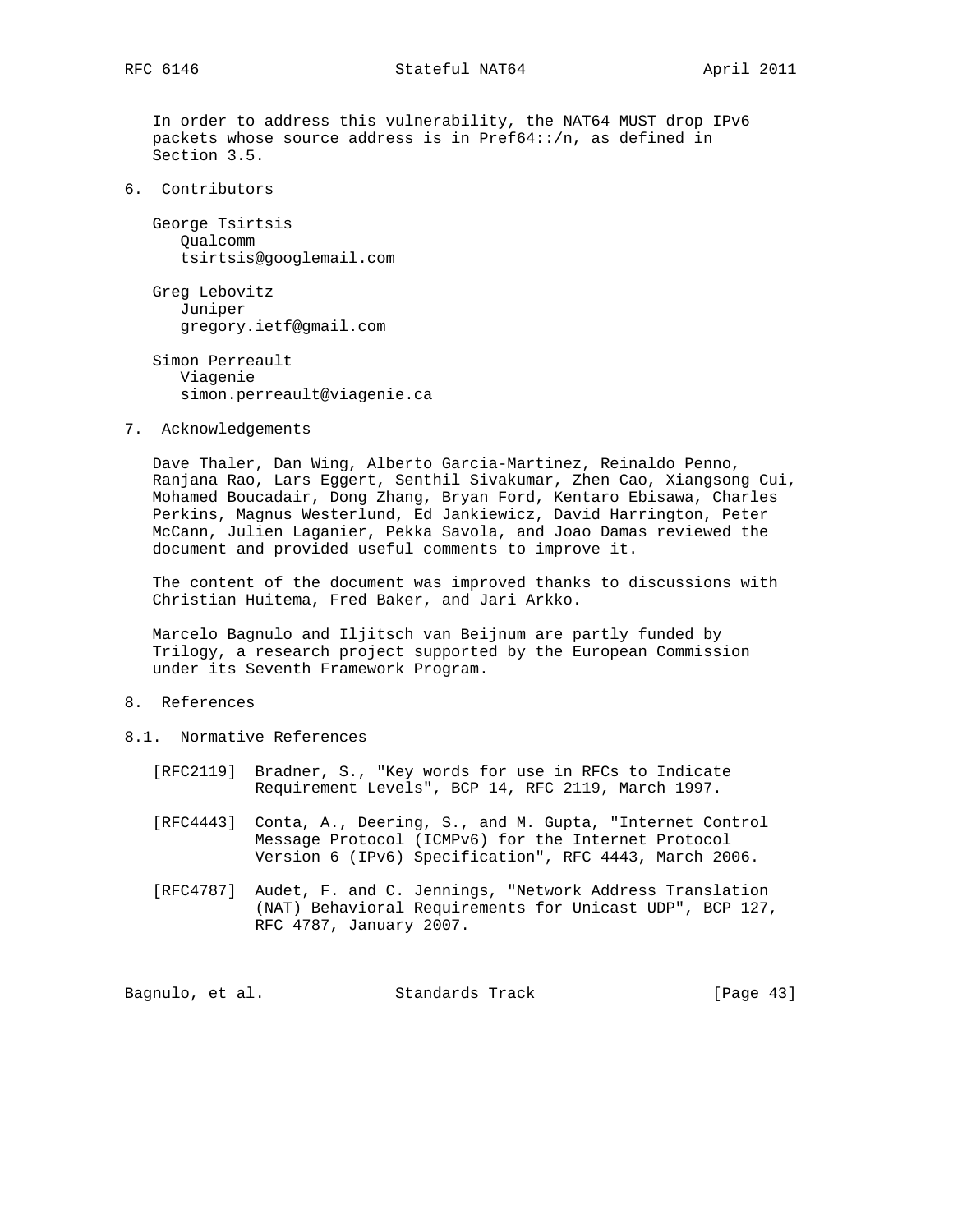- [RFC5382] Guha, S., Biswas, K., Ford, B., Sivakumar, S., and P. Srisuresh, "NAT Behavioral Requirements for TCP", BCP 142, RFC 5382, October 2008.
- [RFC5508] Srisuresh, P., Ford, B., Sivakumar, S., and S. Guha, "NAT Behavioral Requirements for ICMP", BCP 148, RFC 5508, April 2009.
- [RFC6052] Bao, C., Huitema, C., Bagnulo, M., Boucadair, M., and X. Li, "IPv6 Addressing of IPv4/IPv6 Translators", RFC 6052, October 2010.
- [RFC6145] Li, X., Bao, C., and F. Baker, "IP/ICMP Translation Algorithm", RFC 6145, April 2011.
- 8.2. Informative References
	- [RFC0793] Postel, J., "Transmission Control Protocol", STD 7, RFC 793, September 1981.
	- [RFC1858] Ziemba, G., Reed, D., and P. Traina, "Security Considerations for IP Fragment Filtering", RFC 1858, October 1995.
	- [RFC3022] Srisuresh, P. and K. Egevang, "Traditional IP Network Address Translator (Traditional NAT)", RFC 3022, January 2001.
	- [RFC3128] Miller, I., "Protection Against a Variant of the Tiny Fragment Attack (RFC 1858)", RFC 3128, June 2001.
	- [RFC3948] Huttunen, A., Swander, B., Volpe, V., DiBurro, L., and M. Stenberg, "UDP Encapsulation of IPsec ESP Packets", RFC 3948, January 2005.
	- [RFC4963] Heffner, J., Mathis, M., and B. Chandler, "IPv4 Reassembly Errors at High Data Rates", RFC 4963, July 2007.
	- [RFC5245] Rosenberg, J., "Interactive Connectivity Establishment (ICE): A Protocol for Network Address Translator (NAT) Traversal for Offer/Answer Protocols", RFC 5245, April 2010.
	- [RFC5389] Rosenberg, J., Mahy, R., Matthews, P., and D. Wing, "Session Traversal Utilities for NAT (STUN)", RFC 5389, October 2008.

Bagnulo, et al. Standards Track [Page 44]